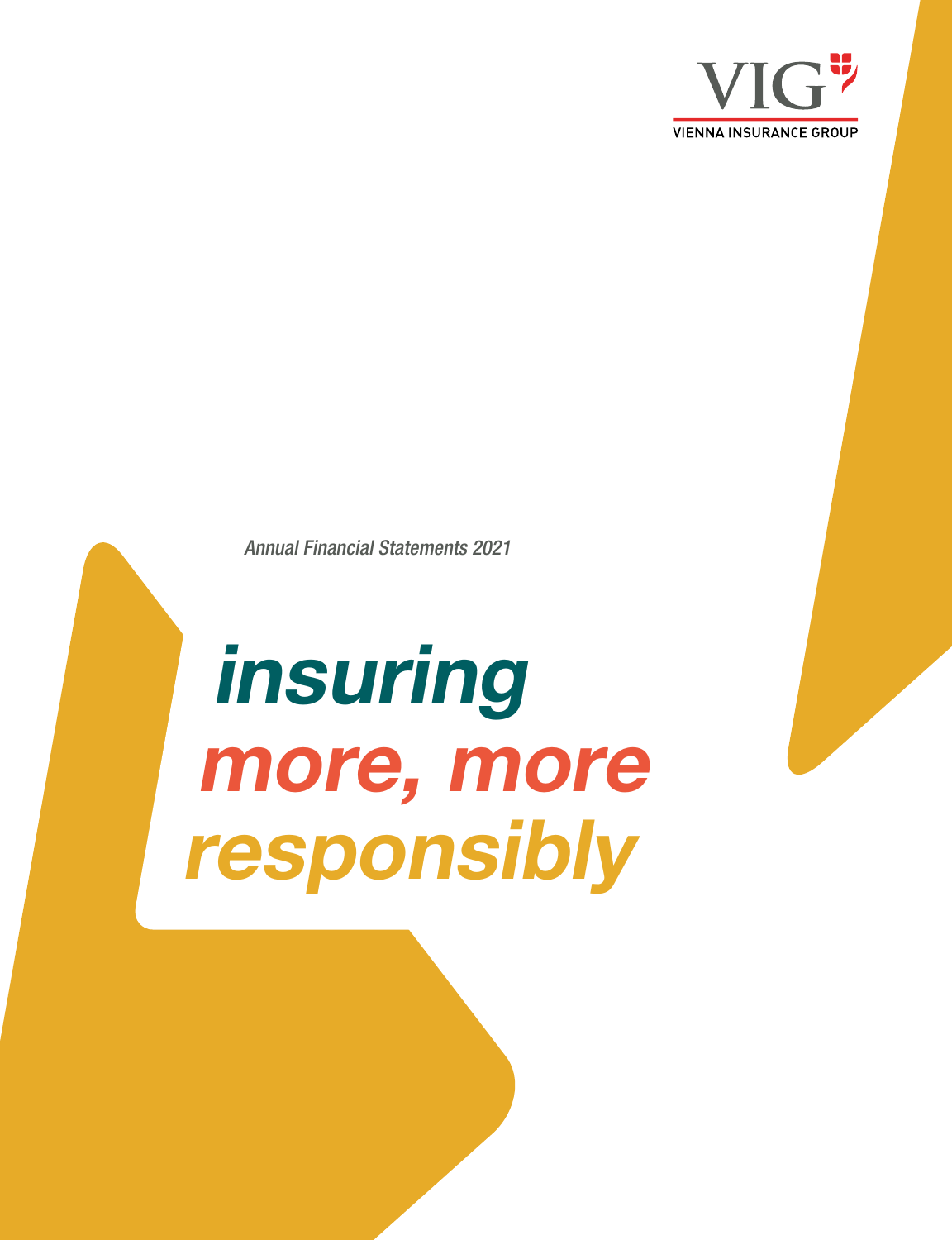# Annual financial statements 2021

FOR VIENNA INSURANCE GROUP AG WIENER VERSICHERUNG GRUPPE

Annual financial statements in accordance with the Austrian Commercial Code (UGB) and Austrian Insurance Supervision Act (VAG)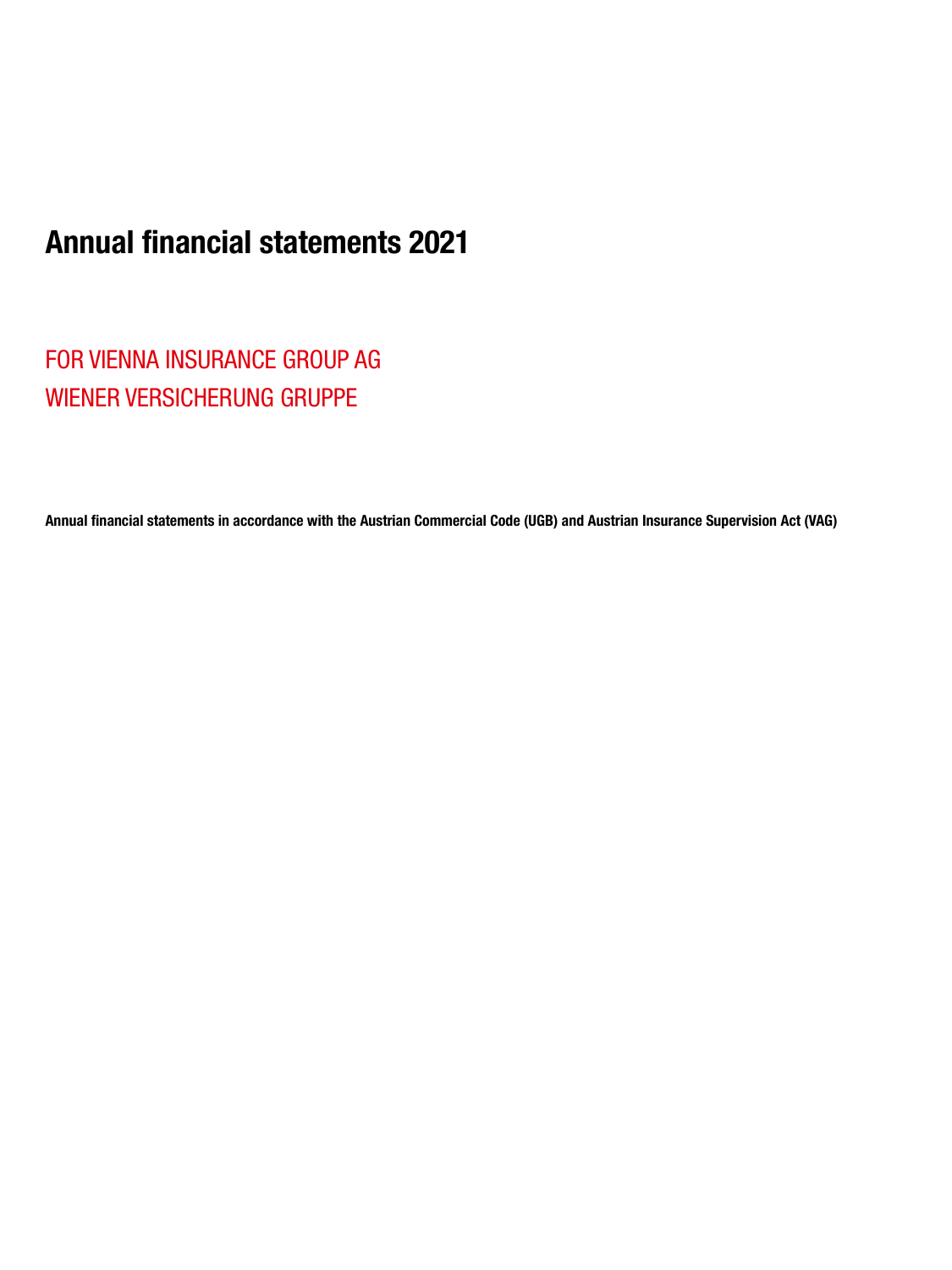# **Table of contents**

| COMPANY PROFILE <b>Example 2018</b>                                                                                     |           |
|-------------------------------------------------------------------------------------------------------------------------|-----------|
|                                                                                                                         |           |
|                                                                                                                         |           |
|                                                                                                                         |           |
|                                                                                                                         |           |
|                                                                                                                         |           |
| Disclosures on outsourcing in accordance with § 156(1)(1) in conjunction with § 109 VAG entitled accordance match of 16 |           |
|                                                                                                                         |           |
|                                                                                                                         | $\sim$ 20 |
|                                                                                                                         | 20        |
|                                                                                                                         | -22       |
|                                                                                                                         | 24        |
|                                                                                                                         |           |
|                                                                                                                         |           |
|                                                                                                                         |           |
|                                                                                                                         | 44        |
|                                                                                                                         | -48       |
|                                                                                                                         |           |
|                                                                                                                         | 49        |
| Notice                                                                                                                  | 50        |

# NOTE:

Company names have been shortened in the text below. A list of full company names is provided on page 50.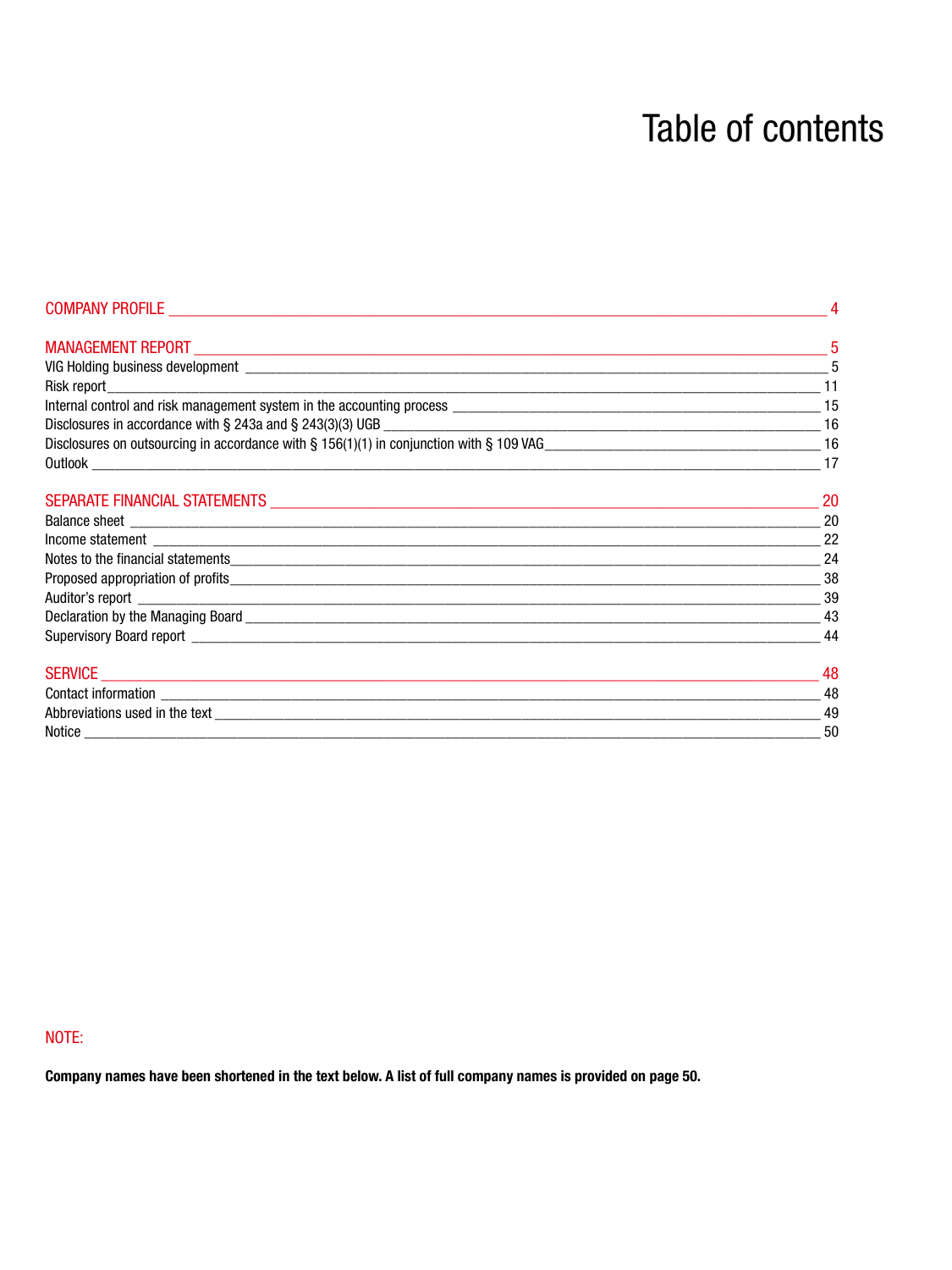# Company profile

#### MORE INSURANCE WITH MORE RESPONSIBILITY

With around 50 companies in 30 countries, Vienna Insurance Group is one of the leading insurance groups in Central and Eastern Europe. Expanding the VIG Insurance Group's leading market position in the CEE region, creating sustainable value and achieving its ESG-related objectives continue to be important for the Group's promise of "more insurance with more responsibility".

"Our focus is on Central and Eastern Europe, where we offer custom-tailored products and services appropriate for our customers' needs. Our strategy aims to achieve sustainable profitability and continuous earnings growth in order to be a reliable and stable partner in times of dynamic change."

VIG Insurance Group's more than 25,000 employees serve over 22 million customers with the goal of achieving sustainable profitable growth. It relies on diversity as a success factor. The wealth of different languages, cultures and entrepreneurial approaches ensures the greatest possible proximity to customers and promotes innovation and creativity.

#### ORGANISATION AND OBJECTIVES

VIG Holding uses a number of control units, e.g. Risk Management, Asset Management, Planning and Controlling, and Strategy, to maintain close contact with the Group companies and acts as an interface and promoter for the implementation of local entrepreneurship. The focus is on maintaining an intensive collaborative exchange between all 50 Group companies and their around 25,000 employees in 30 countries that allows both the interests of the individual companies and the Group as a whole to be pursued.

In addition to international collaboration, profitability and sustainable growth are also important objectives for VIG Holding and the Group as a whole. To achieve these objectives, a clear sustainability strategy based on the five areas of core business, customers, employees, society and the environment is used with a regional focus on Central and Eastern Europe, with the aim of further expanding the Group's leading position in the insurance market in the CEE region.

The combination of these strategies has paid off even in difficult times, with VIG Insurance Group managing to increase its premium volume to around EUR 11 billion and improve its combined ratio to 94.2% in spite of the COVID-19 pandemic.

#### **STRATEGY**

To continue its success story, Vienna Insurance Group intensively analysed the trends and developments in the insurance business. The "VIG 25" strategic programme, which runs until 2025, is being implemented based on the trends for the insurance industry. Some of the areas that the Group's entrepreneurial activities will be focusing on until 2025 include further optimisation of the business model to increase efficiency, strengthening alternative distribution channels and expanding services. Digitalisation remains a priority. Measures previously implemented in this area were very helpful in maintaining contact with customers and implementing services during the pandemic.

#### STRONG CAPITAL RESOURCES

VIG Insurance Group's strong capital resources continue to be an important asset for the Group. The VIG Insurance Group solvency ratio of 250% and VIG Holding solvency rate of 415% at the end of 2021 show that their solvency is stable even in times of crisis. This large capital buffer allows Vienna Insurance Group to pursue sustainable profitable growth.

The internationally recognised rating agency Standard & Poor's (S&P) once again awarded VIG Insurance Group an A+ rating with stable outlook. As a result, the Group remains the best-rated insurance company in the ATX index.

S&P based its decision on the Group's leading market position in Austria and the CEE region, broad geographical and product-related diversification and established distribution network. S&P also mentioned the VIG Group's excellent capital resources, continued strict underwriting discipline and conservative reinsurance policy as other rating strengths.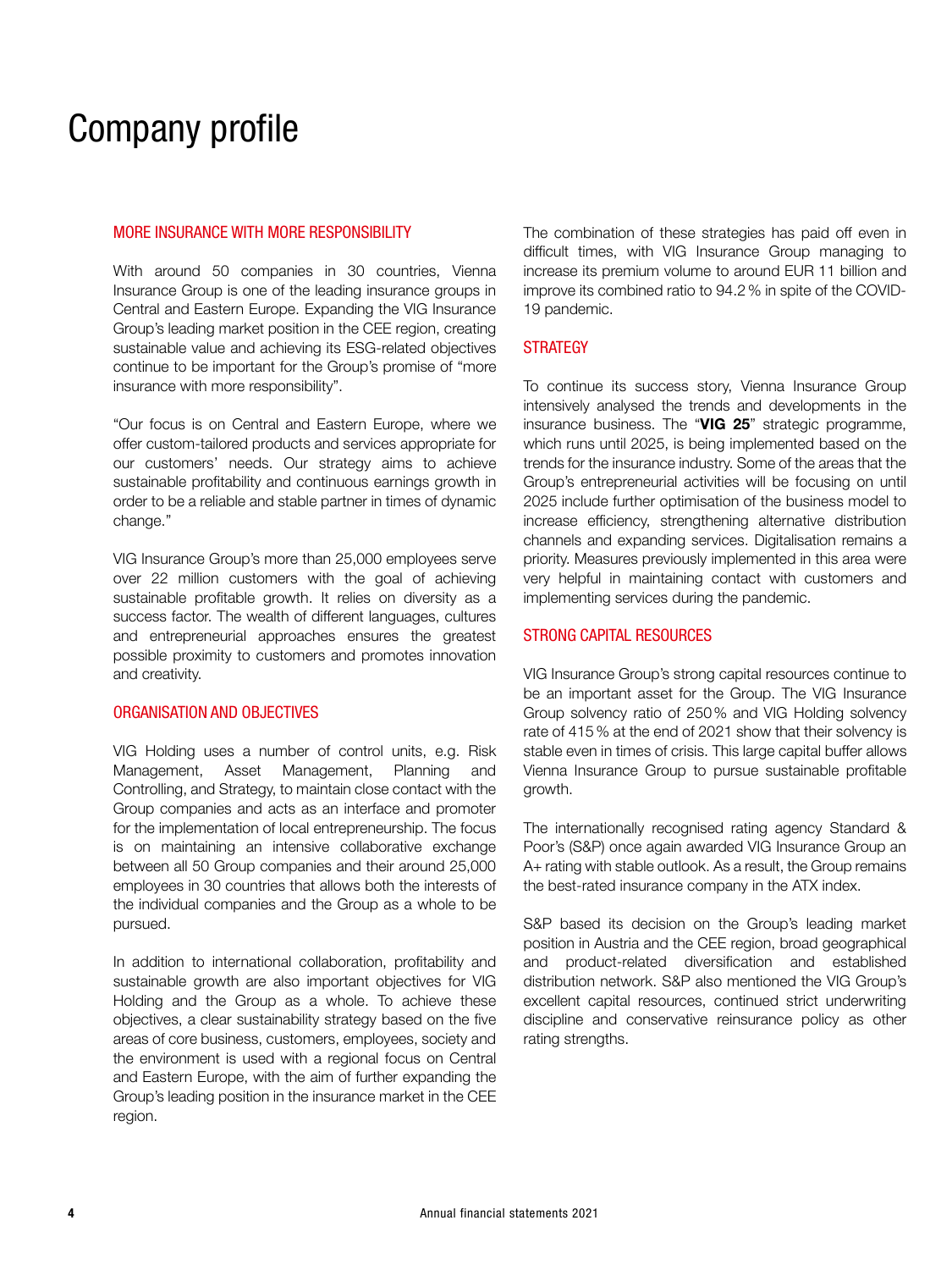# Management report 2021

#### VIG HOLDING BUSINESS DEVELOPMENT

Premiums written, net earned premiums, expenses for claims and insurance benefits, administrative expenses and reinsurance balance had the following breakdown for property and casualty insurance in 2021 (and in the same period in 2020):

|                                               |                 |                   | 2021     |                 |                   | 2020      |
|-----------------------------------------------|-----------------|-------------------|----------|-----------------|-------------------|-----------|
|                                               | Direct business | Indirect business | Total    | Direct business | Indirect business | Total     |
| in EUR '000                                   |                 |                   |          |                 |                   |           |
| Premiums written                              | 186.149         | 1.098.741         | .284.890 | 132,753         | .012,385          | 1,145,138 |
| Net earned premiums                           | 176.543         | 1.068.386         | .244.929 | 129,610         | 999,029           | 1,128,639 |
| Expenses for claims and insurance<br>benefits | 171.709         | 620.914           | 792.623  | 111,982         | 576,530           | 688,512   |
| Administrative expenses                       | 14.635          | 437,708           | 452.343  | 13,983          | 398.674           | 412,657   |
| Reinsurance balance                           | 15.797          | $-3,836$          | 11,961   | $-282$          | $-10,752$         | $-11,034$ |

The reinsurance balance is composed of net earned reinsurance premiums, effective reinsurance claims and reinsurance commissions.

#### FINANCIAL PERFORMANCE INDICATORS

#### Premium income

VIG Holding generated a total premium volume of EUR 1,284.89 million in 2021, representing a year-on-year increase of 12.2%. Direct premiums written (corporate business) increased 40.2% year-on-year to EUR 186.15 million. Premium income from indirect business (assumed reinsurance) was EUR 1,098.74 million, 8.5% higher than the previous year. The value of assumed reinsurance includes EUR 15,639,000 (EUR 0) for health insurance and EUR 5,133,000 (EUR 0) for life insurance.

VIG Holding retained EUR 1,178.62 million (2020: EUR 1,073.20 million) of the premiums written. EUR 106.27 million was ceded to reinsurers in 2021 (2020: EUR 71.94 million). Gross earned premiums were EUR 1,244.93 million (2020: EUR 1,128.64 million). Net earned premiums increased EUR 81.09 million to EUR 1,139.67 million.

#### Expenses for claims and insurance benefits

Gross expenses for claims and insurance benefits were EUR 792.62 million in 2021 (2020: EUR 688.51 million). EUR 171.71 million of this amount was attributable to corporate business (2020: EUR 111.98 million), EUR 59.73 million more than the previous year.

The gross claims ratio for direct business (excluding health and life insurance) increased from 85.4% to 96.6%. Expenses for claims and insurance benefits for assumed reinsurance rose 5.5% to EUR 608.11 million. The gross claims ratio for indirect business was 58.0% (2020: 57.7%). After deducting reinsurance of 112.22 million (2020: EUR 55.87 million), expenses for claims and insurance benefits were EUR 667.60 million (2020: EUR 632.65 million).

#### Administrative expenses

Administrative expenses were EUR 452.34 million in 2021, or 9.6% higher than the previous year (2020: EUR 412.66 million). This change was primarily due to an increase in commissions for indirect business. EUR 14.64 million of the administrative expenses were for the corporate business and EUR 437.71 million for the reinsurance business. After reinsurance commissions for ceded reinsurance business, EUR 447.34 million in administrative expenses remained for VIG Holding. This was an increase of EUR 37.84 million compared to the previous year.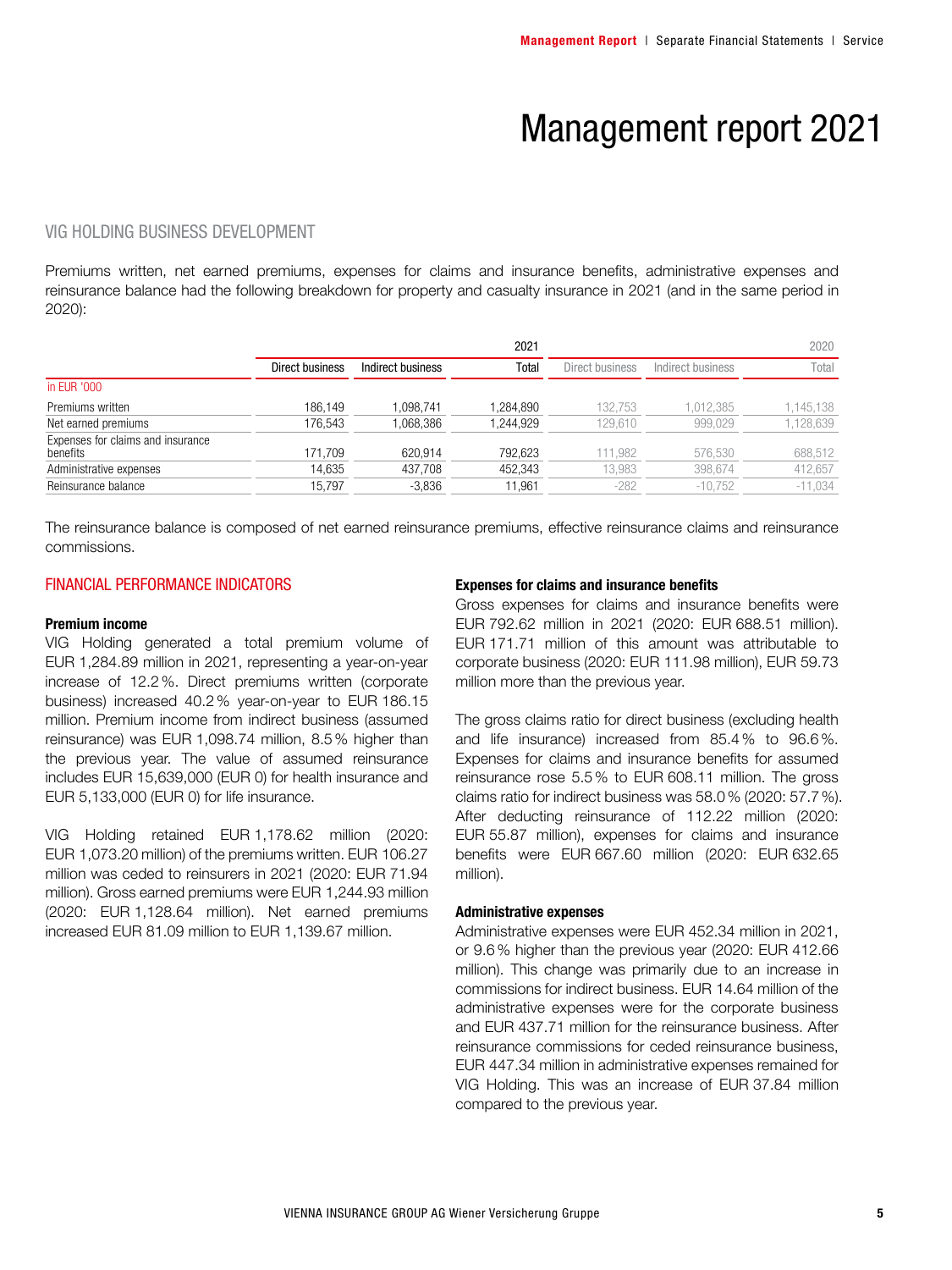#### Combined ratio

VIG Holding's combined ratio was 99.6% in 2021 (2020: 98.5%), and 95.0% for direct business (corporate business) (2020: 96.3%). This ratio is calculated as the sum of all underwriting expenses and income plus net payments for claims and insurance benefits, including the net change in underwriting provisions, divided by net earned premiums for property and casualty insurance.

#### Financial result

VIG Holding had a financial result of EUR 400.55 million (2020: EUR 22.68 million). Impairment of shares in affiliated companies was EUR 105.35 million (2020: EUR 173.67 million). The increase was partly due to higher income from participations and affiliated companies compared to the previous year.

|                                                           | 2021       | 2020      |
|-----------------------------------------------------------|------------|-----------|
| in EUR '000                                               |            |           |
| Land and buildings                                        | 9.531      | 11,102    |
| Investments in affiliated companies<br>and participations | 599,565    | 194,888   |
| Other investments                                         | 21,130     | 3.318     |
| Total income (net)                                        | 630,225    | 209.308   |
| Other investment and interest income                      | 16.982     | 11,673    |
| Expenses for asset management                             | $-117,911$ | $-90.146$ |
| Interest expenses                                         | $-88.501$  | $-72,488$ |
| Other investment expenses                                 | $-40.244$  | $-35.668$ |
| Investment profit according to<br>income statement        | 400.551    | 22.679    |

#### Result from ordinary activities

VIG Holding earned a result from ordinary activities of EUR 399.52 million in 2021 (2020: EUR 61.39 million). This increase was mainly due to a larger financial result.

#### Investments

Investments, including liquid assets, were EUR 6,834.52 million as of 31 December 2021 (2020: EUR 5,675.59 million).

Deposits were EUR 1,092.83 million in 2021 (2020: EUR 1,026.0 million). 67.6% (2020: 76.7%) of the investments at the end of 2021 were participations, 9.8% (2020: 9.9%) were bonds (including pension funds), 0.8% (2020: 1.1%) were loans, 2.0% (2020: 2.2%) were land and buildings, and 19.8% (2020: 10.1%) were bank balances and cash on hand.

Detailed information is provided on pages 26 and 27 of the annual financial statements.

#### BREAKDOWN OF INVESTMENTS IN 2021

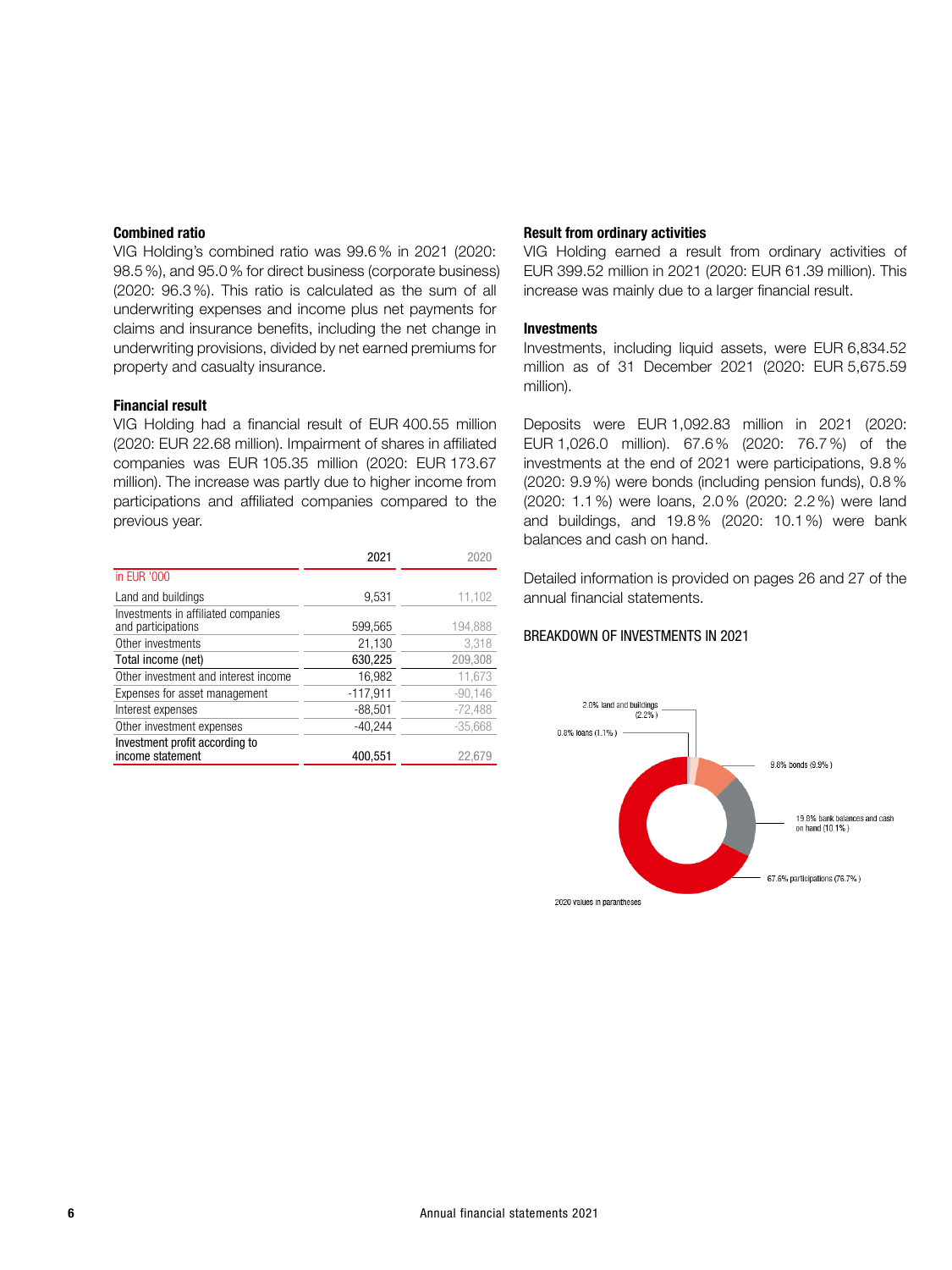#### VIG Holding acquires Aegon N.V. companies

Not all of the official approvals required for closing the purchase agreement that was concluded on 29 November 2020 for the VIG Group acquisition of the companies of the Dutch company Aegon N.V. in Hungary, Poland, Romania and Turkey have been provided yet. The approvals under competition law have already been provided. The purchase price is EUR 830 million. In addition to the AEGON insurance companies, which generated a premium volume of around EUR 600 million in 2019, the acquisition also includes pension funds with around EUR 5 billion in assets under management and asset management and service companies. The acquisition expands VIG Insurance Group's market position in the CEE region and adds 4.5 million customers to its customer base. The companies being acquired have around 1,650 employees and generated around EUR 50 million in net profits in 2019.

With respect to Hungary, a memorandum of understanding was signed with the Hungarian Ministry of Finance on 23 December 2021 that is aimed at concluding a cooperation agreement between the VIG Group and Corvinus regarding AEGON Hungary and UNION. The plans involve Corvinus holding a direct or indirect 45% interest in these companies. The total purchase price is around EUR 350 million. The signing took place on 21 February 2022.

#### Underwriting provisions

Underwriting provisions were EUR 1,422.75 million as of 31 December 2021 (2020: EUR 1,308.74 million). This corresponds to a year-on-year increase of 8.7%, which was primarily due to provisions for outstanding claims arising from direct business. The reinsurers' share was EUR 179.14 million (2020: EUR 124.02 million).

#### Solvency ratio

VIG Holding's solvency ratio of 415% is high due to an outstanding endowment of capital resources combined with a low capital requirement, and also includes its function as a holding company in the Group.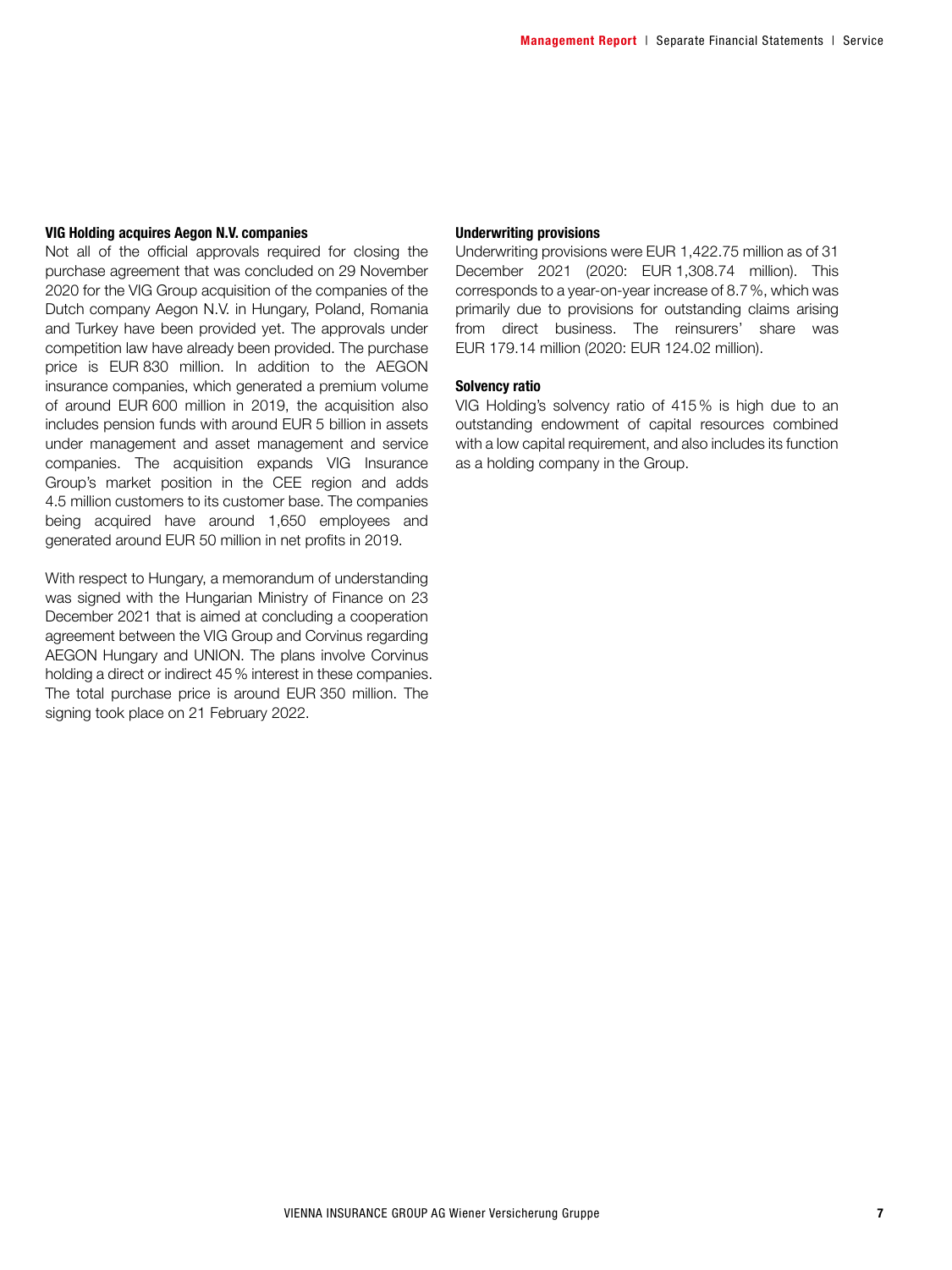#### NON-FINANCIAL PERFORMANCE INDICATORS

For the 2021 reporting year, VIG Holding is publishing its fifth sustainability report that addresses the sustainability strategy for the Group. This strategy and much more information on sustainability activities in the Group companies can be read in this report, which is available for download free of charge at www.vig.com/Nachhaltigkeitsberichte. A few examples of the VIG Holding's own initiatives are presented below.

#### Social involvement – Example: Social Active Day

Social Active Day, which was initiated by VIG Insurance Group's principal shareholder Wiener Städtische Versicherungsverein, celebrated its 10<sup>th</sup> anniversary in 2021. Starting in 2011, VIG Insurance Group employees have been able to use one working day per year for a socially valuable cause. They can volunteer their time in many ways for Social Active Day. The employees of VIG Holding, for example, decided to support the Caritas "Lebensmittel und Orientierung" (Food and Orientation) project in 2021, where they helped with sorting food for people in need. During the Christmas season, a generous donation of biscuits from many VIG Holding employees benefited the Caritas Canisibus soup bus, Juca residence and Gruft homeless facility in Vienna. VIG Holding employees also used their Social Active Day to take refugee families living in the Caritas Damaris residence on a trip to the Schönbrunn Zoo. Due to the ongoing Covid-19 pandemic, collecting litter along the Danube was attractive to employees, as it was relatively easy to observe social distancing rules while making a contribution to environmental protection at the same time.

195 (72) VIG Holdings employees took part in this Groupwide initiative in 2021.

#### Cultural involvement – Example: Gustav Mahler Youth Orchestra

The Gustav Mahler Youth Orchestra (GMYO) was founded in Vienna in 1986/87 on the initiative of Claudio Abbado and is considered the world's leading youth orchestra today. In addition to promoting and working with young musicians, Abbado also wanted to help young Austrian musicians play music with their colleagues from the former Czechoslovakia and Hungary. As a result, the GMYO became the first international youth orchestra to hold free auditions in the countries of the former Eastern Bloc. In 1992, the GMYO was opened to musicians up to the age of 26 from all of Europe. On its  $25<sup>th</sup>$  anniversary, it was appointed ambassador for UNICEF Austria.

The GMYO has been a regular guest of concert organisers and festivals around the world for years. The coronavirus pandemic also posed major challenges for the GMYO in 2021. It is therefore all the more impressive that the orchestra was able to be so active, which was due in part to its diversity and flexibility.

In 2021, in addition to performing the opening concert in the Wiener Musikverein (twice in a row) after the end of the lockdown in May, it was also able to stand in at short notice for the opening concert of the Salzburg Festival. The GMYO also played two pieces at the "Youth for Eternal Hope" concert (commemorative event for the 80<sup>th</sup> anniversary of the establishment of the Theresienstadt Ghetto), and presented a new CD at the end of 2021.

VIG Holding has supported the Gustav Mahler Youth Orchestra for many years and continued its support even during the difficult period of the coronavirus pandemic. Diversity and peaceful coexistence have been core values of the orchestra since it was founded and are also part of the day-to-day life in the VIG Group.

#### VIG Holding promotes peace – Example: Children's Peace Image of the Year

The Global Peace Photo Award was inspired by Nobel Peace Prize winner Hermann Fried. Launched in 2013, it honours photographers who go beyond the raw brutality of the images in the media today to capture the humane and peaceful aspects of our lives. The prize is awarded in cooperation with the World Press Photo Foundation, UNESCO and the Austrian Parliament, among others. More than 16,000 images from 114 countries were submitted for the Global Peace Photo Award in 2021.

Since 2017, there has also been a separate children's and youth category, the Children's Peace Image of the Year, with a prize of EUR 1,000 awarded by VIG Holding. In addition to underlying the core business of the Group, our commitment to thinking in terms of generations and assuming responsibility is also reflected in our support for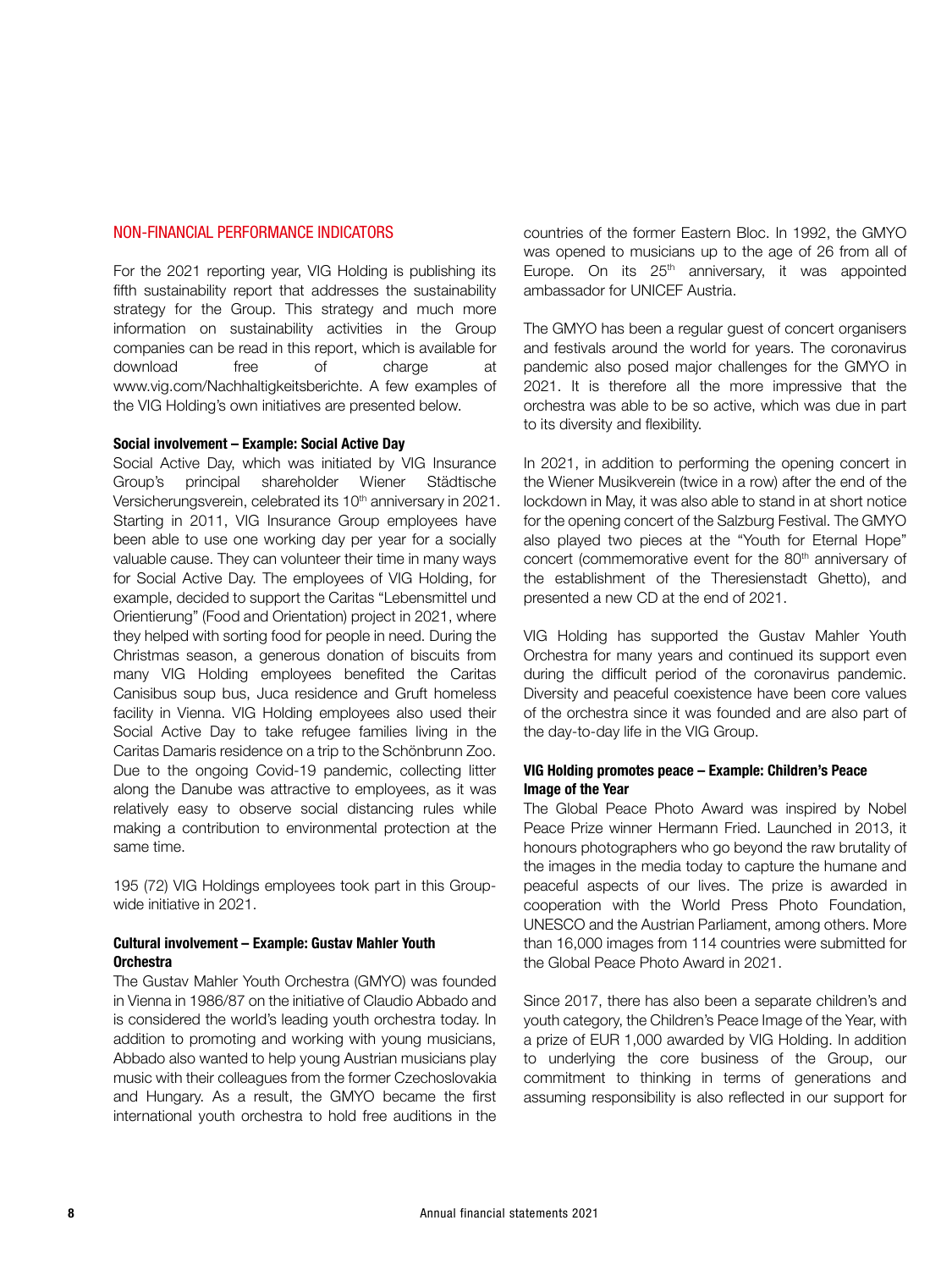projects like this. In 2021, 7-year-old Aadhyaa Aravind Shankar from India won the prize for her image Lap of Peace.

#### Employees

VIG Holding offers many attractive prospects and development opportunities for its employees. It offers a broad range of training and advanced training courses and an attractive working environment. The clearly defined skills in the VIG Talent Toolset form the basis for many learning programmes that support the personal development of employees and the dynamic further development of the Group. Expert careers are another development option offered to employees as an alternative to management careers.

Together with the Austrian VIG companies, VIG Holding introduced a redesigned "VIG Talk" employee annual review in 2021. These meetings between employees and managers take place once a year and consist of two parts. The "Target Talk" focuses on mutual feedback and work priorities and objectives, and "Talent Talk" provides an opportunity to think about the VIG Talent Toolset and discuss personal and professional development.

In addition, a diversity concept that focuses on the criteria of gender, internationality and generations has been used for several years. More information on this concept is available in the Corporate Governance Report. The advisory company Boston Consulting Group and "trend" business magazine published the BCG Gender Diversity Index Austria, which rates gender parity in Austria's 50 largest listed companies, for the third time. After ranking second in 2018 and first in 2019, VIG Holding once again received second place in the ranking for 2020, which was published in financial year 2021.

Flexible working hours, a company cafeteria, company kindergarten and sports and health programmes and other medical services increase the attractiveness of the work environment. 2021 was especially challenging due to the ongoing COVID-19 pandemic. The VIG Group focuses on "life balance" in the Company because the term is better at expressing the idea that "work" and "life" are closely connected and inseparable than "work-life balance". Human Resource Management is therefore constantly developing measures to improve the "life balance" of everyone in the organisation. In VIG Holding, all employees

– and relatives in the same household – can receive assistance with personal or work problems. A free, anonymous hotline offers professional advice and coaching on topics such as parental leave, workplace conflicts and family stress. This strengthens mental health and resilience. The employee assistance programme has also included a wellbeing platform with videos, podcasts and articles since January 2022. VIG Holding employees also provided information about their needs and desires with respect to health and prevention in an internal survey. One consequence of this was the integrated concept of "Keep Moving" for improving sustainability, mobility and health.

Since March 2020, the motto has been "home office before office" and many employees have been working primarily from home since then. Human Resources quickly developed measures and virtual programmes to help them work from home. These programmes were further expanded in 2021. The "Masterplan" online platform, for example, offers an extensive selection of training courses.

VIG Holding was included in the "Leading Employers Austria" list. Based on the world's most comprehensive study of employer characteristics, the study was performed as a meta-analysis and used a wide range of criteria to produce an overall rating. The largest annual recruiting study by "Best Recruiters" uses around 250 criteria to rank the employer branding activities and recruiting of companies in Germany, Austria, Switzerland and Liechtenstein. VIG Holding once again received the gold award for the insurance industry in the German-speaking region of Germany, Austria and Switzerland.

The current human resources strategy has three main objectives: VIG Insurance Group should be seen as a diverse, innovative, learning organisation, empowering managers to create a positive working environment and support employees with future challenges, and an appropriate feedback culture should exist. These objectives are pursued using strategic HR partnerships, a value-driven working environment, and management and employees who are fit for the future.

There were an average of 311 employees, including Managing Board members, in 2021.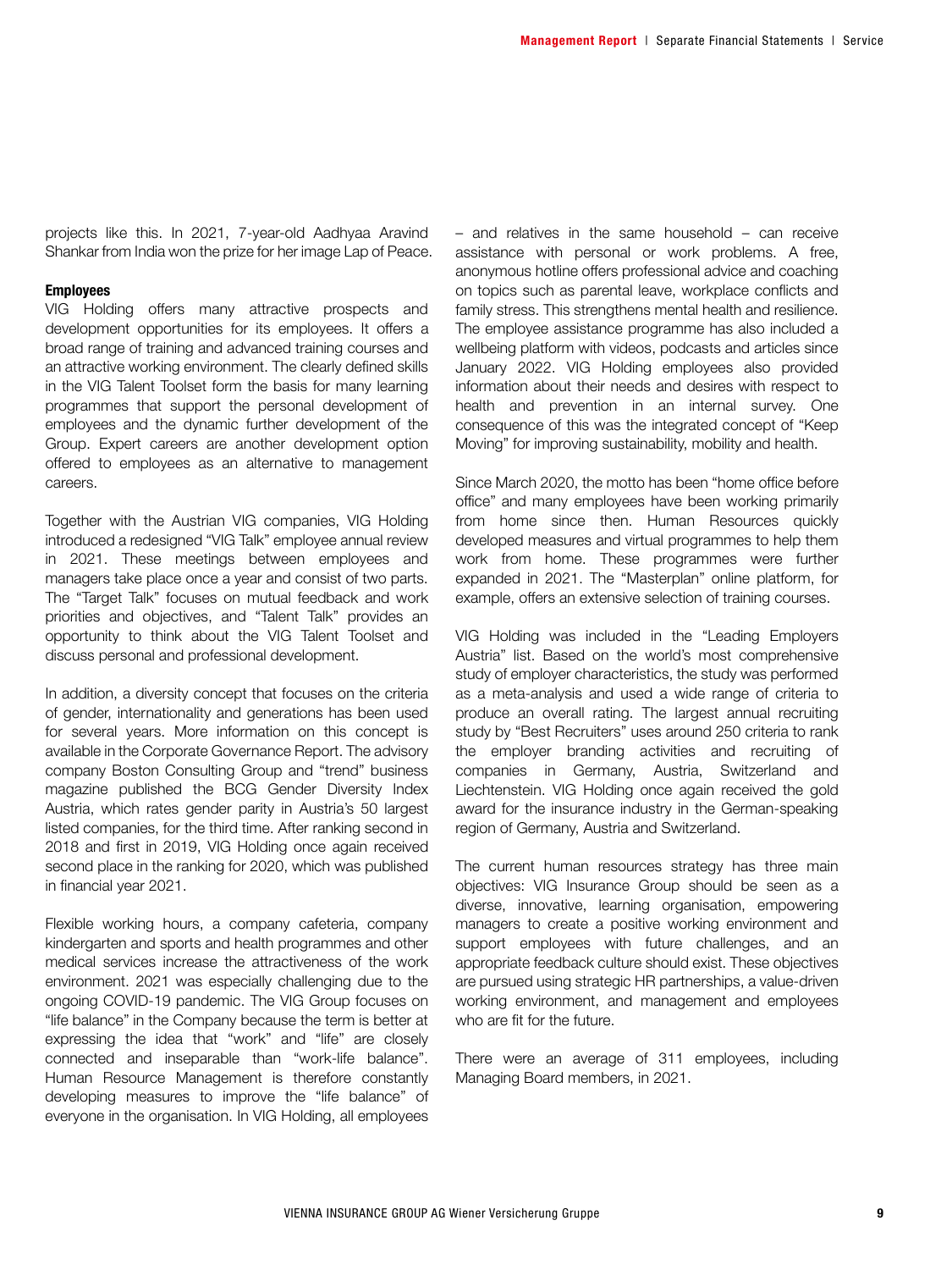#### Research and development

Although VIG companies do not perform any research activities as defined in § 243 (3) (2) UGB, they contribute their expertise to the development of insurance-specific software models. VIG Holding and – for projects – the VIG companies also cooperate with Digital Impact Labs Leipzig, Plug & Play and VENPACE, a start-up initiative (investment and corporate building) that is located in Germany and jointly funded with other insurance companies, in order to identify technological developments in the market more quickly and internalise them if necessary. The VIG Group also indirectly promotes research activities through its participations in ISTCube to increase basic research in Austria and APEIRON to support research in the biotech and pharmaceutical areas and the fight against COVID-19.

Viesure was also established for this purpose as an internal "innovation hub" focusing mainly on Austria.

#### Other Information

VIG Holding established three branch offices in financial year 2019, extending the business operations of the VIG Insurance Group into Northern Europe. The Group therefore operates branches located in Copenhagen, Oslo and Stockholm.

Please see the notes to the financial statements (I. Summary of significant accounting policies) for information on the financial instruments used.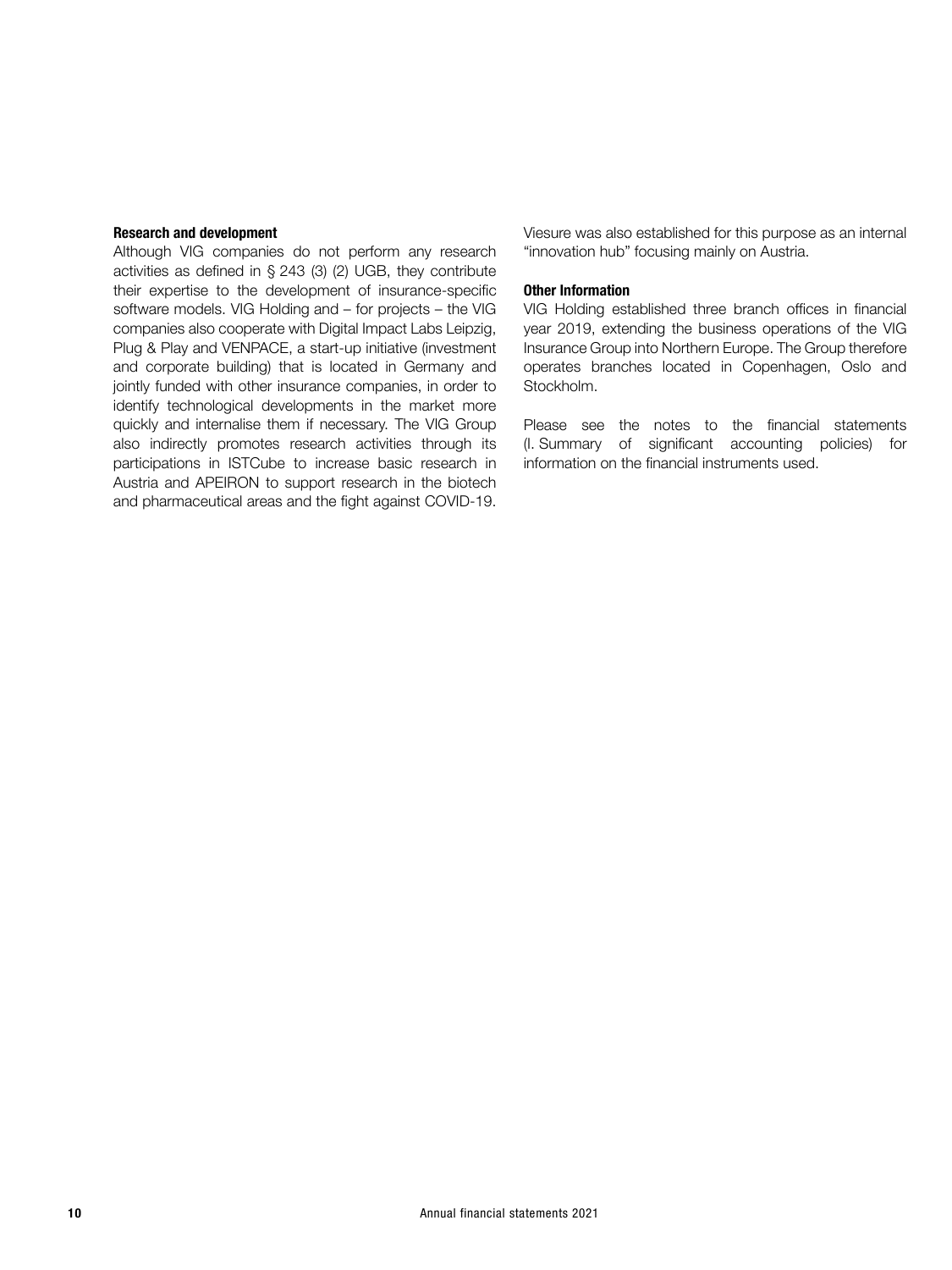# RISK REPORT

The risk management system is well integrated into VIG Holding's organisational structure. The following chart shows the units that play an important role in the risk management system.



The Managing Board as a whole is responsible for the risk management system, in particular for the following areas:

- Set up and promote the risk management system
- Define and communicate the risk strategy, including risk tolerances and risk appetite
- Approve corporate risk management guidelines
- Take the risk situation into account in strategic decisions

Both the Enterprise Risk Management and Asset Risk Management units report directly to Managing Board member Liane Hirner. They are assisted by the Digitalisation, Finance and Risk department, which also reports to Managing Board member Liane Hirner and is where the Solvency II reporting system is organised.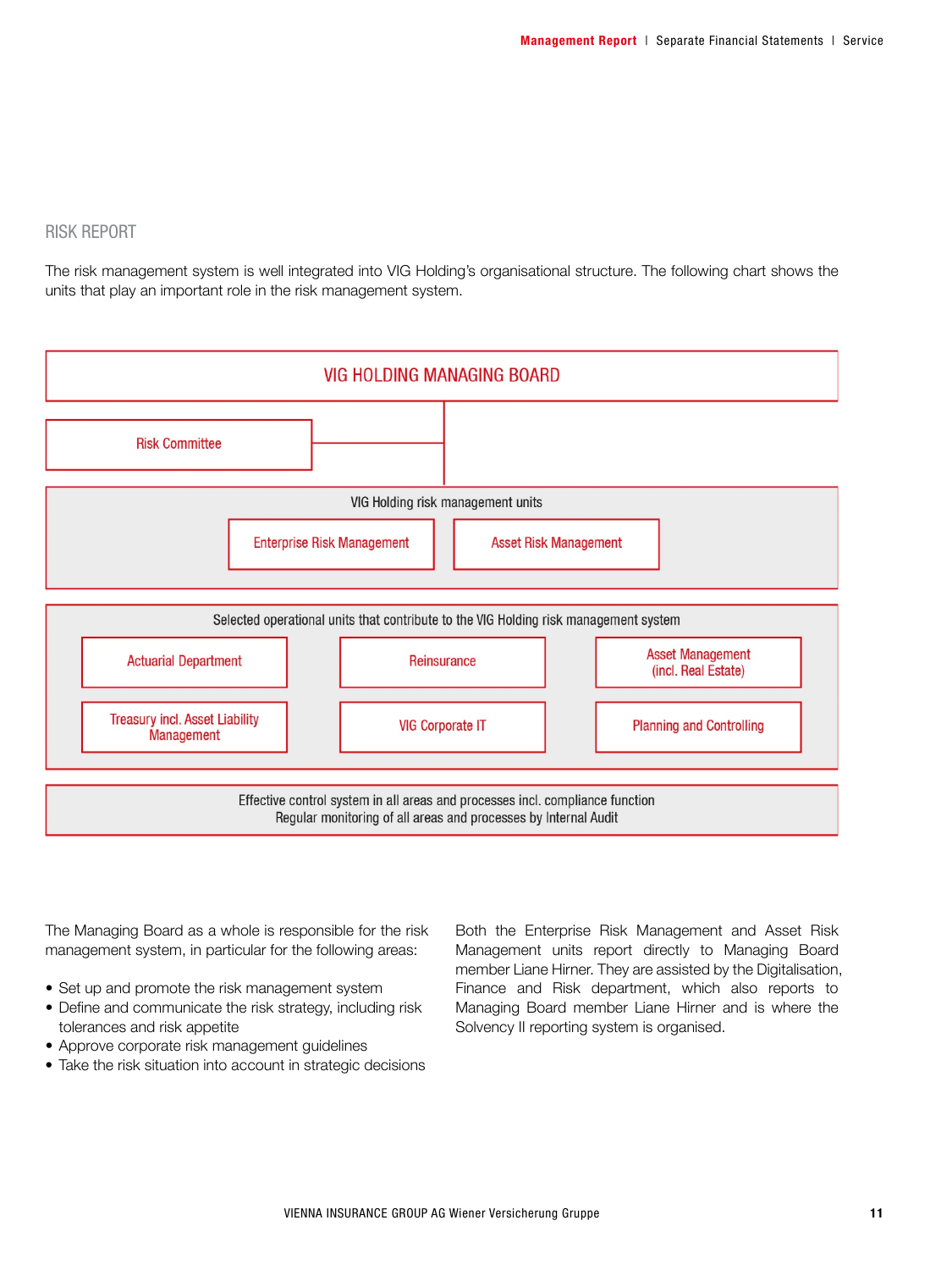#### RISK COMMITTEE

The VIG Holding Managing Board established the Risk Committee to ensure regular discussions of current matters relating to risk management across functional areas within the organisation and an exchange of information on the risk situation between the members of the committee and the Managing Board. The Risk Committee meetings take place at least quarterly and are chaired by Managing Board member responsible for this area. The Risk Committee reports to the Managing Board after its meetings.

#### ENTERPRISE RISK MANAGEMENT

The department reports to Managing Board member Liane Hirner. The head of the department performs the risk management function required under Solvency II at the Group and solo level.

The main responsibilities of the department include determining the overall risk profile of the Group and VIG Holding and calculating solvency. The department provides a Group-wide risk aggregation solution for this purpose with extensive reporting and partial modelling approaches for calculating solvency capital. Calculation of the solvency capital requirement during the year, analysis of risk-bearing capacity using proprietary analysis tools and reviewing the internal control system are other important activities performed by the department.

The department also assists the Managing Board with updating the corporate risk strategy, improvements to the risk organisation and further corporate risk management topics.

#### ASSET RISK MANAGEMENT

The department reports to Managing Board member Liane Hirner. The primary responsibility of the department is to analyse, assess and monitor risks associated with investments, in particular with respect to the VIG Insurance Group's solvency result and financial result. For this purpose, the department specifies Group-wide requirements for risk assessment and implements a central system for investment management and risk monitoring. The department is also responsible for maintaining an internal rating approach for banks.

#### ASSET MANAGEMENT

The department reports to Managing Board member Gerhard Lahner. One of the main responsibilities of the department is to define a strategic orientation for the investments of each insurance company and for VIG Insurance Group as a whole, and to specify an investment strategy and investment process aimed at ensuring that current income is as high as possible, but also as secure as possible, while simultaneously taking advantage of opportunities to increase the value of investments. Guidelines and limits are used to manage investments. Regular reports are also provided for investments, limits and income.

#### ACTUARIAL DEPARTMENT

The department has reported to Managing Board member Peter Thirring since November 2021. The head of the department performs the Actuarial function required by Solvency II. The department is therefore responsible, in particular, for the duties related to the Actuarial function. The Actuarial department also calculates the embedded value for the life and health insurance businesses and prepares profitability analyses and company valuations. The department also assists actuarial collaboration and functional networking.

#### **REINSURANCE**

The department reports to Managing Board member Peter Höfinger. The department coordinates and assists all companies in VIG Insurance Group and their reinsurance departments with reinsurance matters in the non-life business (property and casualty, third party liability and accident insurance) by preparing and applying guidelines. The department also administers Group-wide reinsurance programmes in the non-life lines of business. The primary objective is to create a safety net to provide continuous protection for all of the companies in VIG Insurance Group against the negative effects of catastrophes, individual large losses and negative changes in entire insurance portfolios.

#### PLANNING AND CONTROLLING

The department is an important part of the integrated risk management approach and reports to Managing Board member Hartwig Löger. The department coordinates business planning over a 3-year horizon. The standardised reports include key figure and variance analyses for planning, forecasts and ongoing performance of VIG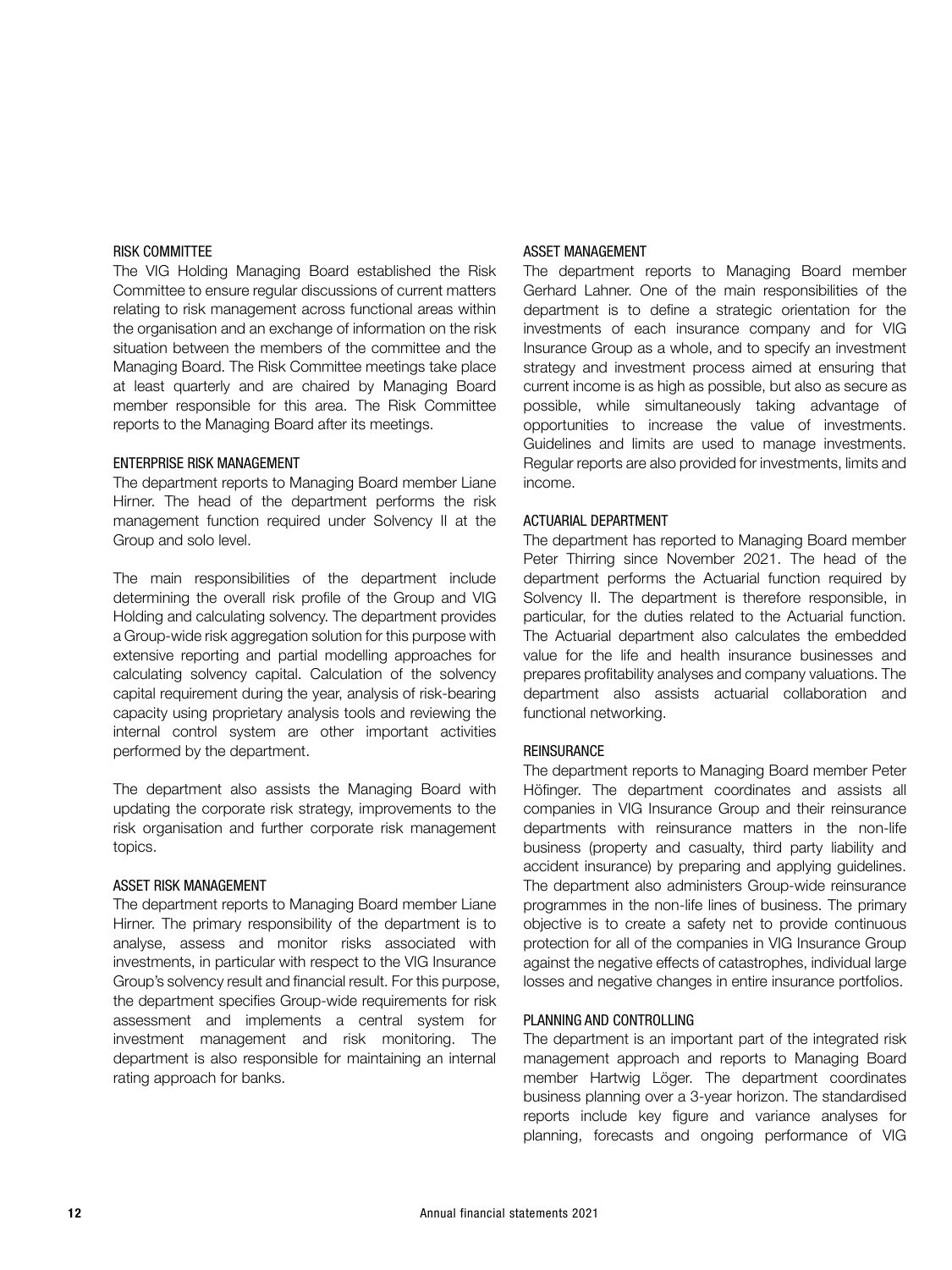Holding and other insurance companies. Regular monthly premium reports, quarterly reports for each company (aggregated at the country and Vienna Insurance Group level) and cost reports are prepared.

#### HOLDING IT

The Group IT department reported to Managing Board member Peter Thirring until November of the financial year. As part of the changeover to the new organisational structure, responsibilities at the VIG Holding level were assigned to the Holding IT department. The department reports to Managing Board member Gerhard Lahner. The department is responsible for managing IT at the VIG Holding level (IT strategy, IT governance, IT security, IT projects, etc.). The Austrian business organisation assists Holding IT with this by providing outside IT and telephony services.

#### TREASURY INCL. ASSET LIABILITY MANAGEMENT

The department reports to Gerhard Lahner and was merged with the Asset Liability Management department at the end of 2021. The observation, measurement and optimisation of future cash flows on the asset and liabilities sides are the main responsibilities of the Asset Liability Management unit. It is also responsible for the exchange of knowledge and improvements in the Group in this area.

#### CORPORATE BUSINESS

The department reports to Managing Board member Peter Höfinger and underwrites insurance contracts for large Austrian and international customers. The department also assists subsidiaries with resources and know-how. The aim is to achieve a uniform underwriting philosophy and approach in all Vienna Insurance Group companies that perform such business.

#### INTERNAL AUDIT

The department reports to the Managing Board. Managing Board Chairwoman Elisabeth Stadler is the contact person in the Managing Board. The Internal Audit department systematically monitors operating and business processes, the internal control system of all operational business areas, including compliance with legal requirements, and the functionality and adequacy of risk management. The department operates continuously and reports directly to the Managing Board. The head of the department performs the Internal Audit function required by Solvency II.

#### VIG Holding's overall risk can be divided into the following risk categories:

Market risk: Market risk is the risk of losses due to changes in market prices. Changes in value occur, for example, due to changes in yield curves, share prices, exchange rates and the value of land and buildings and participations.

Credit risk: Credit risk quantifies the potential loss due to a deterioration of the situation of a counterparty against which claims exist.

Liquidity risk: This category includes the risk of VIG Insurance Group not having sufficient assets that can be liquidated at short notice to satisfy its payment obligations.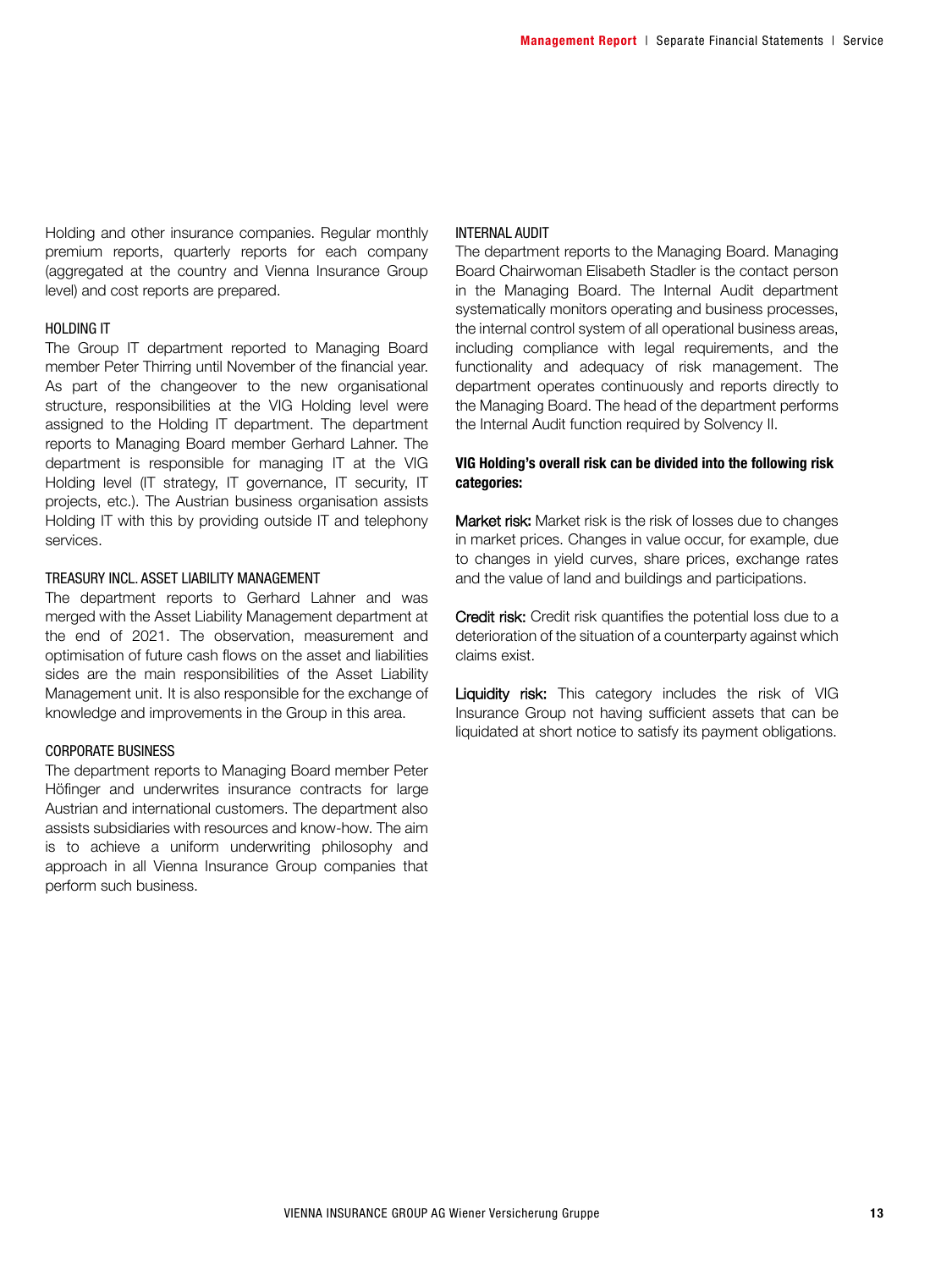Underwriting risks: The core business of the Vienna Insurance Group consists of the transfer of risk from policy holders to the insurance company. Underwriting risks in the areas of reinsurance and non-life insurance are primarily the result of changes in insurance-specific parameters, such as loss frequency, loss amount, lapse rates and lapse costs.

Reputation risks: Reputation risk is the risk of negative changes in business due to damage to a company's reputation.

Operational risks: Operational risks may result from deficiencies or errors in business processes, controls or projects caused by technology, staff, organisation or external factors.

Strategic risks: Strategic risks can arise due to changes in the economic environment, case law, or the regulatory environment. Established risk management processes are used to regularly identify, analyse, evaluate, report, control and monitor all the risks to which VIG Holding is exposed.

The risk control measures used are avoidance, reduction, diversification, transfer and acceptance of risks and opportunities. A Group-wide unified internal control system also helps to ensure compliance with the guidelines and requirements resulting from risk management. VIG Holding is primarily exposed to market risk due to its activities as an insurance holding company. A conservative investment policy is used to limit other market risk due to investments. Market risk is monitored using fair value measurement, value-at-risk (VaR) calculations, sensitivity analysis and stress tests.

Market risk is by far VIG Holding's most important risk exposure, in particular the equity and currency risk resulting from its primary activity, holding participations in insurance companies.

VIG Holding is also exposed to underwriting risks as a result of its international corporate business and reinsurance business. Appropriate underwriting provisions are determined using recognised actuarial methods and assumptions and managed by means of guidelines concerning the assumption of insurance risks. VIG Holding also limits the potential liability from its insurance business/active reinsurance business by ceding part of the risk it has assumed to the external reinsurance market through the Group reinsurance company VIG Re.

With respect to credit risk, consideration is only given to those issuers or contracting parties whose credit quality or reliability can be assessed by VIG Holding, whether on the basis of an in-house analysis, credit assessments/ ratings from recognised sources, provision of security or the possibility of recourse to reliable mechanisms for safeguarding investments. Operational and strategic risks which might be caused by deficiencies or errors in business processes, controls and projects, or changes in the business environment, are also continuously monitored. Limits are used to keep concentrations within the desired margin of safety.

#### **Investments**

VIG Holding's investments consist primarily of participations and deposits. Additional investments are mainly made in fixed-interest securities (bonds, loans) and real estate, and only to a small extent in shares and other investments. VIG Holding aligns its investments to its liability profile and aims to achieve sustainable increases in value in accordance with VIG Insurance Group investment guidelines, which are based on a long-term conservative investment policy.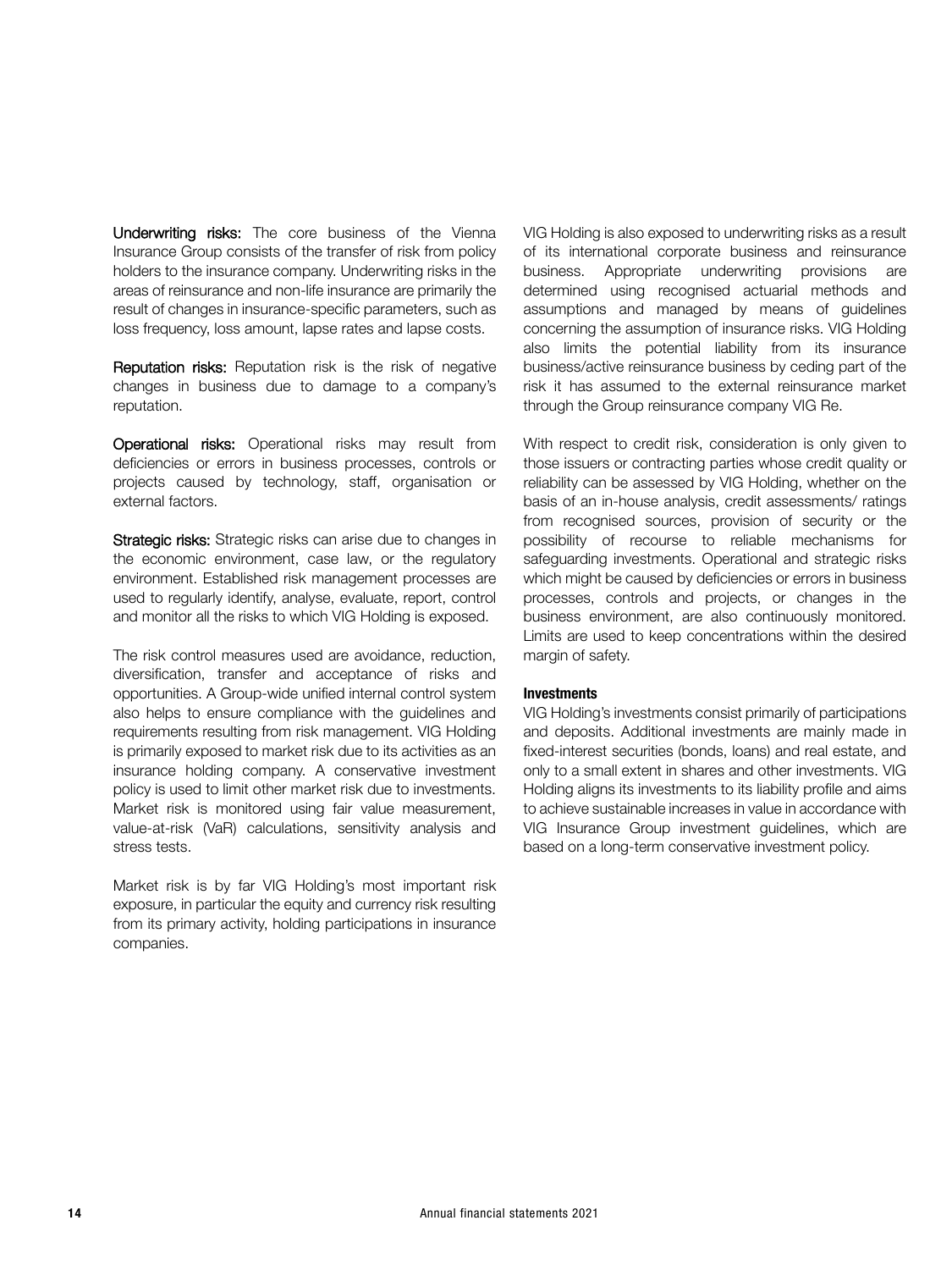# Use of forward exchange transactions

VIG Holding uses forward exchange transactions and currency swaps to hedge expected dividend payments in the most important currencies, CZK and PLN, and planned distributions of Company earnings in the same currencies for the current financial year.

The expected and planned amounts are checked regularly and used to make any needed adjustments to the hedge amounts.

# Sustainability risks

Events or changes in conditions in the environmental or social areas could have a negative effect on VIG Insurance Group's net assets, financial position and results of operations, as well as its reputation. These include, among others,

- climate change,
- potentially stricter requirements for sustainability in the area of environmental protection,
- political measures to promote sustainable investment, and
- stricter requirements for a sustainable social environment (labour standards, occupational safety and working conditions, compensation, etc.).

VIG Insurance Group includes sustainability risks in its regular risk management processes (e.g. ORSA).

### Risks related to the coronavirus pandemic

A further lengthening or worsening of the coronavirus pandemic, and the effects this could have on capital markets and the insurance business, could have a negative effect on the net assets, financial position and results of operations of VIG Insurance Group.

These include, in particular, risks related to possible fluctuations in bond and capital markets that were also observed in the early phase of the coronavirus pandemic. If the coronavirus pandemic continues or worsens again, there are also risks on a smaller scale of an increase in claims and reduction of premium volume.

# INTERNAL CONTROL AND RISK MANAGEMENT SYSTEM IN THE ACCOUNTING PROCESS

#### General structure and organisation

The internal control and risk management system (ICS) plays an important role in VIG Holding and is firmly anchored in the organisational structural and process organisation of the Company. Responsibilities are clearly defined in the ICS by ICS Group guidelines and extend from the overall responsibility of the Managing Board to establish an effective control system and appropriate risk management, to the responsibility of middle management to ensure adequate risk control infrastructure in the various areas, all the way to the individual employees, who are expected to perform their work responsibly and proactively report and/or remedy potential risks, deficiencies and sources of errors.

The ICS itself is comprised of all measures and control activities used to minimise risks – particularly for the areas of accounting and compliance, but also for other operational risks. It extends from specially established processes, organisational units such as accounting and controlling, all the way to guidelines, regulations and individual controls within processes, such as automated audits or use of the "four-eyes" principle.

#### Important control elements in the accounting process

The documentation for the annual financial statement preparation process includes the important elements of the internal control and risk management system that are present in the accounting process.

The controls documented there are used during the process to ensure that potential errors whose occurrence cannot be completely ruled out in spite of the many additional functional and technical controls in existing IT systems (e.g. SAP) are identified and corrected at an early stage in the reporting process.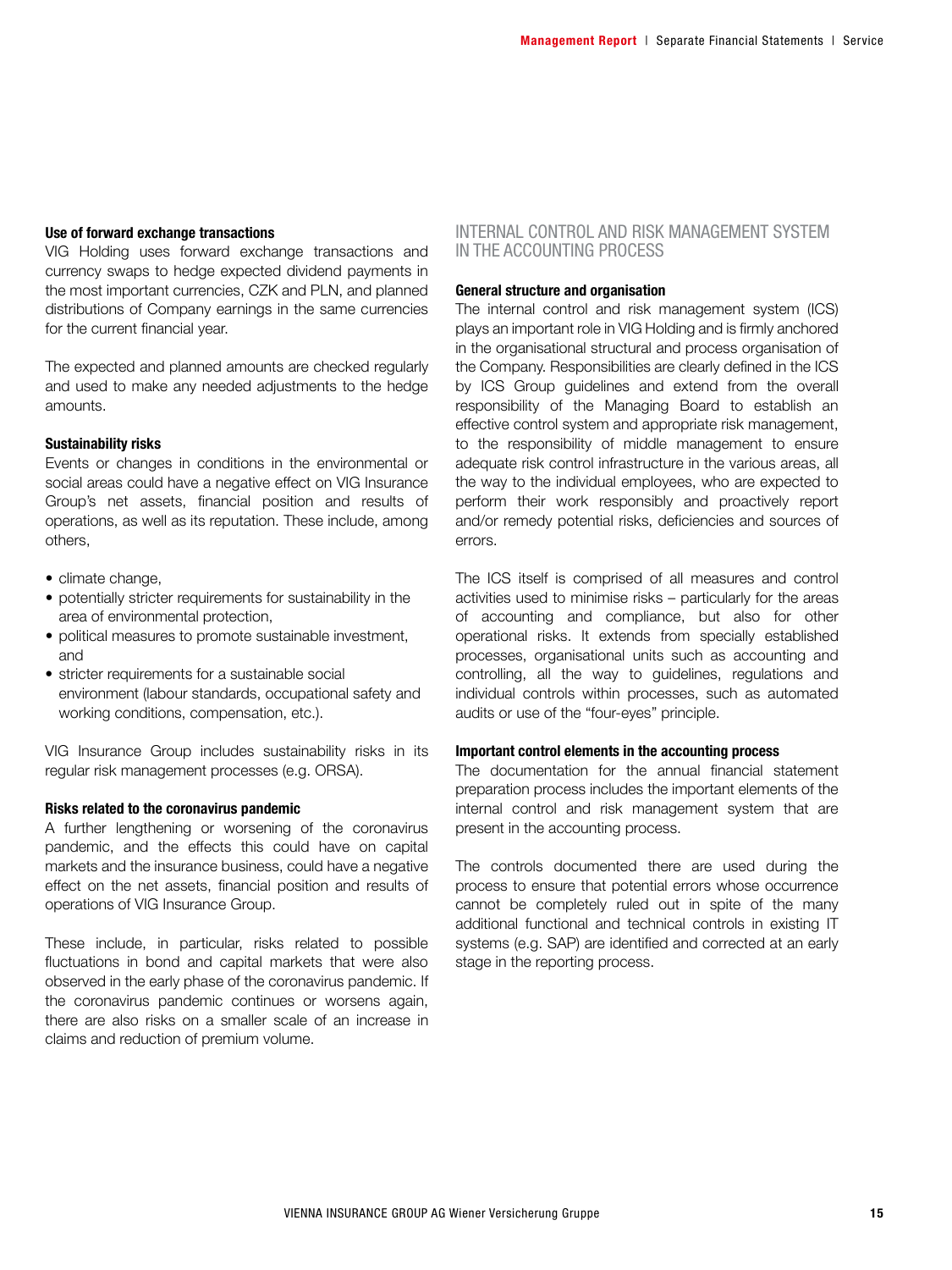This allows the following objectives of the annual financial statement process to be achieved:

- Completeness: all transactions during the reporting period are recorded in full.
- Existence: all reported assets and liabilities exist on the balance sheet date.
- Accuracy: all transactions recorded in the financial statements apply to the same period as the financial statements.
- Measurement: all asset, liability, income and expense items were recognised at fair value in accordance with accounting requirements.
- Ownership: proper presentation of rights and obligations.
- Presentation: all financial statement items are correctly presented and disclosed.

The financial statement process includes the aggregation of all data from accounting and upstream processes for the annual financial statements. The financial statements are submitted to the appropriate area head for review and further consultation with the Managing Board. The Managing Board provides final approval of the financial statements. The auditor takes the internal control system into account during the financial statement audit to the extent that it is relevant to preparation of the annual financial statements.

#### Effectiveness and controls

To ensure the effectiveness of the internal control system, VIG Holding established an annual evaluation and documentation process for the ICS with the professional assistance of external auditors. This process identifies, analyses, assesses, documents and reports risks and controls existing for VIG Holding to the Managing Board, particularly those in the areas of accounting and compliance.

Optimisation measures are introduced into the control environment based on the findings, and their implementation is also monitored and reported by the responsible units. The results of this process are also used later by the internal audit department as a basis for its subsequent audit of the accounting process and the control environment established there.

# DISCLOSURES IN ACCORDANCE WITH § 243A AND § 243(3)(3) UGB

Detailed information on the disclosures in accordance with § 243a and § 243(3)(3) UGB is available in the notes to the financial statements on page 34.

### DISCLOSURES ON OUTSOURCING IN ACCORDANCE WITH § 156(1)(1) IN CONJUNCTION WITH § 109 VAG

A resolution was adopted allowing Group-internal and external service providers to provide IT services for VIG Holding. Outsourcing agreements that had been approved by the supervisory authority existed in 2021 with IBM Austria (Internationale Büromaschinen Ges. m.b.H.) and the internal Group IT system provider twinformatics GmbH, both headquartered in Austria. twinformatics GmbH has also assumed full responsibility for all IT services for the Austrian VIG insurance companies and concludes any suboutsourcing required for this purpose while observing statutory and regulatory requirements and after consulting with the VIG insurance companies. In addition to these outsourcing agreements, VIG Holding has not outsourced any critical or important functions or business activities.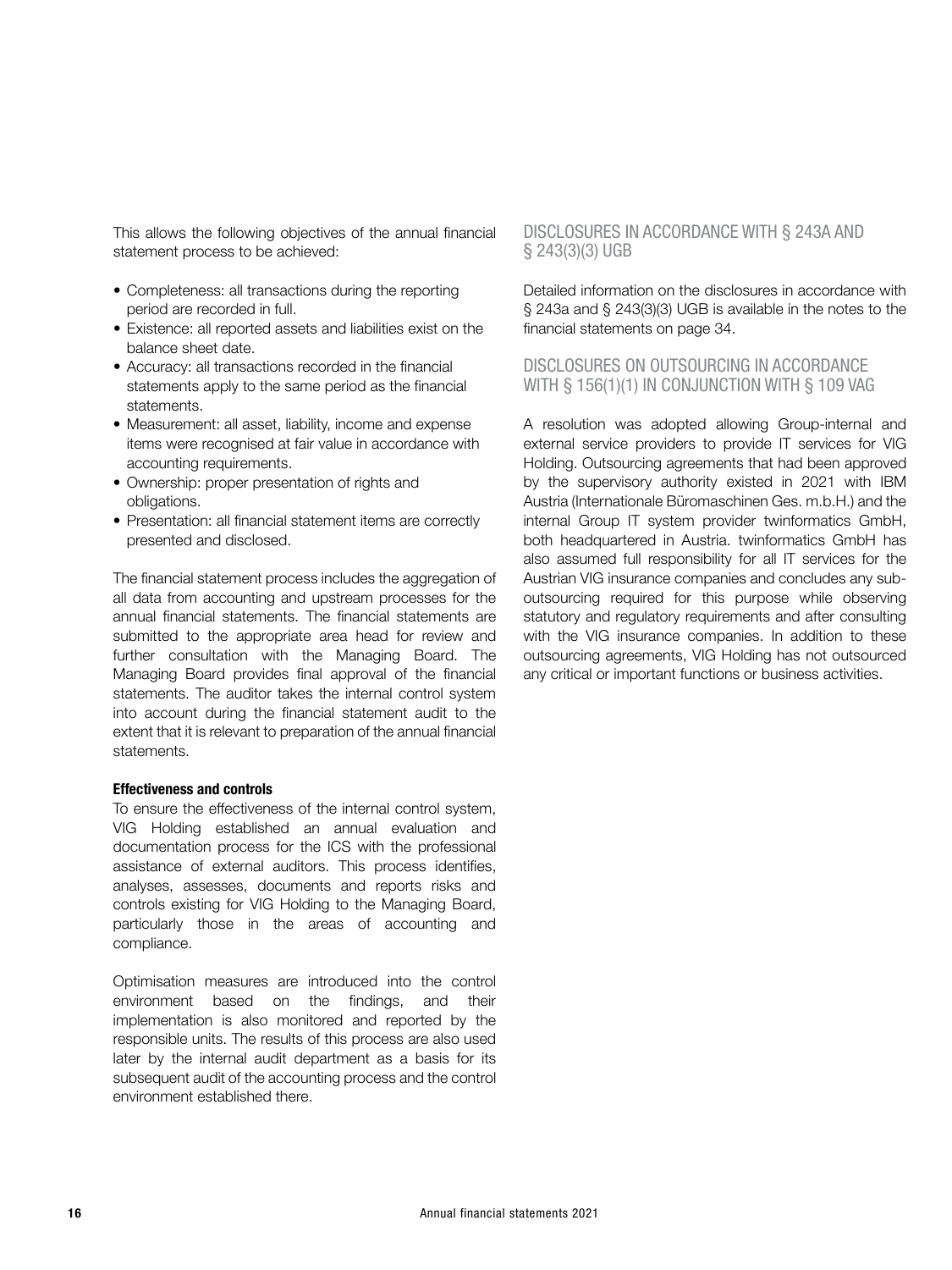#### OUTLOOK

#### Economic outlook

At the beginning of the year, before the developments in Ukraine, which are mainly addressed at the end of this section, the focus in the eurozone was on the pandemic and associated containment measures, which could continue to negatively affect private consumption and the propensity to invest in the short term. The following expectations from January 2022, which do not include potential Ukraine effects, created hopes of normalisation in spite of the still fragile and visibly impaired supply chains and the situation in energy markets. The economic recovery was, as a result, generally expected to continue in 2022, in spite of short-term negative effects. Erste Group analysts therefore expected GDP growth of 4.4% for the eurozone in 2022. Further developments in the pandemic and the situation in Ukraine and all their possible effects remain the biggest risk.

Even though inflation temporarily rose higher than expected in 2021 and is expected to continue at the beginning of 2022, it is expected to drop again in the medium term due to the onset of base effects and decreasing pressure on energy prices. Inflation medium-term will depend on the labour market situation and associated wage pressure.

The outlook for Austria in 2022 is influenced by opposing factors. On the one hand, increased progress in vaccinating the population against COVID-19, strong private consumption and the announced tax reform should pave the way for a solid recovery. The tax reform is expected to support household consumption and business investment starting in mid-2022, while grants from the EU recovery fund should support public investment. On the other hand, infection dynamics, potential travel warnings and restrictions, labour shortages and ongoing supply bottlenecks represent downside risks for economic activity. Based on this, the Erste Group expects the Austrian economy to record average growth of 3.5% in 2022.

In the CEE region, the continued robust labour market and a gradual reduction in pent-up demand should provide significant support for further recovery. Regular EU funding and, in particular, the recovery fund should have a noticeable effect on investments (with some political risk of Poland and Hungary not receiving these funds). In addition to the situation in Ukraine, risks related to the COVID-19

pandemic and supply chain bottlenecks also exist here. The more that any restrictions are lifted or downside risks lose their effect, the sooner the region will regain its full potential. The effects of the Russian invasion of Ukraine, which are currently still difficult to assess, will in any case have a negative impact on the growth outlook in the region. As a result, regional GDP growth of only 3.0% is expected for 2022. The pressure on prices due to base effects and, in particular, energy prices is also expected to continue in 2022. Inflation is expected to remain high for at least the first half of 2022. Although inflation is expected to decline during the course of the year as intermediary effects decrease, it is expected to remain higher than the prepandemic level, in part because of the relatively strong influence of the labour market. The Erste Group analysts therefore expect an inflation rate of 9.7% in 2022 followed by a noticeable decline in the price level in 2023.

The Russian attack on Ukraine at the end of February 2022 creates increased uncertainty for general economic development and therefore also for economic development in the CEE region and Austria. It was impossible to estimate the consequences at the editorial deadline. Economic dependency due to trade with Russia is relatively manageable, given that Russia is not among the top ten export destinations for the CEE region. Any sanctions against Russia should also have a relatively manageable effect on the economies of the region. A general increase in uncertainty could nevertheless stand in the way of further recovery from the pandemic in the region. In particular, given that the region obtains a large part of its gas imports from Russia, further increases in energy prices and increases in the prices of other commodities for which Russia is a major exporter could drive inflation higher in Austria and the CEE region. The extent to which further increases in energy costs (or even reduced availability) might lead to production bottlenecks in individual industries remains to be seen. Since the conflict is so close, the yields on bonds from the region will likely increase due to risk premiums. This adds another significant factor to the question facing the European Central Bank (ECB) about how it should design its monetary policy.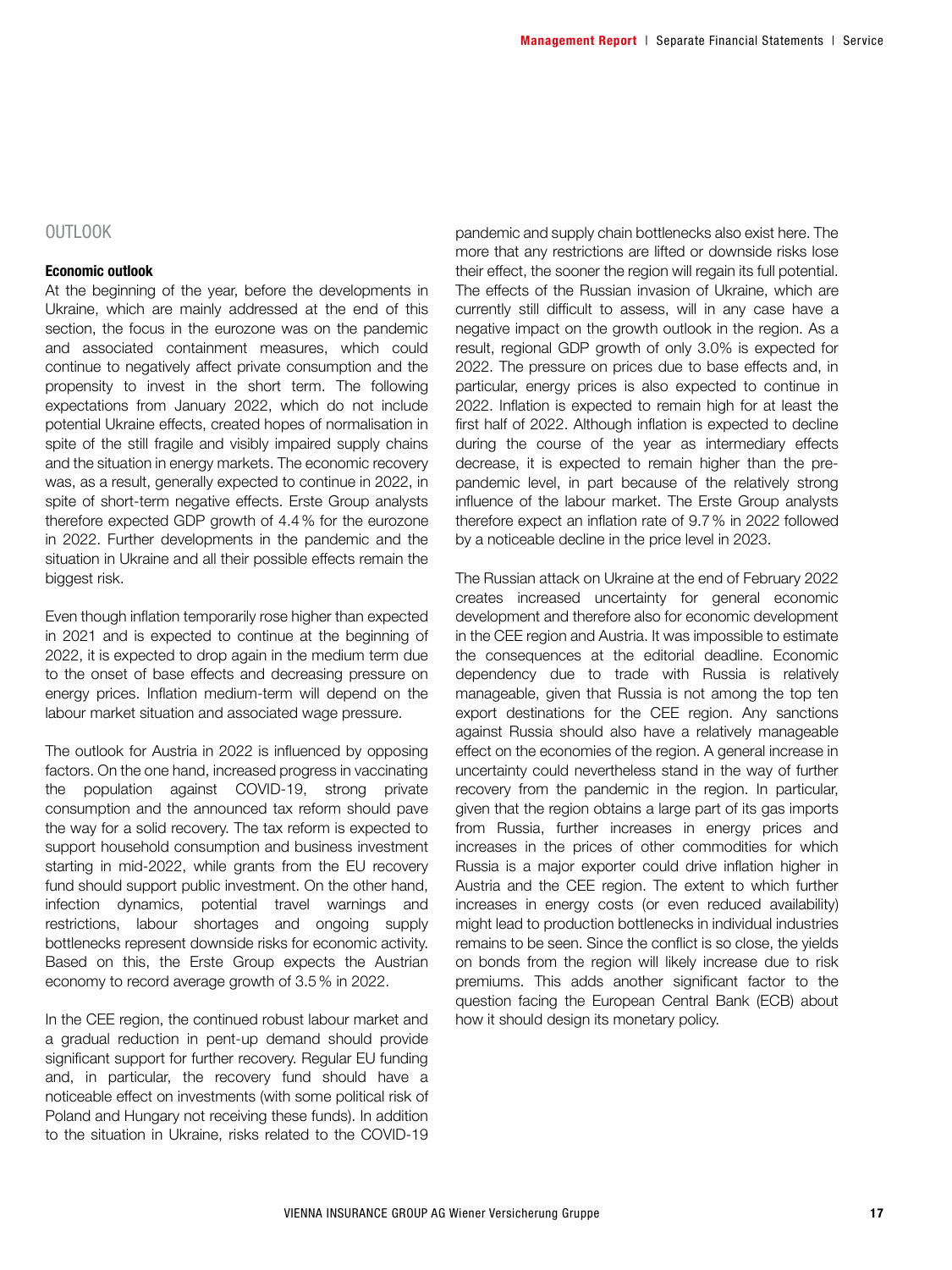#### Outlook for VIG Insurance Group

As a market leader in Central and Eastern Europe, VIG Insurance Group with its more than 25,000 employees is in an excellent position to take advantage of the opportunities available in this region and the long-term growth options they offer. It is therefore implementing its "VIG 25" strategic programme, which was developed and initiated together with the CEOs of the VIG insurance companies based on trends and developments in the insurance business and is aimed at further increasing premium volume and improving the combined ratio. Based on the new strategy and current conditions, a range of 150 to 200% was specified for the VIG Group solvency ratio without taking into account the transitional arrangements for underwriting provisions used by the individual Group companies. The dividend policy, which provides for a distribution in the range of 30 to 50% of Group net profits, remains unchanged. The dividend per share will continue to be aligned with the Company's performance. The Managing Board of Vienna Insurance Group will propose increasing the dividend to EUR 1.25 for financial year 2021. This corresponds to an increase of 66.7% compared to the previous year and a dividend payout ratio of 42.6%.

In addition to creating sustainable value and achieving the sustainability objectives, one of the key objectives of the programme is to expand the leading market position in

Central and Eastern Europe, with the aim of achieving at least a top 3 position in each CEE market, with the exception of Slovenia. The planned acquisition of the CEE business of the Dutch company Aegon N.V., which was not yet finalised by the editorial deadline, is a major step in this direction. The acquisition is expected to be formally concluded in 2022.

The further developments in financial year 2022 continue to be influenced by uncertainty factors, above all the war situation in Ukraine and its unforeseeable consequences. The ongoing pandemic, inflation, high commodity prices, supply chain problems and resource shortages are other factors that could increase risk and therefore negatively impact VIG markets. It is currently not possible to estimate the consequences of these uncertainty factors and the resulting impact on business development in 2022. Given that the VIG Group has been able to manage the current challenges in its insurance business operations very well so far, the Group aims to achieve positive operating performance in 2022, subject to the factors mentioned above.

VIG Holding holds bonds issued by the Russian Federation and companies related to the Russian Federation with a nominal value of EUR 7.2 million.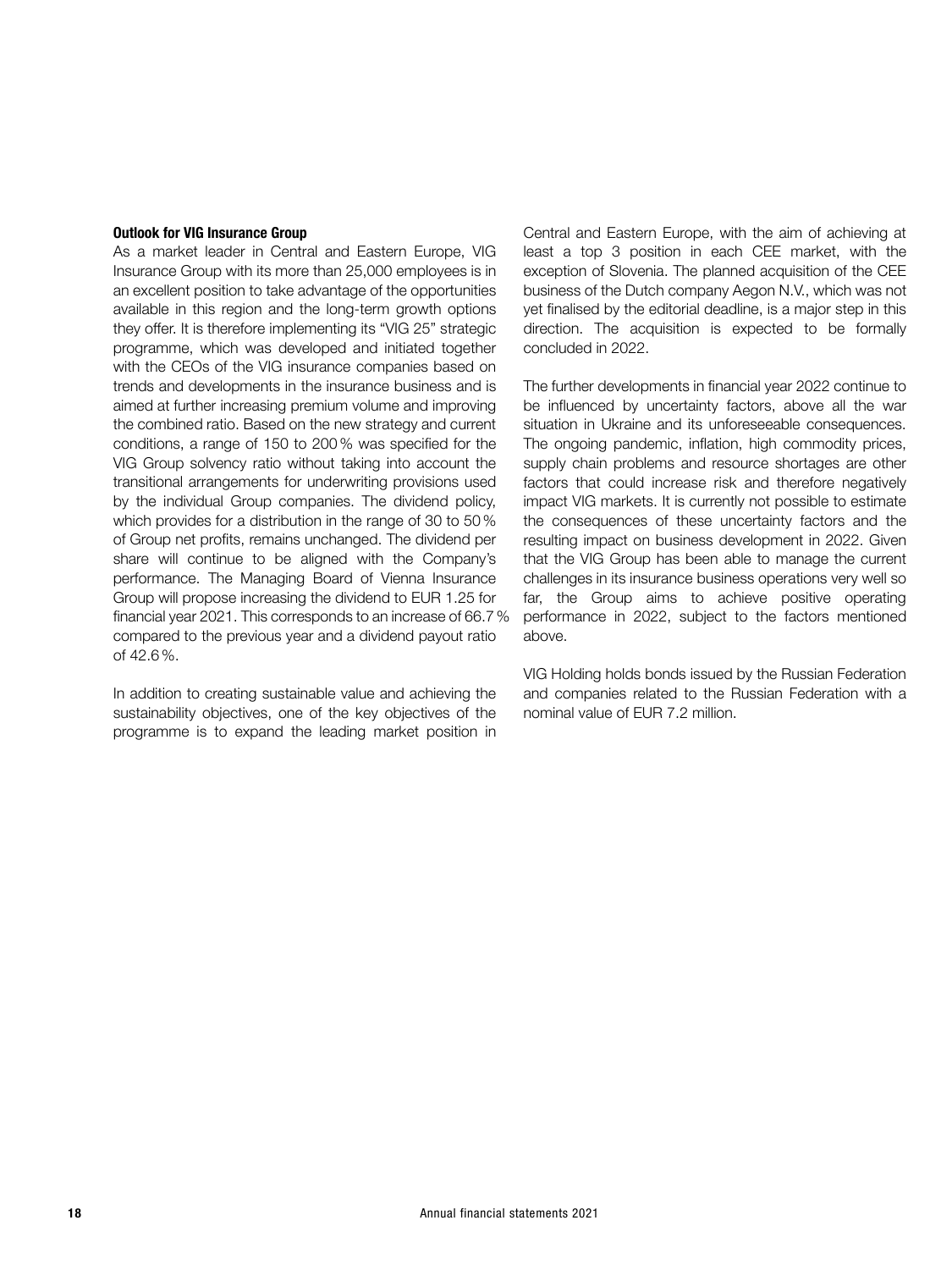#### Outlook for VIG Holding

VIG Holding has set a goal for financial year 2022 of increasing its premium volume from international reinsurance and cross-border corporate business. VIG Holding will also work with the insurance companies to further focus on the strategic priorities in the new "VIG 25" strategic programme and optimise processes and earning power.

Appropriate measures will be implemented and coordinated to achieve these goals.

In addition, the Group's attractiveness as an employer with an international background will be increased and sustainable business operations for people and the environment will be further expanded.

Vienna, 16 March 2022

The Managing Board:

Elisabeth Stadler General Manager, Chairwoman of the Managing Board

Gerhard Lahner COO, Member of the Managing Board



Liane Hirner CFRO, Member of the Managing Board



Peter Höfinger Member of the Managing Board



Peter Thirring CTO, Member of the Managing Board

Gábor Lehel CIO, Member of the Managing Board

Harald Riener

Member of the Managing Board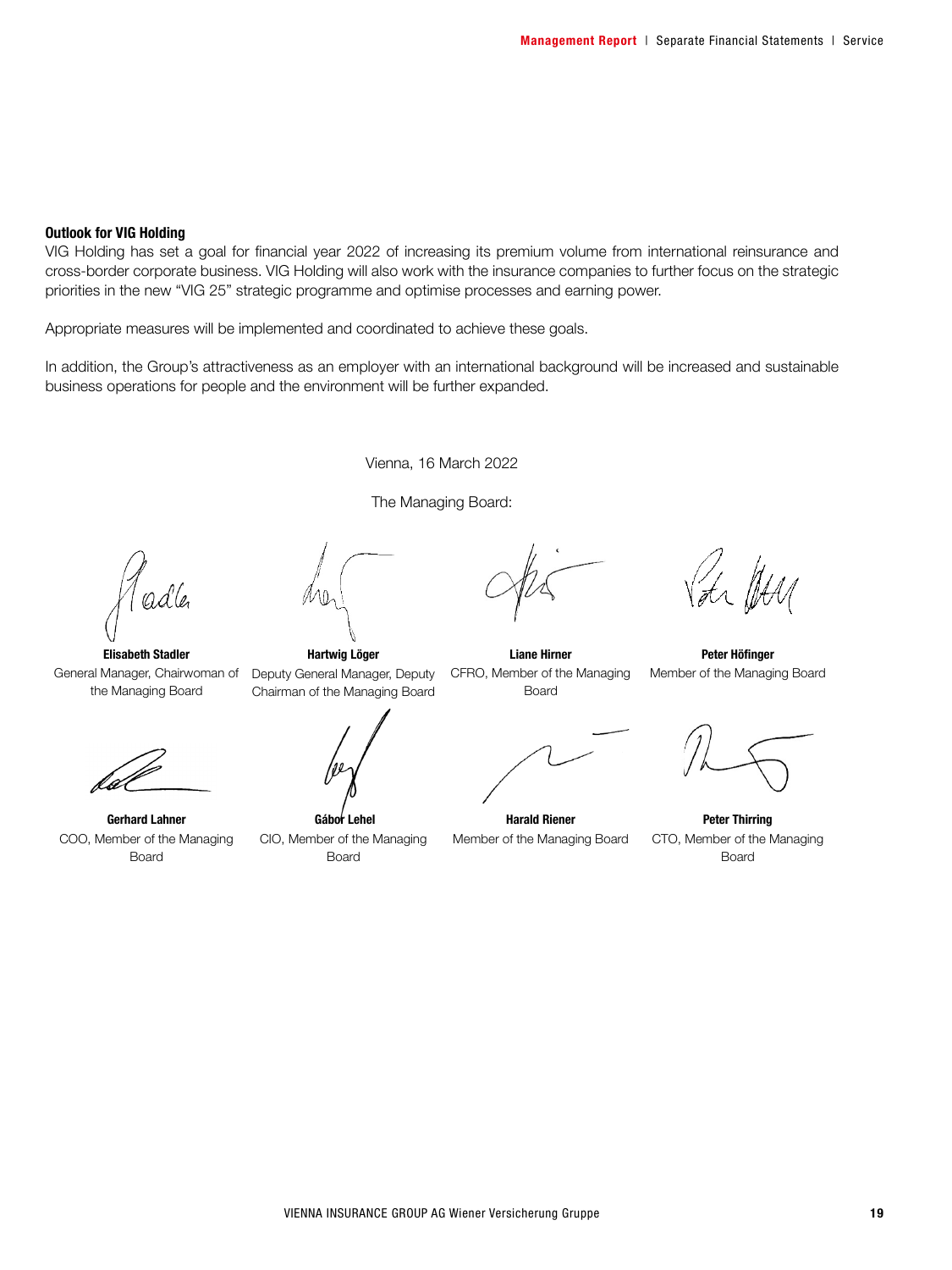# Separate financial statements

# BALANCE SHEET AS OF 31. DECEMBER 2021

| in EUR<br>A. Intangible assets<br>21,456,336.17<br>I. Other intangible assets<br>21,456,336.17<br>Investments<br>6,781,243,739.42<br><b>B.</b><br>I. Land and buildings<br>134,258,531.33<br>II. Investments in affiliated companies and participations<br>5,039,921,567.55<br>1. Shares in affiliated companies<br>4,593,705,496.36<br>2. Bonds and other securities of affiliated companies and loans to affiliated companies<br>421,500,000.00<br>3. Participations<br>24,216,071.19<br>4. Bonds and other securities of and loans to companies in which an ownership interest is held<br>500,000.00<br>III. Other investments<br>514,237,911.95<br>1. Shares and other non-fixed-interest securities<br>132,419,043.70<br>2. Bonds and other fixed-interest securities<br>168,792,657.43<br>80.891<br>3. Mortgage receivables<br>2,100,000.01<br>4. Other loans<br>926,210.81<br>5. Bank deposits<br>210,000,000.00<br>IV. Deposits on assumed reinsurance business<br>1,092,825,728.59<br>C. Receivables<br>283,039,661.32<br>I. Receivables from direct insurance business<br>71,388,081.23<br>1. from policyholders<br>6.733.314.92<br>2. from insurance intermediaries<br>134.143.25<br>3. from insurance companies<br>64,520,623.06<br>II. Receivables from reinsurance business<br>75,568,584.41<br>III. Other receivables<br>136,082,995.68<br>155.441<br>D. Pro rata interest<br>7,644,442.11<br>E. Other assets<br>1,147,833,128.50<br>Tangible assets (not incl. land and buildings)<br>1,735,804.91<br>II. Current bank balances and cash on hand<br>1,146,097,323.59<br>F. Deferred charges<br>14,423,951.45<br><b>Total ASSETS</b><br>8,255,641,258.97 | Assets | 31.12.2021 | 31.12.2020  |
|-------------------------------------------------------------------------------------------------------------------------------------------------------------------------------------------------------------------------------------------------------------------------------------------------------------------------------------------------------------------------------------------------------------------------------------------------------------------------------------------------------------------------------------------------------------------------------------------------------------------------------------------------------------------------------------------------------------------------------------------------------------------------------------------------------------------------------------------------------------------------------------------------------------------------------------------------------------------------------------------------------------------------------------------------------------------------------------------------------------------------------------------------------------------------------------------------------------------------------------------------------------------------------------------------------------------------------------------------------------------------------------------------------------------------------------------------------------------------------------------------------------------------------------------------------------------------------------------------------------------------------------------------------------------------|--------|------------|-------------|
|                                                                                                                                                                                                                                                                                                                                                                                                                                                                                                                                                                                                                                                                                                                                                                                                                                                                                                                                                                                                                                                                                                                                                                                                                                                                                                                                                                                                                                                                                                                                                                                                                                                                         |        |            | in EUR '000 |
|                                                                                                                                                                                                                                                                                                                                                                                                                                                                                                                                                                                                                                                                                                                                                                                                                                                                                                                                                                                                                                                                                                                                                                                                                                                                                                                                                                                                                                                                                                                                                                                                                                                                         |        |            | 16.059      |
|                                                                                                                                                                                                                                                                                                                                                                                                                                                                                                                                                                                                                                                                                                                                                                                                                                                                                                                                                                                                                                                                                                                                                                                                                                                                                                                                                                                                                                                                                                                                                                                                                                                                         |        |            | 16.059      |
|                                                                                                                                                                                                                                                                                                                                                                                                                                                                                                                                                                                                                                                                                                                                                                                                                                                                                                                                                                                                                                                                                                                                                                                                                                                                                                                                                                                                                                                                                                                                                                                                                                                                         |        |            | 6,136,577   |
|                                                                                                                                                                                                                                                                                                                                                                                                                                                                                                                                                                                                                                                                                                                                                                                                                                                                                                                                                                                                                                                                                                                                                                                                                                                                                                                                                                                                                                                                                                                                                                                                                                                                         |        |            | 125.070     |
|                                                                                                                                                                                                                                                                                                                                                                                                                                                                                                                                                                                                                                                                                                                                                                                                                                                                                                                                                                                                                                                                                                                                                                                                                                                                                                                                                                                                                                                                                                                                                                                                                                                                         |        |            | 4,763,484   |
|                                                                                                                                                                                                                                                                                                                                                                                                                                                                                                                                                                                                                                                                                                                                                                                                                                                                                                                                                                                                                                                                                                                                                                                                                                                                                                                                                                                                                                                                                                                                                                                                                                                                         |        |            | 4.328.867   |
|                                                                                                                                                                                                                                                                                                                                                                                                                                                                                                                                                                                                                                                                                                                                                                                                                                                                                                                                                                                                                                                                                                                                                                                                                                                                                                                                                                                                                                                                                                                                                                                                                                                                         |        |            | 409.700     |
|                                                                                                                                                                                                                                                                                                                                                                                                                                                                                                                                                                                                                                                                                                                                                                                                                                                                                                                                                                                                                                                                                                                                                                                                                                                                                                                                                                                                                                                                                                                                                                                                                                                                         |        |            | 24,417      |
|                                                                                                                                                                                                                                                                                                                                                                                                                                                                                                                                                                                                                                                                                                                                                                                                                                                                                                                                                                                                                                                                                                                                                                                                                                                                                                                                                                                                                                                                                                                                                                                                                                                                         |        |            | 500         |
|                                                                                                                                                                                                                                                                                                                                                                                                                                                                                                                                                                                                                                                                                                                                                                                                                                                                                                                                                                                                                                                                                                                                                                                                                                                                                                                                                                                                                                                                                                                                                                                                                                                                         |        |            | 222.066     |
|                                                                                                                                                                                                                                                                                                                                                                                                                                                                                                                                                                                                                                                                                                                                                                                                                                                                                                                                                                                                                                                                                                                                                                                                                                                                                                                                                                                                                                                                                                                                                                                                                                                                         |        |            | 128.085     |
|                                                                                                                                                                                                                                                                                                                                                                                                                                                                                                                                                                                                                                                                                                                                                                                                                                                                                                                                                                                                                                                                                                                                                                                                                                                                                                                                                                                                                                                                                                                                                                                                                                                                         |        |            |             |
|                                                                                                                                                                                                                                                                                                                                                                                                                                                                                                                                                                                                                                                                                                                                                                                                                                                                                                                                                                                                                                                                                                                                                                                                                                                                                                                                                                                                                                                                                                                                                                                                                                                                         |        |            | 2,178       |
|                                                                                                                                                                                                                                                                                                                                                                                                                                                                                                                                                                                                                                                                                                                                                                                                                                                                                                                                                                                                                                                                                                                                                                                                                                                                                                                                                                                                                                                                                                                                                                                                                                                                         |        |            | 912         |
|                                                                                                                                                                                                                                                                                                                                                                                                                                                                                                                                                                                                                                                                                                                                                                                                                                                                                                                                                                                                                                                                                                                                                                                                                                                                                                                                                                                                                                                                                                                                                                                                                                                                         |        |            | 10.000      |
|                                                                                                                                                                                                                                                                                                                                                                                                                                                                                                                                                                                                                                                                                                                                                                                                                                                                                                                                                                                                                                                                                                                                                                                                                                                                                                                                                                                                                                                                                                                                                                                                                                                                         |        |            | 1.025.957   |
|                                                                                                                                                                                                                                                                                                                                                                                                                                                                                                                                                                                                                                                                                                                                                                                                                                                                                                                                                                                                                                                                                                                                                                                                                                                                                                                                                                                                                                                                                                                                                                                                                                                                         |        |            | 214,795     |
|                                                                                                                                                                                                                                                                                                                                                                                                                                                                                                                                                                                                                                                                                                                                                                                                                                                                                                                                                                                                                                                                                                                                                                                                                                                                                                                                                                                                                                                                                                                                                                                                                                                                         |        |            | 19.596      |
|                                                                                                                                                                                                                                                                                                                                                                                                                                                                                                                                                                                                                                                                                                                                                                                                                                                                                                                                                                                                                                                                                                                                                                                                                                                                                                                                                                                                                                                                                                                                                                                                                                                                         |        |            | 6.998       |
|                                                                                                                                                                                                                                                                                                                                                                                                                                                                                                                                                                                                                                                                                                                                                                                                                                                                                                                                                                                                                                                                                                                                                                                                                                                                                                                                                                                                                                                                                                                                                                                                                                                                         |        |            | 82          |
|                                                                                                                                                                                                                                                                                                                                                                                                                                                                                                                                                                                                                                                                                                                                                                                                                                                                                                                                                                                                                                                                                                                                                                                                                                                                                                                                                                                                                                                                                                                                                                                                                                                                         |        |            | 12,516      |
|                                                                                                                                                                                                                                                                                                                                                                                                                                                                                                                                                                                                                                                                                                                                                                                                                                                                                                                                                                                                                                                                                                                                                                                                                                                                                                                                                                                                                                                                                                                                                                                                                                                                         |        |            | 39.758      |
|                                                                                                                                                                                                                                                                                                                                                                                                                                                                                                                                                                                                                                                                                                                                                                                                                                                                                                                                                                                                                                                                                                                                                                                                                                                                                                                                                                                                                                                                                                                                                                                                                                                                         |        |            |             |
|                                                                                                                                                                                                                                                                                                                                                                                                                                                                                                                                                                                                                                                                                                                                                                                                                                                                                                                                                                                                                                                                                                                                                                                                                                                                                                                                                                                                                                                                                                                                                                                                                                                                         |        |            | 7.401       |
|                                                                                                                                                                                                                                                                                                                                                                                                                                                                                                                                                                                                                                                                                                                                                                                                                                                                                                                                                                                                                                                                                                                                                                                                                                                                                                                                                                                                                                                                                                                                                                                                                                                                         |        |            | 566.868     |
|                                                                                                                                                                                                                                                                                                                                                                                                                                                                                                                                                                                                                                                                                                                                                                                                                                                                                                                                                                                                                                                                                                                                                                                                                                                                                                                                                                                                                                                                                                                                                                                                                                                                         |        |            | .898        |
|                                                                                                                                                                                                                                                                                                                                                                                                                                                                                                                                                                                                                                                                                                                                                                                                                                                                                                                                                                                                                                                                                                                                                                                                                                                                                                                                                                                                                                                                                                                                                                                                                                                                         |        |            | 564,970     |
|                                                                                                                                                                                                                                                                                                                                                                                                                                                                                                                                                                                                                                                                                                                                                                                                                                                                                                                                                                                                                                                                                                                                                                                                                                                                                                                                                                                                                                                                                                                                                                                                                                                                         |        |            | 5.618       |
|                                                                                                                                                                                                                                                                                                                                                                                                                                                                                                                                                                                                                                                                                                                                                                                                                                                                                                                                                                                                                                                                                                                                                                                                                                                                                                                                                                                                                                                                                                                                                                                                                                                                         |        |            | 6,947,318   |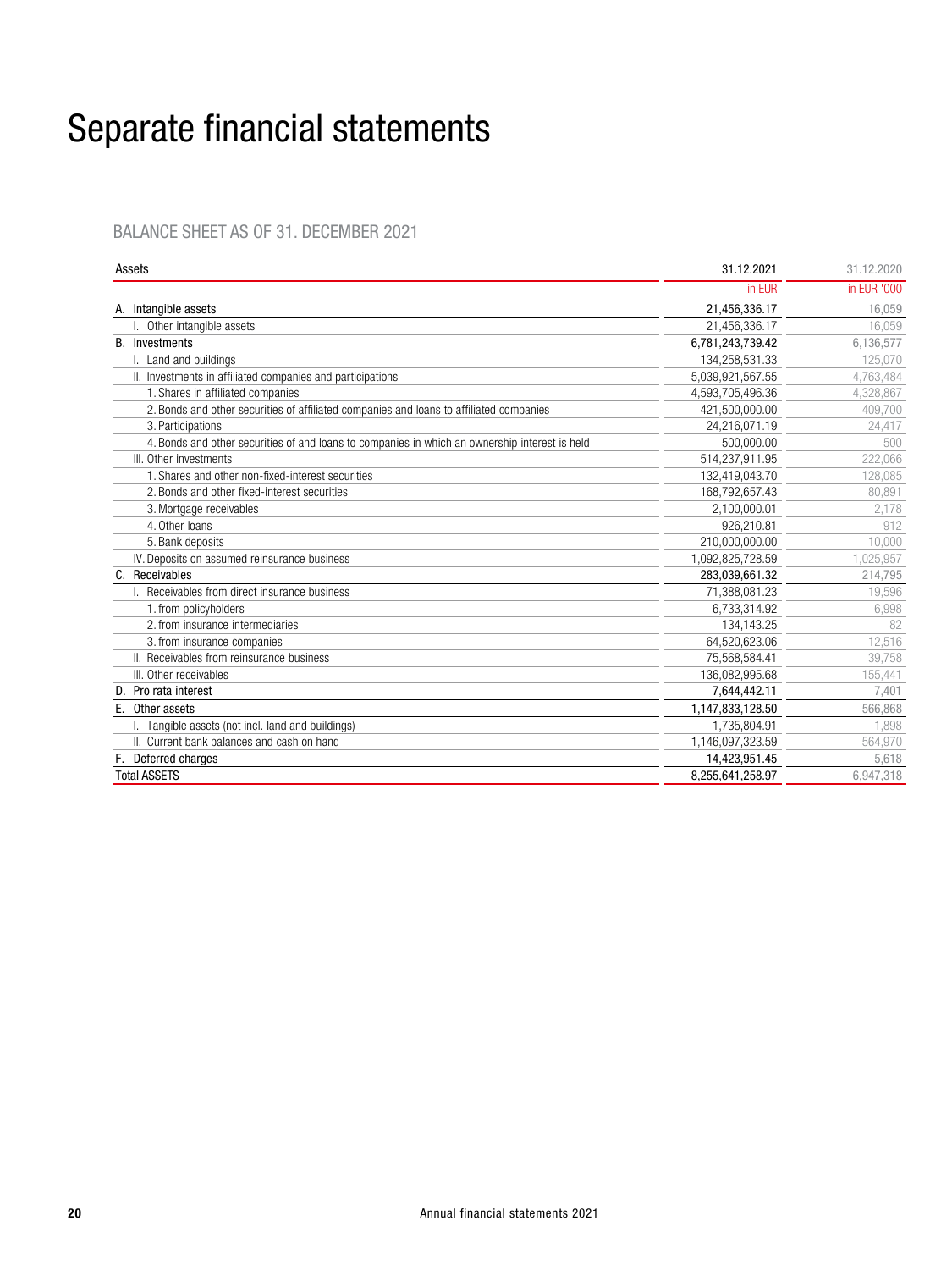# BALANCE SHEET AS OF 31. DECEMBER 2021

| Liabilities and shareholders' equity                              | 31.12.2021       | 31.12.2020  |
|-------------------------------------------------------------------|------------------|-------------|
|                                                                   | in EUR           | in EUR '000 |
| A. Shareholders' equity                                           | 3,790,773,691.82 | 3,440,911   |
| I. Share capital                                                  |                  |             |
| Par value                                                         | 132,887,468.20   | 132.887     |
| II. Capital reserves                                              |                  |             |
| Committed reserves                                                | 2,267,232,422.07 | 2,267,232   |
| III. Retained earnings                                            |                  |             |
| Free reserves                                                     | 1,006,715,354.17 | 756,716     |
| IV. Risk reserve                                                  | 45,586,845.00    | 44.845      |
| V. Net retained profits                                           | 338,351,602.38   | 239,231     |
| of which brought forward                                          | 143.230.814.01   | 153.751     |
| <b>B.</b> Subordinated liabilities                                | 1,400,000,000.00 | 1,100,000   |
| I. Hybrid bond                                                    | 300,000,000.00   | $\bigcap$   |
| II. Supplementary capital bond                                    | 1,100,000,000.00 | 1,100,000   |
| C. Underwriting provisions - retention                            | 1,422,745,506.78 | 1,308,738   |
| I. Unearned premiums                                              | 133,602,554.44   | 114,011     |
| 1. Gross                                                          | 138,371,833.95   | 118,050     |
| 2. Reinsurers' share                                              | $-4,769,279.51$  | $-4,039$    |
| II. Mathmatical reserve                                           | 5,145,486.87     | $\bigcirc$  |
| 1. Gross                                                          | 5,145,486.87     | $\bigcirc$  |
| III. Provision for outstanding claims                             | 1,267,124,806.47 | 1,177,741   |
| 1. Gross                                                          | 1,441,492,021.91 | 1,297,726   |
| 2. Reinsurers' share                                              | -174,367,215.44  | $-119,985$  |
| IV. Equalisation provision                                        | 14,017,184.00    | 14,754      |
| V. Other underwriting provisions                                  | 2,855,475.00     | 2,232       |
| 1. Gross                                                          | 2,855,475.00     | 2,232       |
| D. Non-underwriting provisions                                    | 211,344,644.71   | 167,631     |
| I. Provision for severance pay                                    | 838,750.00       | 846         |
| II. Provision for pensions                                        | 63,592,303.00    | 56.555      |
| III. Tax provisions                                               | 3,500,357.14     | 3,500       |
| IV. Other provisions                                              | 143,413,234.57   | 106,730     |
| E. Other liabilities                                              | 1,429,770,634.31 | 928,233     |
| I. Liabilities from direct insurance business                     | 144,936,428.02   | 112,485     |
| 1. to policyholders                                               | 41,587,730.98    | 31,895      |
| 2, to insurance intermediaries                                    | 710,328.62       | 777         |
| 3. to insurance companies                                         | 102,638,368.42   | 79.813      |
| II. Liabilities from reinsurance business                         | 11,672,654.26    | 18,388      |
| III. Liabilities from bonds (not including supplementary capital) | 503,835,616.53   | $\bigcap$   |
| IV. Liabilities to financial institutions                         | 227,985,349.79   | 192,751     |
| V. Other liabilities                                              | 541,340,585.71   | 604.609     |
| F. Deferred charges                                               | 1,006,781.35     | 1,805       |
| Total LIABILITIES AND SHAREHOLDERS' EQUITY                        | 8,255,641,258.97 | 6,947,318   |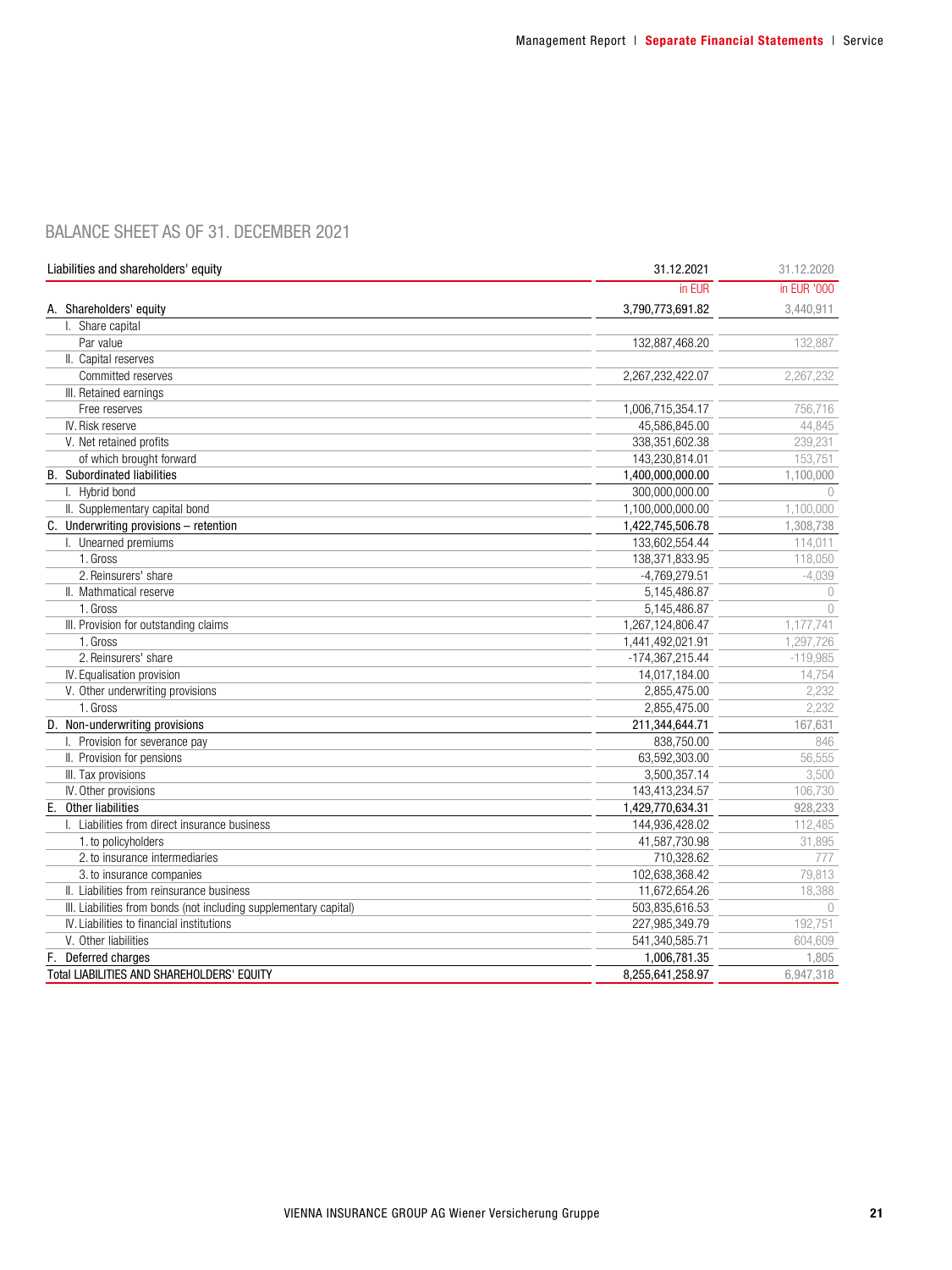# INCOME STATEMENT FOR THE FINANCIAL YEAR FROM 1. JANUARY TO 31. DECEMBER 2021

| Underwriting account                                                     | 2021               | 2020        |
|--------------------------------------------------------------------------|--------------------|-------------|
|                                                                          | in EUR             | in EUR '000 |
| 1. Net earned premiums                                                   | 1,139,671,121.75   | 1.058.581   |
| Premiums written                                                         | 1,178,622,973.47   | 1.073.201   |
| Gross                                                                    | 1,284,890,731.00   | 1,145,138   |
| Ceded reinsurance premiums                                               | -106,267,757.53    | $-71.937$   |
| Change in unearned premiums                                              | -38.951.851.72     | $-14.620$   |
| Gross                                                                    | $-39,961,492.19$   | $-16.499$   |
| Reinsurers' share                                                        | 1,009,640.47       | 1.879       |
| 2. Investment income from underwriting business                          | 8,520,031.64       | 11.364      |
| 3.<br>Other underwriting income                                          | 866.339.55         | 454         |
| 4. Expenses for claims and insurance benefits                            | -680,406,090.37    | $-632,646$  |
| Payments for claims and insurance benefits                               | -594.219.251.85    | $-561.102$  |
| Gross                                                                    | -651,936,958.37    | $-573.924$  |
| Reinsurers' share                                                        | 57,717,706.52      | 12.822      |
| Change in provision for outstanding claims                               | $-86, 186, 838.52$ | $-71,544$   |
| Gross                                                                    | -140,686,175.77    | $-114,587$  |
| Reinsurers' share                                                        | 54.499.337.25      | 43.043      |
| Increase in underwriting provisions                                      | $-5,768,961.87$    | $-325$      |
| Mathematical reserve                                                     | $-5.145.486.87$    | $\bigcap$   |
| Gross                                                                    | $-5,145,486.87$    | $\bigcap$   |
| Other underwriting provisions                                            | $-623.475.00$      | $-325$      |
| Gross                                                                    | $-623.475.00$      | $-325$      |
| 6. Administrative expenses                                               | -447,341,057.49    | $-409,499$  |
| Acquisition expenses                                                     | -448.341.643.83    | $-410.404$  |
| Other administrative expenses                                            | $-4,001,058.42$    | $-2,253$    |
| Reinsurance commissions and profit commissions from reinsurance cessions | 5.001.644.76       | 3.158       |
| Other underwriting expenses                                              | $-2,231,370.24$    | $-867$      |
| Change in the equalisation provision                                     | 736.567.00         | $-2.008$    |
| <b>Underwriting result</b>                                               | 14.046.579.97      | 25,054      |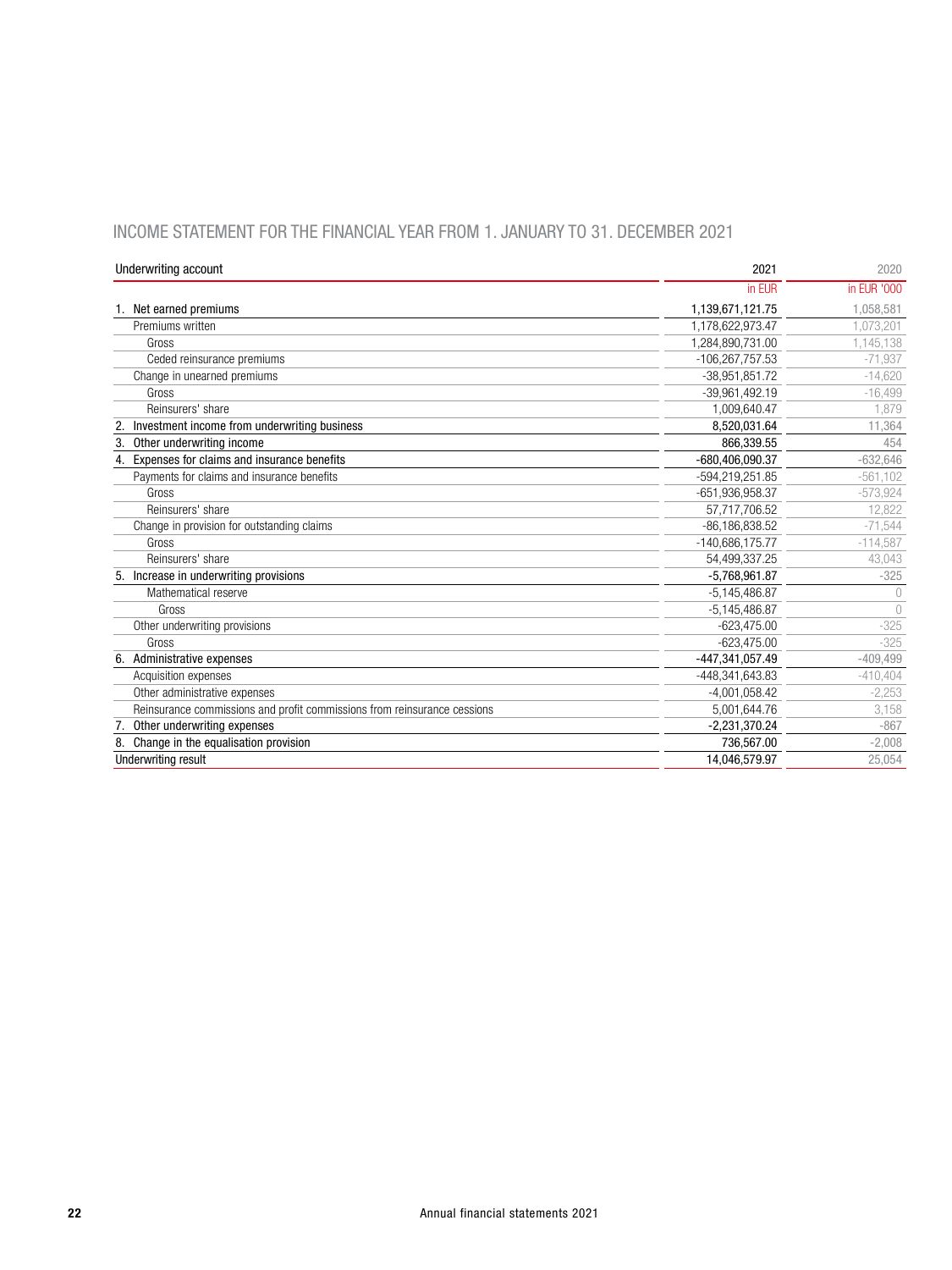# INCOME STATEMENT FOR THE FINANCIAL YEAR FROM 1. JANUARY TO 31. DECEMBER 2021

|                                                           | 2021              | 2020        |
|-----------------------------------------------------------|-------------------|-------------|
|                                                           | in EUR            | in EUR '000 |
| <b>Underwriting result</b>                                | 14,046,579.97     | 25,054      |
| Non-underwriting account:                                 |                   |             |
| 1. Income from investments and interest income            | 763,615,905.94    | 432,012     |
| Income from participations                                | 672,188,424.94    | 315,882     |
| Income from land and buildings                            | 12.775.057.98     | 13.415      |
| Income from other investments                             | 25.844.322.11     | 26.434      |
| Income from appreciations                                 | 32,900,120.00     | 53.298      |
| Income from the disposal of investments                   | 2,926,382.69      | 11,310      |
| Other investment and interest income                      | 16,981,598.22     | 11.673      |
| 2. Expenses for investments and interest expenses         | -363,064,855.74   | $-409,333$  |
| Expenses for asset management                             | -117,910,842.22   | $-90,146$   |
| Depreciation of investments                               | -110.278.925.44   | $-208.435$  |
| Interest expenses                                         | -88,500,883.53    | $-72.488$   |
| Losses from the disposal of investments                   | $-6,130,538.06$   | $-2.596$    |
| Other investment expenses                                 | $-40.243.666.49$  | $-35.668$   |
| Investment income transferred to the underwriting account | $-8.520.031.64$   | $-11,364$   |
| Other non-underwriting income<br>4.                       | 11,878,296.95     | 30,571      |
| Other non-underwriting expenses<br>5.                     | $-18,432,201.01$  | $-5,555$    |
| Result from ordinary activities<br>6                      | 399,523,694.47    | 61,385      |
| 8<br>Taxes on income                                      | 46,338,928.90     | 24.095      |
| 8<br>Profit for the period                                | 445,862,623.37    | 85.480      |
| Transfer to reserves<br>9                                 | -250,741,835.00   | $\Omega$    |
| Transfer to free reserves                                 | $-250,000,000.00$ | $\bigcirc$  |
| Transfer to risk reserve                                  | $-741,835.00$     | $\bigcap$   |
| 10. Profit for the year                                   | 195,120,788.37    | 85,480      |
| 11. Retained profits brought forward                      | 143,230,814.01    | 153.751     |
| Net retained profits                                      | 338,351,602.38    | 239,231     |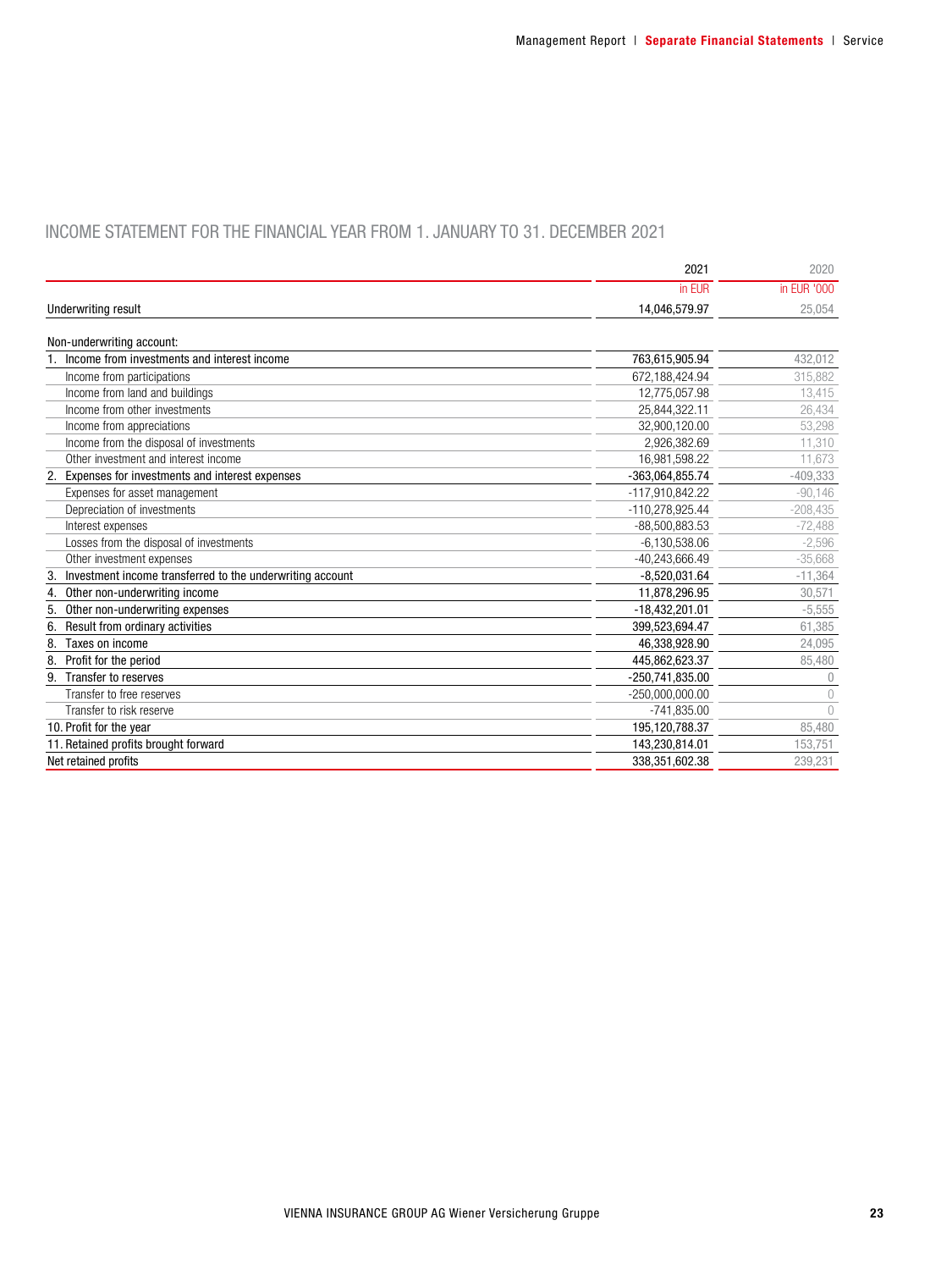# NOTES TO THE FINANCIAL STATEMENTS FOR 2021

#### I. SUMMARY OF SIGNIFICANT ACCOUNTING POLICIES

The annual financial statements as of 31 December 2021 were prepared in accordance with the accounting provisions of the Austrian Commercial Code (UGB) and the special provisions of the Austrian Insurance Supervision Act (VAG), as amended, and in accordance with Austrian generally accepted accounting principles and the general standard of presenting a true and fair view of the net assets, financial position and results of operations of the Company. Measurement was performed assuming the Company would continue as a going concern.

The measurement methods that were previously used were also used in financial year 2021.

The **precautionary principle** was satisfied in that only profits that had been realised as of the balance sheet date were reported and all identifiable risks and impending losses were recorded in the balance sheet.

Figures are generally shown in thousands of euro (EUR '000). Calculation differences may arise when rounded amounts are summed automatically. Figures from the previous year are indicated as such or shown in parentheses.

Intangible assets were reported at cost less amortisation based on a useful life of three to ten years.

Land is measured at cost, buildings at cost less depreciation and any write-downs. As a rule, repair costs for residential buildings are spread over 15 years starting as of 2016.

Equities and other non-fixed interest securities and shares in affiliated companies are valued according to the strict lower-of-cost-or-market principle (strenges Niederstwertprinzip). Bonds, other fixed-income securities and **participations** are valued using the less strict lower-of-cost-or-market principle (gemildertes Niederstwertprinzip) provided for in § 149(1) VAG.

Valuation using the less strict lower-of-cost-or-market principle resulted in write-downs of EUR 503,000 (EUR 24,000) not being performed.

The Company takes into account the overall risk position of the Company and the investment strategy provided for this purpose when making investments in fixed-interest securities, real estate, participations and shares. The risk inherent in the specified categories and the market were taken into account when determining exposure volumes and limits.

The investment strategy is laid down in the form of investment guidelines that are continuously monitored for compliance by the corporate risk controlling and internal audit departments. The corporate risk controlling department reports regularly to the tactical and strategic investment committee. The internal audit department reports regularly to the Managing Board.

As a rule, investments are generally low-risk. The strategic investment committee decides on potential high-risk investments based on the inherent risk of each individual investment after performing a full analysis of all related risks and liquidity at risk, and considering all assets currently in the portfolio and the effects of the individual investments on the overall risk position. All known financial risks are assessed regularly and specific limits or reserves are used to limit exposure. Security price risk is reviewed periodically using value-at-risk and stress tests. Default risk is measured using both internal and external rating systems.

An important goal of investment and liquidity planning is to maintain adequate amounts of liquid, value-protected financial investments. Liquidity planning therefore takes into account the trend in insurance benefits and the majority of investment income is generally reinvested.

Six forward exchange transactions in the CZK and PLN currencies with terms limited to 18 May 2022 existed as of the 31 December 2021 balance sheet date. The transactions are being used to hedge future dividends in foreign currency. A provision for expected losses in the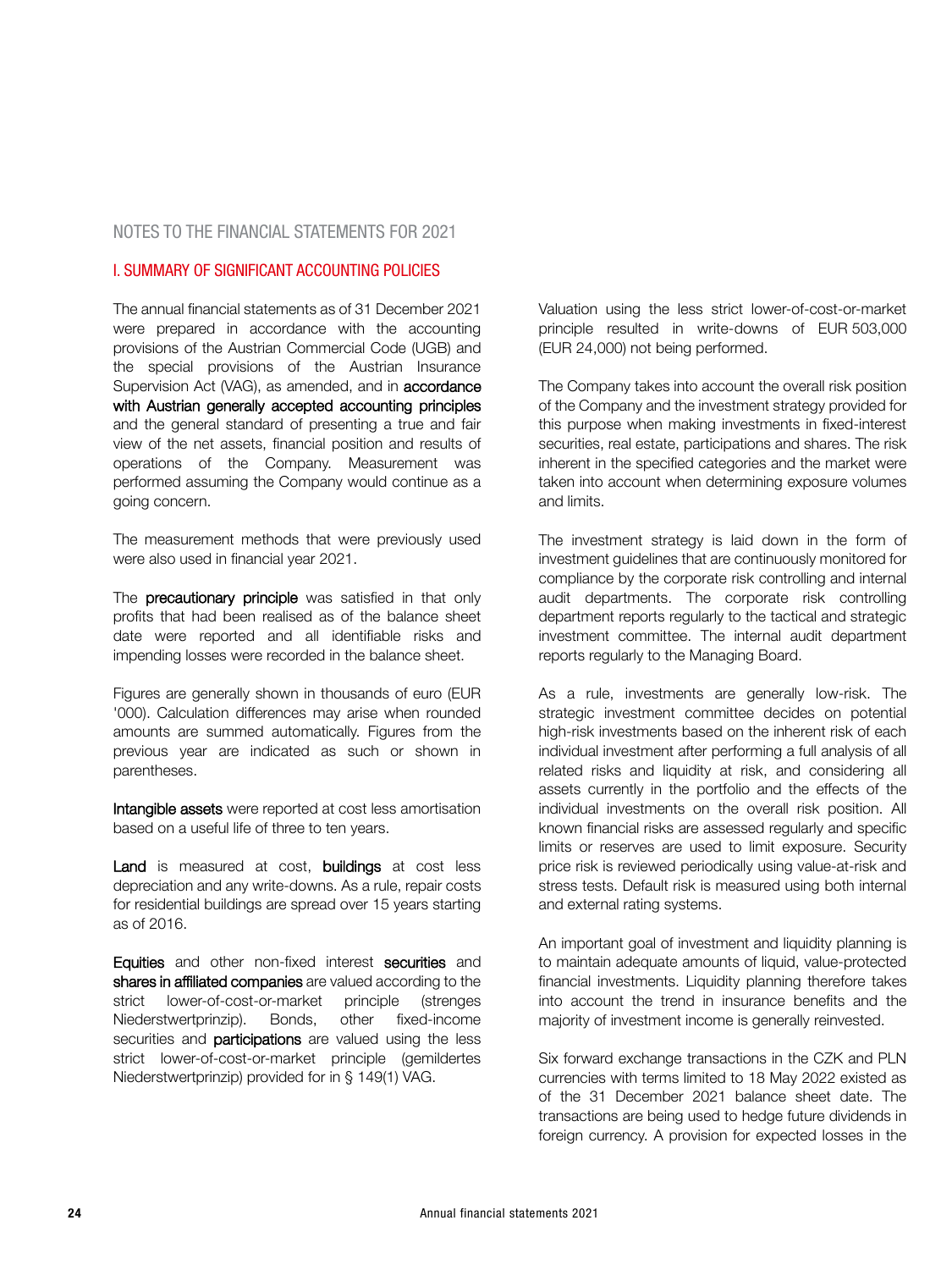amount of EUR 2,380,000 (EUR 1,069,000) was formed for the four forward exchange transactions whose market values were negative as of the reporting date.

The remaining two forward exchange transactions had a positive market value of EUR 41,000 on the reporting date (EUR 515,000).

Amounts denominated in foreign currencies are translated to euro using the appropriate mean rate of exchange.

As a rule, **mortgage receivables and other loans**, including those to affiliated companies and companies in which a participation is held, are measured at the nominal value of the outstanding receivables. Discounts deducted from loan principal are spread over the term of the loan and shown under deferred income.

Specific valuation allowances of adequate size are formed for doubtful receivables and deducted from their nominal values.

Tangible assets (not including land and buildings) are measured at cost less accumulated depreciation. Lowcost assets are fully written off in the year of purchase.

Unearned premiums were essentially calculated by prorating over time after applying a deduction for expenses (15%) of EUR 3,219,000 (EUR 1,524,000).

The provision for outstanding claims for direct business is calculated for claims reported by the balance sheet date by individually assessing claims that have not yet been settled and adding lump-sum safety margins for large unexpected losses. Lump-sum provisions based on past experience are formed for claims incurred but not reported. Recourse claims of EUR 7,713,000 (EUR 783,000) were included.

The **indirect business** includes assumed property and casualty insurance as well as health and life insurance business. In indirect business, provisions for outstanding claims and the mathematical reserve are primarily based on reports from ceding companies as of the 31 December 2021 balance sheet date. The reported amounts were increased where this was considered necessary in light of past experience.

The underwriting items for assumed reinsurance business and associated retrocessions are included immediately in the annual financial statements.

The equalisation provision is calculated in accordance with the directive of the Austrian Federal Minister of Finance, BGBl. (Federal Gazette) No. 315/2015. The calculation has been performed for direct and indirect business combined since financial year 2016.

The provisions for severance pay, pensions, and anniversary bonuses are based on the pension insurance calculation principles of the Actuarial Association of Austria (AVÖ), AVÖ 2018-P (Employees), assuming a wage growth rate of 2.25% (2.00%) and a discount rate of 0.76% (0.97%) p.a. for the severance provision, 1.42% (1.68%) for the pension provision and 1.02% (1.21%) for the anniversary bonus provision. The discount rate used was based on the 7-year average interest rate as published by the German Bundesbank. The severance pay, pension and anniversary bonus obligations were valued using the projected unit credit method. The retirement age used to calculate the provisions for anniversary bonuses and severance pay is the statutory minimum retirement age as stipulated in the Austrian General Social Security Act (ASVG) (2004 reform), subject to a maximum age of 62 years. The retirement age used to calculate the provision for pensions is based on each individual agreement, or the statutory minimum retirement age as stipulated in the Austrian General Social Security Act (ASVG) (2004 reform). The following percentages were used for employee turnover based on age: <31 4.0%, 31–35 2.0%, 36–40 2.0%, 41–50 1.5%, 51–55 0.5% and 56–65 0%. The severance entitlement used to calculate the provision for severance obligations is based on each individual agreement or on the collective agreement. The following percentages were used for employee turnover based on age: <30 5.5%, 30–39 2.0%, 40–50 1.5%, 51–59 1.0% and 60–65 0.5%.

EUR 3,223,000 (EUR 3,108,000) in provisions have been formed for direct pension obligations. A portion of the direct benefits equal to EUR 252,000 (EUR 252,000) will be administered as an occupational group insurance plan after an insurance contract has been concluded in accordance with §§ 93-98 VAG, so that the provision will equal the overall obligation less the outsourced plan assets.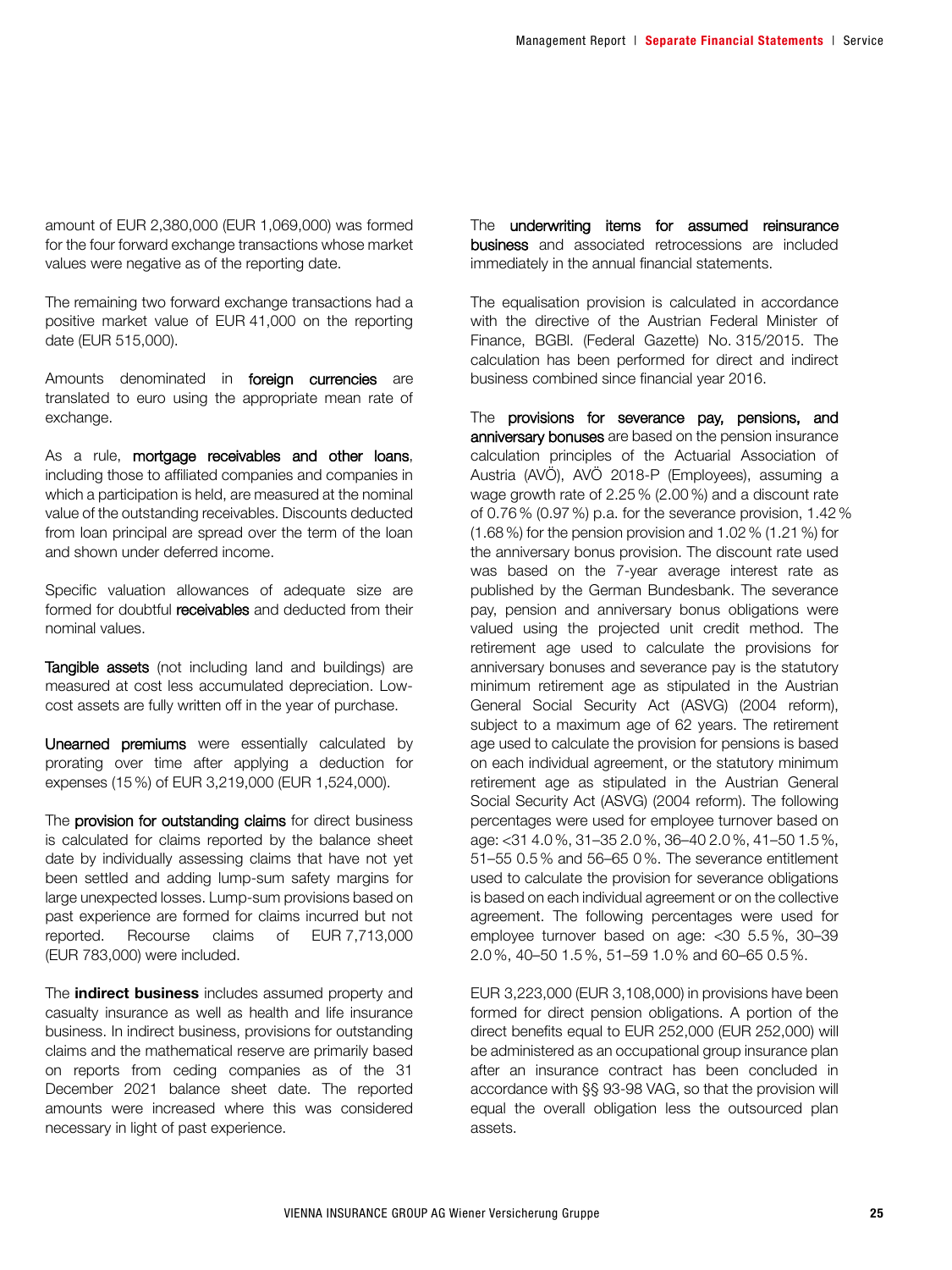The severance pay provision required under Austrian commercial law for 2021 was EUR 2,712,000 (EUR 2,520,000).

The amount earmarked for satisfying the outsourced severance pay obligations that was held by the outside insurance company was EUR 1,873,000 (EUR 1,675,000).

The difference of EUR 839,000 (EUR 846,000) between the size of the severance pay provisions to be formed under Austrian commercial law and the deposit held by the outside insurance company is reported under provisions for severance pay in the balance sheet.

### II. NOTES TO THE BALANCE SHEET

The book values of intangible assets, land and buildings, investments in affiliated companies and ownership interests have changed as follows:

|                         | Intangible assets | Land and<br>buildings | Shares in<br>affiliated<br>companies | Bonds and other<br>securities of<br>affiliated<br>companies and<br>loans to affiliated<br>companies | Participations | Bonds and other<br>securities of and<br>loans to<br>companies in<br>which an<br>ownership interest<br>is held |
|-------------------------|-------------------|-----------------------|--------------------------------------|-----------------------------------------------------------------------------------------------------|----------------|---------------------------------------------------------------------------------------------------------------|
| in EUR '000             |                   |                       |                                      |                                                                                                     |                |                                                                                                               |
| As of 31. December 2020 | 16,059            | 125.070               | 4,328,867                            | 409,700                                                                                             | 24,417         | 500                                                                                                           |
| Additions               | 8,883             | 15.684                | 477.527                              | 20,000                                                                                              | 200            | $\boldsymbol{0}$                                                                                              |
| <b>Disposals</b>        | 0                 | 1.880                 | 140.065                              | 8.200                                                                                               | 401            | $\boldsymbol{0}$                                                                                              |
| Appreciation            | 0                 |                       | 32.726                               |                                                                                                     | $\Omega$       | $\mathbf{0}$                                                                                                  |
| Depreciation            | 3.486             | 4.615                 | 105.350                              |                                                                                                     |                | $\mathbf{0}$                                                                                                  |
| As of 31. December 2021 | 21,456            | 134.259               | 4,593,705                            | 421.500                                                                                             | 24,216         | 500                                                                                                           |

Intangible assets with a value of EUR 464,000 (EUR 827,000) were acquired from affiliated companies during the financial year. The value of developed and undeveloped properties was EUR 28,376,000 (EUR 30,134,000) as of 31 December 2021. The carrying amount of self-used property was EUR 22,703,000 (EUR 22,501,000).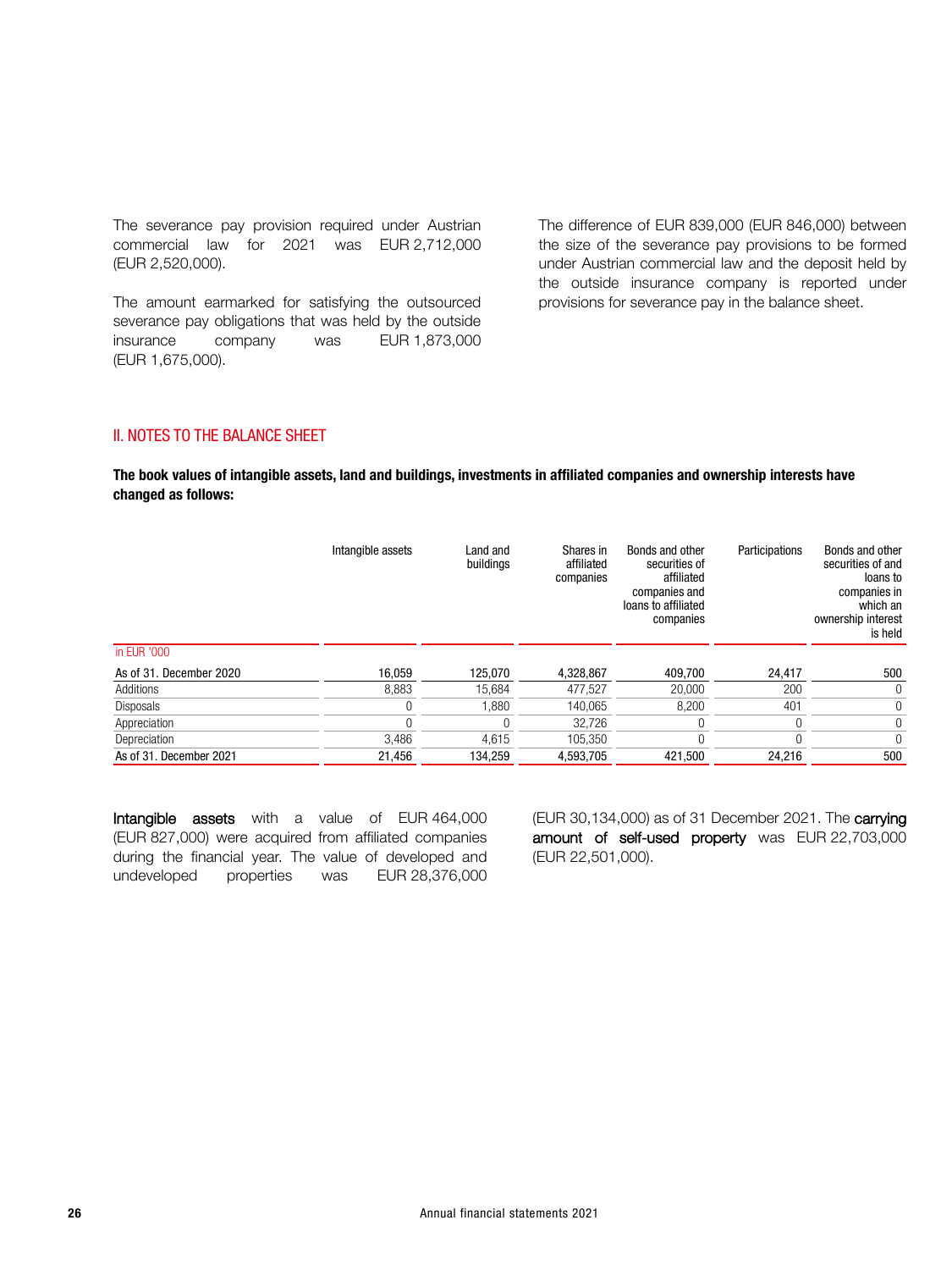#### The investments have the following carrying amounts and fair values:

| Items under § 144 Abs. 2 VAG                                                                   | <b>Book Value</b> | Fair value | <b>Book Value</b> | Fair value |
|------------------------------------------------------------------------------------------------|-------------------|------------|-------------------|------------|
|                                                                                                | 2021              | 2021       | 2020              | 2020       |
| in EUR '000                                                                                    |                   |            |                   |            |
| Land and buildings                                                                             | 134,259           | 606,434    | 125,070           | 561,474    |
| thereof appraisal reports 2016                                                                 | $\Omega$          | $\Omega$   | 1.880             | 2,890      |
| thereof appraisal reports 2017                                                                 | 1,443             | 2,420      | 301               | 2,420      |
| thereof appraisal reports 2018                                                                 | 3,020             | 3,080      | 15,511            | 147,350    |
| thereof appraisal reports 2019                                                                 | 42,637            | 219,200    | 40,149            | 219,200    |
| thereof appraisal reports 2020                                                                 | 31,437            | 94,124     | 67,229            | 189,614    |
| thereof appraisal reports 2021                                                                 | 55,722            | 287,610    |                   |            |
| Shares in affiliated companies                                                                 | 4,593,705         | 8,974,398  | 4,328,867         | 8,448,271  |
| Bonds and other securities of affiliated companies and loans to affiliated companies           | 421,500           | 503,759    | 409,700           | 514,241    |
| Participations                                                                                 | 24,216            | 40,458     | 24,417            | 28,297     |
| Bonds and other securities of and loans to companies in which an ownership<br>interest is held | 500               | 525        | 500               | 553        |
| Shares and other non-fixed-interest securities                                                 | 132,419           | 139,328    | 128,086           | 136,274    |
| Bonds and other fixed-interest securities                                                      | 168,793           | 177,129    | 80,891            | 92,340     |
| Mortgage receivables                                                                           | 2,100             | 2,238      | 2,178             | 2,396      |
| Other loans                                                                                    | 926               | 1,300      | 912               | 1.371      |
| Bank balances                                                                                  | 210,000           | 210,000    | 10,000            | 10,000     |
| Deposits receivables                                                                           | 1,092,826         | 1,092,826  | 1,025,956         | 1,025,956  |
| Total                                                                                          | 6,781,244         | 11,748,394 | 6,136,577         | 10,821,173 |

Hidden reserves rose by EUR 282,555,000 to a total of EUR 4,967,151,000 (EUR 4,684,596,000).

The fair values of **land and buildings** were determined in accordance with the recommendations of the Austrian Association of Insurance Companies. The values are based on appraisal reports.

The fair values of **shares in affiliated companies** and shares in companies in which a participation is held correspond to available market values. If no such value exists, the purchase price is used as the fair value, if necessary reduced by any write-downs, or a proportionate share of the publicly reported equity capital, whichever is greater.

To test for impairment, the individual book values are first compared with the fair value or a proportionate share of the equity capital of the affiliated company. The fair values of shares in affiliated companies are either based on valuation reports obtained from external parties or internal valuations.

Stock exchange values were used as far as possible for the fair value of shares and other non-fixed interest securities, and of bonds and other fixed interest securities (including those from affiliated companies). The Company uses purchased software to calculate the fair value of securities that do not have public market or stock market values based on discounted cash flows.

The remaining investments were valued at their nominal values, reduced by write-downs where necessary.

Recognised mathematical models (discounted cash flows) were used to calculate the market values of **mortgage loans** and other loans.

The other loans not secured by insurance contracts are loans of EUR 926,000 (EUR 912,000) to the Republic of Austria and loans of EUR 0 (EUR 0) to other borrowers. The other loans do not include any loans (EUR 0) with remaining terms of up to one year.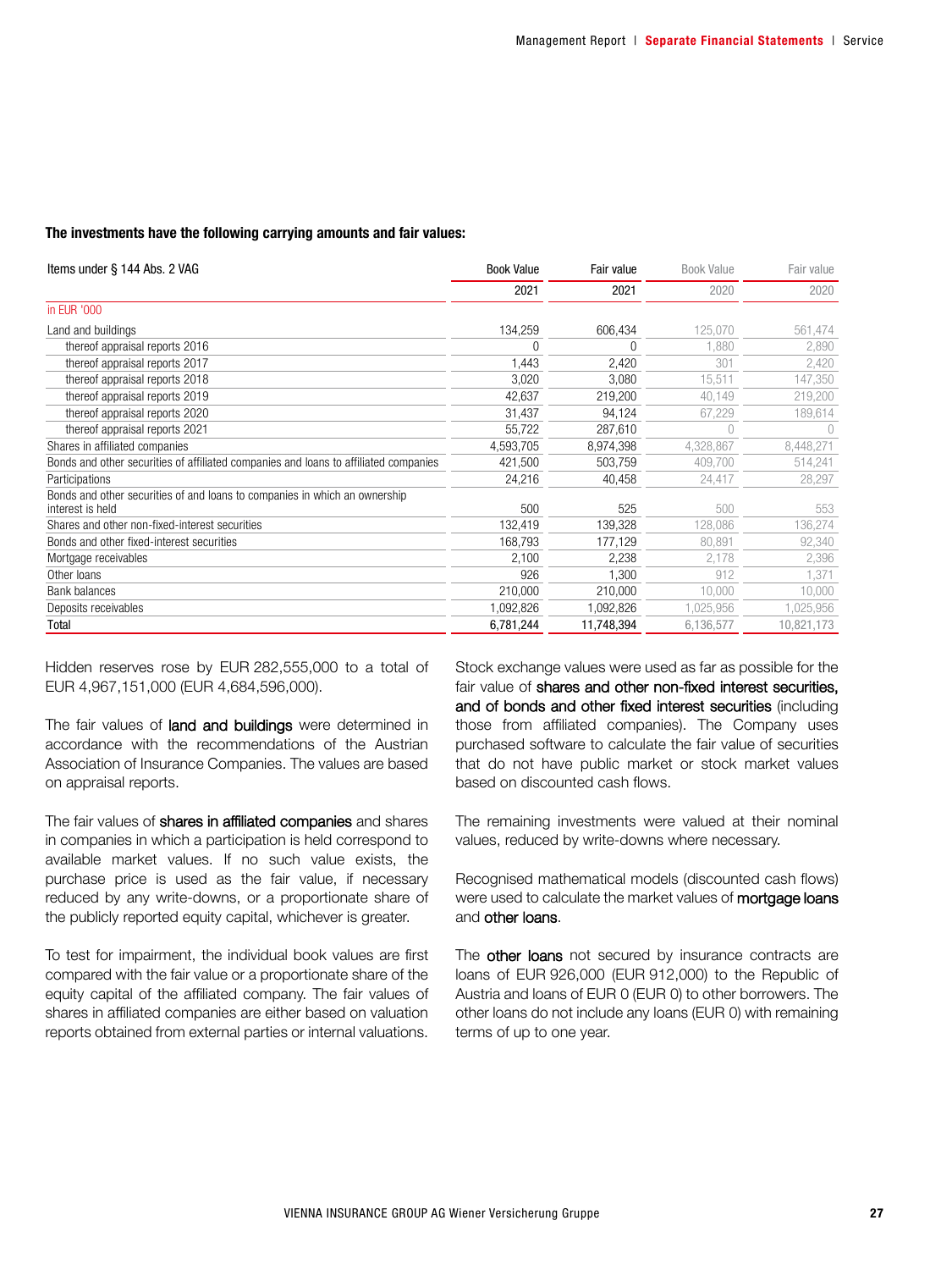The subordinated liabilities balance sheet item consists of the bonds listed in the table below, which were issued in the form of securities.

| Name                                   | 2021      | 2020     |
|----------------------------------------|-----------|----------|
| in EUR '000                            |           |          |
| RT1 Supplementary capital bond 2021    | 300,000   |          |
| Supplementary capital bond 2013 - 2043 | 500.000   | 500,000  |
| Supplementary capital bond 2015 - 2046 | 400.000   | 400,000  |
| Supplementary capital bond 2017 - 2047 | 200.000   | 200,000  |
| Total                                  | 1.400.000 | ,100,000 |

#### The following balance sheet items are attributable to affiliated companies and companies in which a participation is held:

|                                            | Affiliated companies |          | Companies in which an ownership<br>interest is held |            |
|--------------------------------------------|----------------------|----------|-----------------------------------------------------|------------|
|                                            | 2021                 | 2020     | 2021                                                | 2020       |
| in EUR '000                                |                      |          |                                                     |            |
| Mortgage receivables                       | 2.100                | 2.178    |                                                     | $\bigcirc$ |
| Deposits receivables                       | 1.092.826            | .025,956 |                                                     | 0          |
| Receivables from direct insurance business | 25.079               | 224      |                                                     | 0          |
| Receivables from reinsurance business      | 31.240               | 15.724   |                                                     |            |
| Other receivables                          | 120.148              | 143,895  |                                                     | 8          |
| Liabilities from direct insurance business | 4.077                | 2.348    |                                                     | $\bigcirc$ |
| Liabilities from reinsurance business      | 9.324                | 14,296   |                                                     | $\bigcirc$ |
| Other liabilities                          | 451.210              | 532.646  |                                                     | $\bigcirc$ |

The change in personnel provisions was recognised in personnel expenses. The interest expenses for personnel provisions of EUR 6,694,000 (EUR 4,917,000) are reported under investment and interest expenses.

The other provisions of EUR 143,413,000 (EUR 106,730,000) mainly consist of IT provisions of EUR 95,861,000 (EUR 79,655,000), provisions for unused vacation time of EUR 3,115,000 (EUR 2,516,000), provisions for variable salary components of EUR 9,311,000 (EUR 8,550,000), provisions for customer support and marketing of EUR 467,000 (EUR 489,000) and provisions for anniversary bonuses of EUR 1,263,000 (EUR 1,088,000).

The amount shown under other liabilities includes EUR 101,000 (EUR 7,000) in tax liabilities and EUR 570,000 (EUR 552,000) in social security liabilities.

Other financial obligation. On 29 November 2020, VIENNA INSURANCE GROUP AG Wiener Versicherung Gruppe reached agreement with Aegon N.V. to acquire its insurance business in Hungary, Poland, Romania and Turkey. The purchase price is EUR 830,000,000. The transaction is subject to the approvals required under supervisory law. Approval under competition law has already been provided. This financial obligation is partially offset by the agreement reached with Corvinus under which it will acquire a direct or indirect 45% interest in AEGON Hungary and UNION for a total purchase price of around EUR 350,000,000.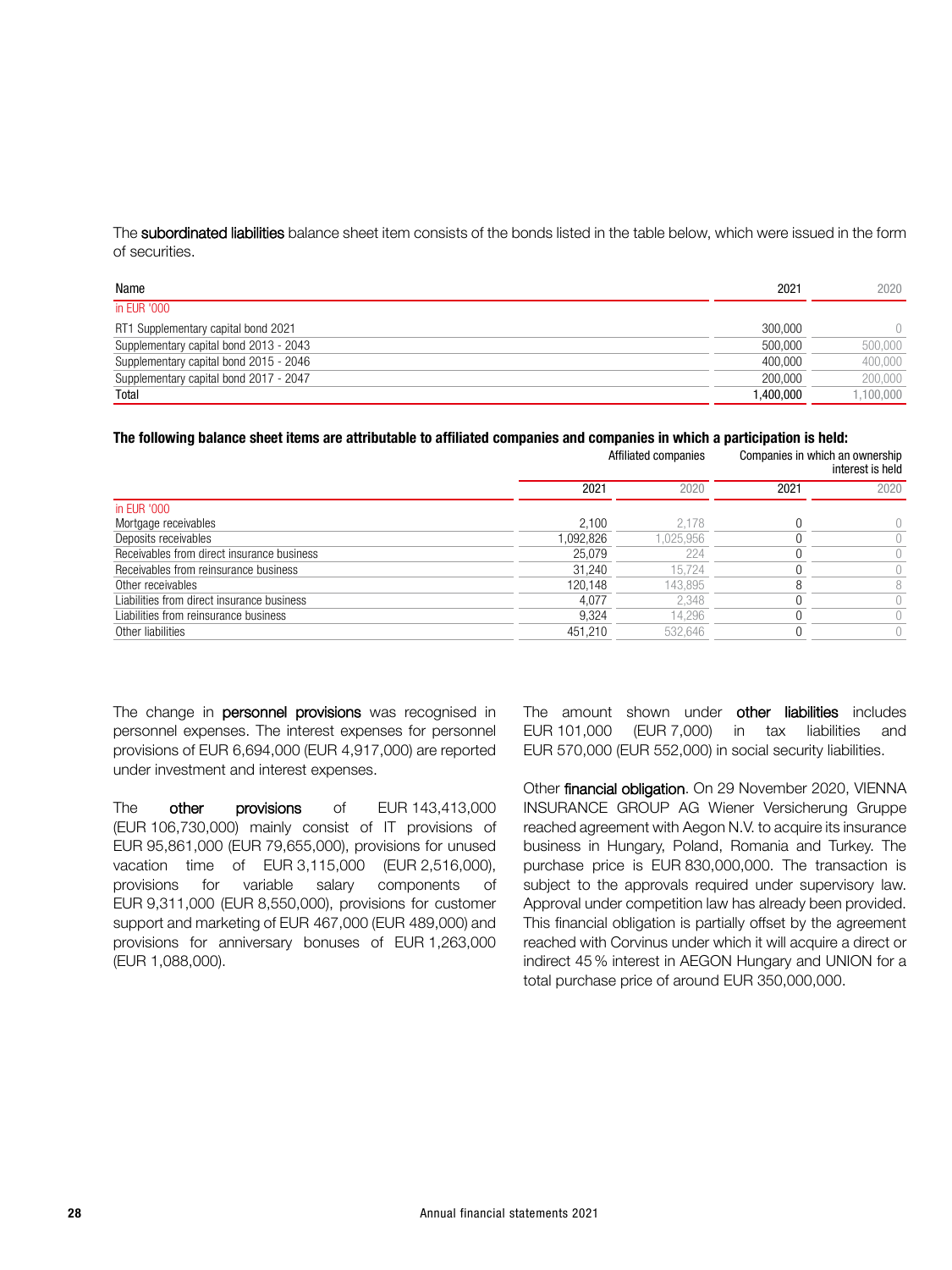The following disclosures are provided for off-balance sheet contingent liabilities: Letters of comfort totalling EUR 75,000,000 (EUR 75,000,000) have been issued for affiliated companies in connection with borrowing. VIG Holding issued a guarantee to its subsidiary Wiener Städtische Versicherung AG Vienna Insurance Group in December 2019 that obligates it to subscribe to up to EUR 350,000,000 in deeply subordinated bonds upon

demand by Wiener Städtische. The guarantee has a term of 10 years.

Liabilities arising from the use of off-balance sheet tangible assets were EUR 2,073,000 (EUR 2,186,000) for the following financial year and EUR 11,007,000 (EUR 11,608,000) for the following five years.

#### III. NOTES TO THE INCOME STATEMENT

#### Premiums written, net earned premiums, expenses for insurance claims and benefits, administrative expenses and reinsurance balance had the following breakdown for property and casualty insurance in 2021:

| Gross                                         | Premiums written | Net earned<br>premiums | <b>Expenses for</b><br>claims and<br>insurance<br>benefits | Administrative<br>expenses | Reinsurance<br>balance |
|-----------------------------------------------|------------------|------------------------|------------------------------------------------------------|----------------------------|------------------------|
| in EUR '000                                   |                  |                        |                                                            |                            |                        |
| Direct business                               |                  |                        |                                                            |                            |                        |
| Fire and fire business interruption insurance | 155,856          | 150,263                | 157,818                                                    | 11,216                     | 24,736                 |
| Liability insurance                           | 4,565            | 3,980                  | 2,166                                                      | 953                        | -702                   |
| Marine, aviation and transport insurance      | 2,634            | 2.893                  | 2.643                                                      | 696                        | 325                    |
| Other non-life insurance                      | 23.094           | 19.407                 | 9.082                                                      | 1.770                      | $-8,562$               |
| Total direct business                         | 186,149          | 176,543                | 171,709                                                    | 14,635                     | 15,797                 |
| (Previous year values)                        | 132.753          | 129,610                | 111,982                                                    | 13,983                     | $-282$                 |
| Indirect business                             |                  |                        |                                                            |                            |                        |
| Marine, aviation and transport insurance      |                  | $\Omega$               | 19                                                         |                            | 20                     |
| Other insurance                               | 1,077,969        | 1.047.614              | 608,087                                                    | 434,991                    | $-3,856$               |
| Total indirect business                       | 1,077,969        | 1,047,614              | 608,106                                                    | 434,992                    | $-3,836$               |
| (Previous year values)                        | 1,012,385        | 999.029                | 576,530                                                    | 398,674                    | $-10,752$              |
| Total direct and indirect business            | 1,264,118        | 1,224,157              | 779,815                                                    | 449,627                    | 11,961                 |
| (Previous year values)                        | 1.145.138        | 1.128.639              | 688.512                                                    | 412.657                    | $-11,034$              |

The **reinsurance balance** is composed of net earned reinsurance premiums, effective reinsurance claims and reinsurance commissions.

The run-off result for property and casualty insurance was EUR 37,649,000 (EUR 15,912,000) for financial year 2021.

In **indirect business**, EUR 15,639,000 (EUR 0) in premiums written in the health insurance line of business and EUR 5,133,000 (EUR 0) in the life insurance line of

business were assumed. The reinsurance balance from assumed health and life insurance business was EUR 0 (EUR 0).

The result from *indirect* business was EUR 13,139,000 (EUR 35,190,000). The net earned premiums of EUR 1,068,386,000 (EUR 999,029,000) from indirect business were included immediately in the income statement.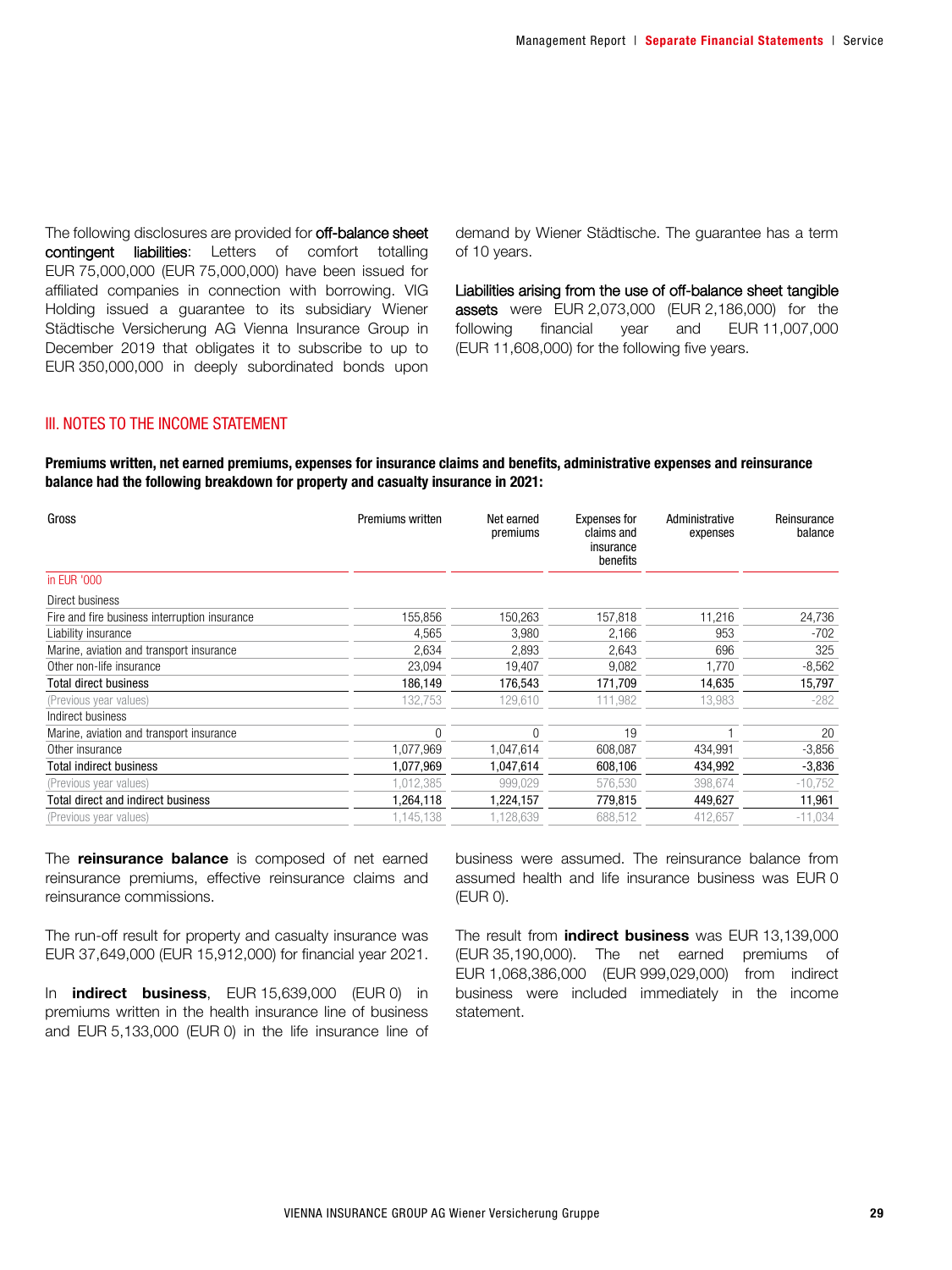#### Of the income from participations, land and buildings and other investments shown in the income statement, affiliated companies accounted for the following amounts:

|                                | 2021    | 2020            |
|--------------------------------|---------|-----------------|
| in EUR '000                    |         |                 |
| Income from participations     | 669.205 | 313.837         |
| Income from other investments  | 21.982  |                 |
| Income from land and buildings | 873     | 67 <sup>r</sup> |

The funds in the portfolio distributed EUR 1,654,000 (EUR 2,029,000) during the financial year.

The deposit interest income for indirect business was transferred to the underwriting account.

Losses on disposals of investments were EUR 6,131,000 (EUR 2,596,000) in financial year 2021.

#### The expenses for insurance claims and benefits, administrative expenses, other underwriting expenses and investment expenses include:

|                                                                                                         | 2021   | 2020   |
|---------------------------------------------------------------------------------------------------------|--------|--------|
| in EUR '000                                                                                             |        |        |
| Wages and salaries                                                                                      | 32.741 | 30.807 |
| Expenses for severance benefits and payments to company pension plans                                   | 701    | 664    |
| Expenses for retirement provisions                                                                      | 898    | 1.814  |
| Expenses for statutory social contributions and income-related contribution and mandatory contributions | 6.460  | 6,020  |
| Other social security expenses                                                                          | 166    | 126    |

**Commissions** of EUR 9,502,000 (EUR 9,678,000) were incurred for direct business in financial year 2021.

A summary of **auditing fees** is provided in the notes to the consolidated financial statements of VIENNA INSURANCE GROUP AG Wiener Versicherung Gruppe, Vienna.

Deferred profit taxes of EUR 0 (EUR 0) were recognised due to temporary differences between earnings under commercial law and taxable earnings. A tax rate of 22.5% was chosen for deferred taxes based on the provisions of the tax allocation agreement with the parent company.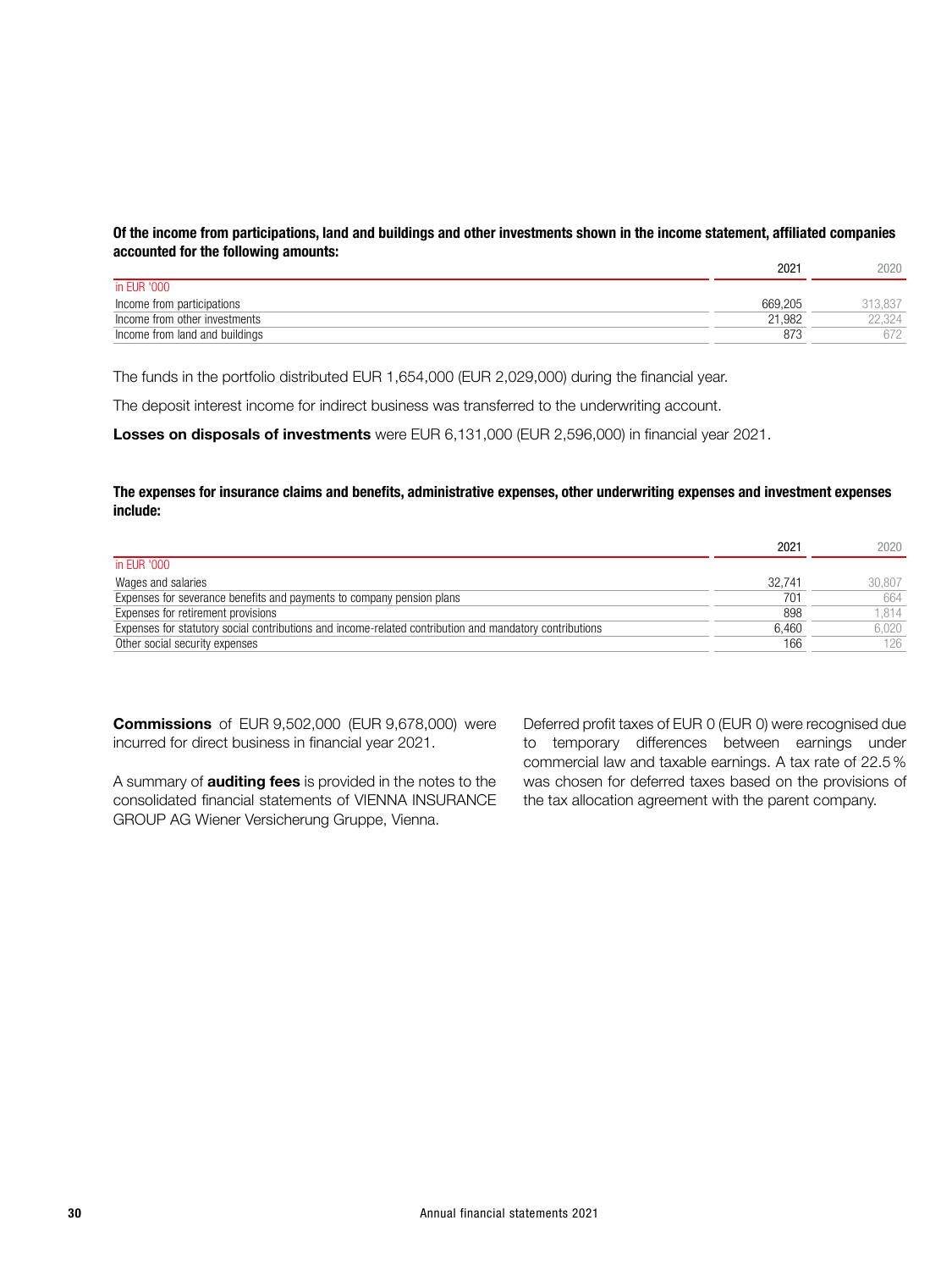#### Deferred taxes

|                                                                | 31.12.2021 | 31.12.2020 |
|----------------------------------------------------------------|------------|------------|
| in EUR '000                                                    |            |            |
| Shares in affiliated companies                                 | 22,153     | 33,257     |
| investments                                                    | 2,394      | 1,161      |
| Tangible assets (not incl. land and buildings) and inventories | 85         | 43         |
| Valuation reserve                                              | $-19,983$  | $-20,533$  |
| subordinated liabilities                                       | 6,357      | 4,501      |
| Underwriting provision - retention                             | 83,497     | 78,442     |
| Long-term personnel provisions                                 | 41,132     | 35,323     |
| other provisions                                               | 56,039     | 69,156     |
| <b>Temporary differences</b>                                   | 191,674    | 201,350    |
|                                                                |            |            |
| Not subject to tax                                             | $-191,674$ | $-201,350$ |
| <b>Total differences</b>                                       | 0          |            |
| Resulting deferred taxes as at 31 December (22.5 %)            | 0          |            |
| Deferred taxes changed as follows:                             |            |            |
| As of 1 January                                                | 0          | 0          |
| Changes recognised in the income statement                     | 0          |            |
| As of 31 December                                              | 0          | $\theta$   |
|                                                                |            |            |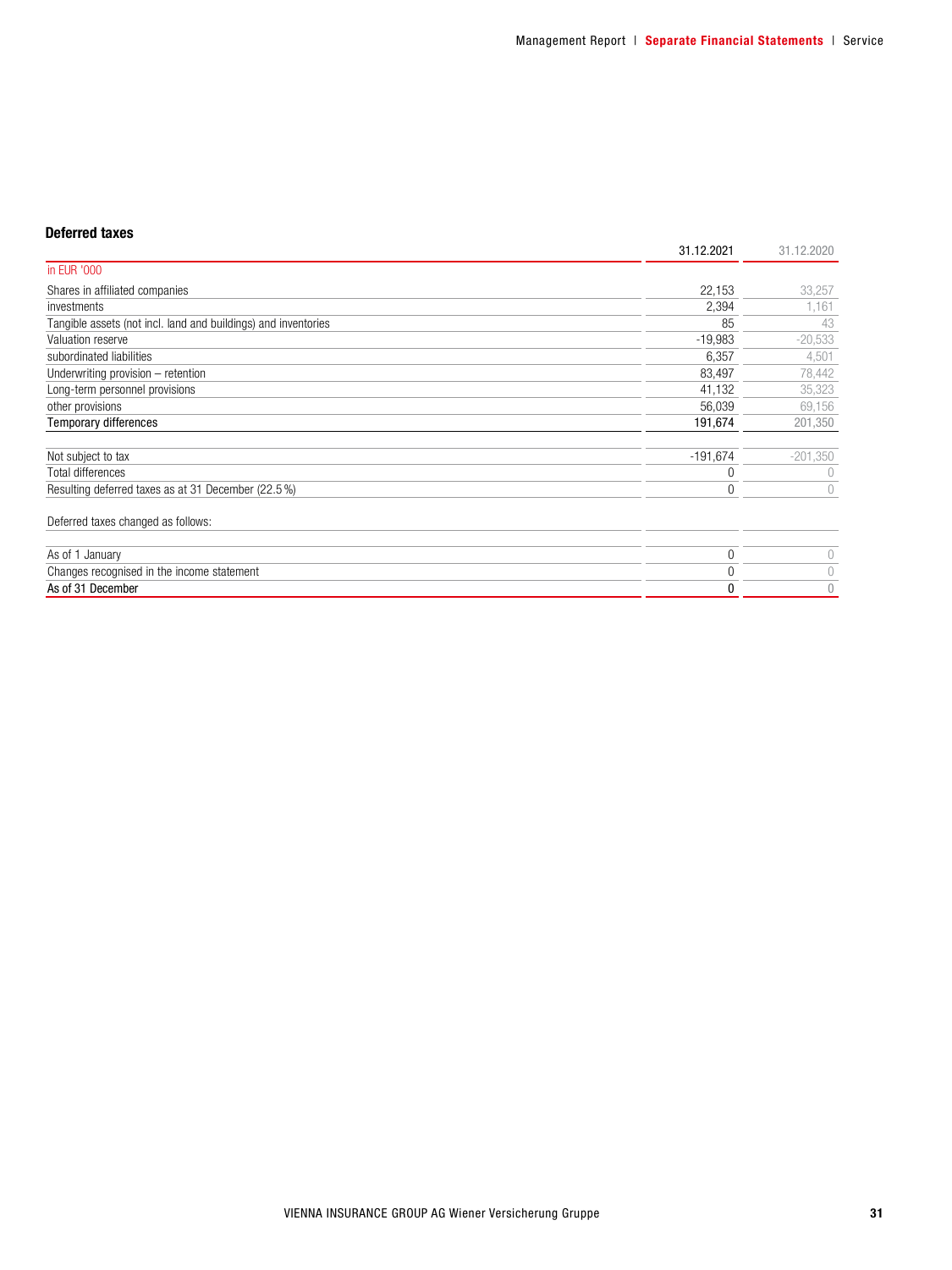# IV. SIGNIFICANT PARTICIPATIONS

| Company                                                                                              | Direct interest in<br>capital (%) | Equity capital<br>(EUR '000) | Share of Capital<br>(EUR '000) | Result of the<br>year (EUR '000) | Share of profit<br>for the year<br>(EUR '000) | Last annual<br>financial<br>statements |
|------------------------------------------------------------------------------------------------------|-----------------------------------|------------------------------|--------------------------------|----------------------------------|-----------------------------------------------|----------------------------------------|
| <b>Affiliated companies</b>                                                                          |                                   |                              |                                |                                  |                                               |                                        |
| ASIGURAREA ROMANEASCA - ASIROM VIENNA<br><b>INSURANCE GROUP S.A., Bucharest</b>                      | 88.76                             | 79,960                       | 70,972                         | $-3,705$                         | $-3,289$                                      | 2021                                   |
| ATBIH GmbH, Vienna                                                                                   | 68.97                             | 173,509                      | 119,669                        | 11,021                           | 7,601                                         | 2021                                   |
| BCR Asigurari de Viata Vienna Insurance Group<br>S.A., Bucharest                                     | 93.98                             | 48,074                       | 45,180                         | 6,240                            | 5,864                                         | 2021                                   |
| BTA Baltic Insurance Company AAS, Riga                                                               | 100.00                            | 64,005                       | 64,005                         | 8,561                            | 8,561                                         | 2021                                   |
| Beesafe Spolka z Ogranziczona<br>Odpowiedzialnoscia, Warsaw                                          | 77.03                             | 9,596                        | 7,391                          | $-9.607$                         | -7,400                                        | 2020                                   |
| Compania de Asigurari "DONARIS VIENNA<br>INSURANCE GROUP" Societate pe Actiuni, Chisinau             | 99.99                             | 5,639                        | 5,638                          | 531                              | 531                                           | 2021                                   |
| Ceská podnikatelská pojisťovna, a.s., Vienna<br>Insurance Group, Prague                              | 100.00                            | 114,722                      | 114,722                        | 30,282                           | 30,282                                        | 2021                                   |
| Compensa Life Vienna Insurance Group SE, Tallinn                                                     | 100.00                            | 45,469                       | 45,469                         | 6,630                            | 6,630                                         | 2021                                   |
| Compensa Towarzystwo Ubezpieczen Na Zycie<br>Spolka Akcyjna Vienna Insurance Group, Warsaw           | 84.14                             | 59,036                       | 49,673                         | 4,395                            | 3,698                                         | 2021                                   |
| Compensa Towarzystwo Ubezpieczen Spolka<br>Akcyjna Vienna Insurance Group, Warsaw                    | 70.67                             | 96,104                       | 67,917                         | 19,602                           | 13,853                                        | 2021                                   |
| Compensa Vienna Insurance Group, akcine<br>draudimo bendrove, Vilnius                                | 100.00                            | 86,338                       | 86,338                         | 7,832                            | 7,832                                         | 2021                                   |
| DONAU Versicherung AG Vienna Insurance Group.<br>Vienna                                              | 74.24                             | 108,482                      | 80,537                         | 4,442                            | 3,298                                         | 2021                                   |
| ELVP Beteiligungen GmbH, Vienna                                                                      | 100.00                            | 23,324                       | 23,324                         | $\overline{c}$                   | $\overline{2}$                                | 2021                                   |
| Foreign limited liability company                                                                    |                                   |                              |                                |                                  |                                               |                                        |
| "InterInvestUchastie", Minsk                                                                         | 99.95                             | 238                          | 238                            | 12                               | 12                                            | 2020                                   |
| GLOBAL ASSISTANCE SERVICES SRL, Bucharest                                                            | 40.00                             | 225                          | 90                             | 29                               | 12                                            | 2020                                   |
| GLOBAL ASSISTANCE SERVICES s.r.o., Prague                                                            | 100.00                            | 322                          | 322                            | 77                               | 77                                            | 2020                                   |
| GLOBAL ASSISTANCE SLOVAKIA s.r.o., Bratislava                                                        | 40.00                             | 54                           | 22                             | 12                               | 5                                             | 2020                                   |
| GLOBAL ASSISTANCE, a.s., Prague                                                                      | 60.00                             | 6,134                        | 3,680                          | 2,416                            | 1,450                                         | 2021                                   |
| Global Assistance Polska Spolka z ograniczona<br>odpowiedzialnoscia, Warsaw                          | 30.77                             | 110                          | 34                             | -91                              | $-28$                                         | 2020                                   |
| Global Services Bulgaria JSC, Sofia                                                                  | 50.00                             | 352                          | 176                            | 25                               | 13                                            | 2020                                   |
| INSURANCE ONE-SHAREHOLDER JOINT-STOCK<br>COMPANY BULSTRAD VIENNA INSURANCE GROUP<br>EAD, Sofia       | 100.00                            | 76,845                       | 76,845                         | 22,815                           | 22,815                                        | 2021                                   |
| INTERSIG VIENNA INSURANCE GROUP Sh.A.,<br>Tirana                                                     | 89.98                             | 6,648                        | 5,982                          | 764                              | 687                                           | 2021                                   |
| Insurance Company Vienna osiguranje d.d., Vienna<br>Insurance Group, Sarajevo                        | 100.00                            | 11,649                       | 11,649                         | 255                              | 255                                           | 2021                                   |
| Stock Company for Insurance and Reinsurance<br>MAKEDONIJA Škopje - Vienna Insurance Group,<br>Skopje | 94.26                             | 27,280                       | 25,714                         | 893                              | 842                                           | 2021                                   |
| InterRisk Towarzystwo Ubezpieczen Spolka Akcyjna<br>Vienna Insurance Group, Warsaw                   | 100.00                            | 72,346                       | 72,346                         | 14,899                           | 14,899                                        | 2021                                   |
| InterRisk Versicherungs-AG Vienna Insurance<br>Group, Wiesbaden                                      | 100.00                            | 56,120                       | 56,120                         | 17,850                           | 17,850                                        | 2021                                   |
| Joint Stock Insurance Company WINNER LIFE -<br>Vienna Insurance Group Skopje, Skopje                 | 100.00                            | 4,020                        | 4,020                          | 99                               | 99                                            | 2020                                   |
| KOMUNALNA poistovna, a.s. Vienna Insurance<br>Group, Bratislava                                      | 100.00                            | 74,869                       | 74,869                         | 2,646                            | 2,646                                         | 2021                                   |
| KOOPERATIVA poist'ovna, a.s. Vienna Insurance<br>Group, Bratislava                                   | 94.37                             | 385,574                      | 363,866                        | 38,801                           | 36,617                                        | 2021                                   |
| KUPALA Belarusian-Austrian Closed Joint Stock<br>Insurance Company, Minsk                            | 52.34                             | 12,100                       | 6,333                          | 3,003                            | 1,572                                         | 2020                                   |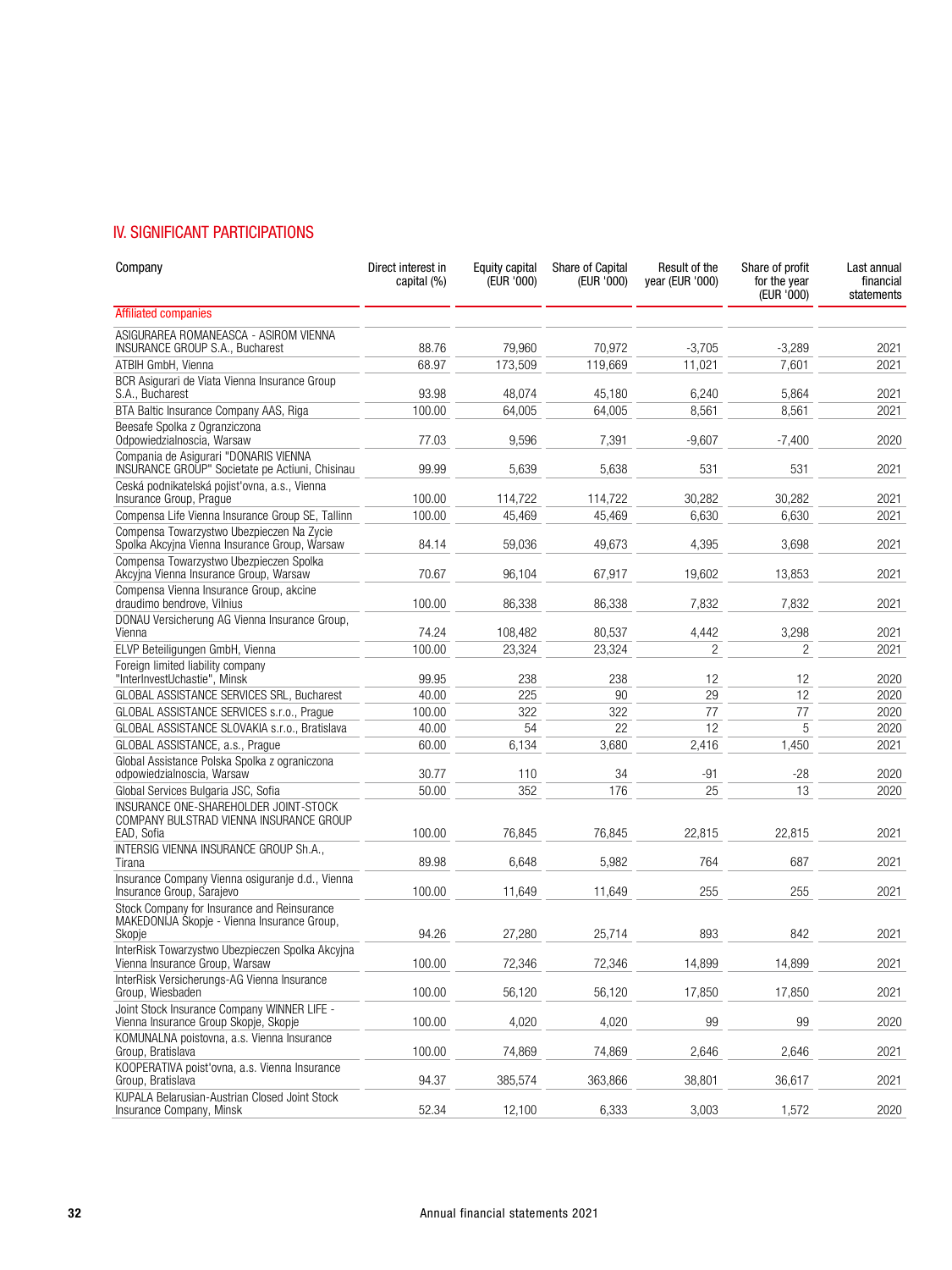| Company                                                                                                        | Direct interest in<br>capital (%) | Equity capital<br>(EUR '000) | Share of Capital<br>(EUR '000) | Result of the<br>year (EUR '000) | Share of profit<br>for the year<br>(EUR '000) | Last annual<br>financial<br>statements |
|----------------------------------------------------------------------------------------------------------------|-----------------------------------|------------------------------|--------------------------------|----------------------------------|-----------------------------------------------|----------------------------------------|
| <b>Affiliated companies</b>                                                                                    |                                   |                              |                                |                                  |                                               |                                        |
| Kooperativa, pojist'ovna, a.s. Vienna Insurance<br>Group, Prague                                               | 95.84                             | 682,480                      | 654,089                        | 404,104                          | 387.293                                       | 2021                                   |
| LVP Holding GmbH, Vienna                                                                                       | 100.00                            | 622,534                      | 622,534                        | 30,941                           | 30,941                                        | 2021                                   |
| OMNIASIG VIENNA INSURANCE GROUP S.A.,<br><b>Bucharest</b>                                                      | 99.54                             | 143,913                      | 143,251                        | 1,819                            | 1,811                                         | 2021                                   |
| Private Joint-Stock Company "Insurance company"<br>Ukrainian insurance group", Kiev                            | 6.90                              | 18,653                       | 1,287                          | 656                              | 45                                            | 2021                                   |
| PRIVATE JOINT-STOCK COMPANY "UKRAINIAN<br>INSURANCE COMPANY "KNIAZHA VIENNA<br>INSURANCE GROUP", Kiev          | 90.56                             | 11,478                       | 10,394                         | 1,380                            | 1,250                                         | 2021                                   |
| Private Joint-Stock Company "INSURANCE<br>COMPANY "KNIAZHA LIFE VIENNA INSURANCE<br>GROUP", Kiev               | 97.94                             | 3,407                        | 3,337                          | 408                              | 400                                           | 2021                                   |
| RISK CONSULT Sicherheits- und Risiko-<br>Managementberatung Gesellschaft m.b.H., Vienna                        | 41.00                             | 718                          | 294                            | 404                              | 166                                           | 2020                                   |
| Ray Sigorta Anonim Sirketi, Istanbul                                                                           | 12.67                             | 28,867                       | 3,657                          | 6,499                            | 823                                           | 2021                                   |
| SIA "Global Assistance Baltic", Riga                                                                           | 33.33                             | 277                          | 92                             | $-23$                            | -8                                            | 2021                                   |
| SIGMA INTERALBANIAN VIENNA INSURANCE<br>GROUP Sh.A., Tirana                                                    | 89.05                             | 16,501                       | 14,694                         | 1,871                            | 1,666                                         | 2021                                   |
| TBI BULGARIA EAD in Liquidation, Sofia                                                                         | 100.00                            | 529                          | 529                            | $-39,908$                        | $-39,908$                                     | 2021                                   |
| UNION Vienna Insurance Group Biztositó Zrt.,<br><b>Budapest</b>                                                | 98.64                             | 50,774                       | 50,083                         | 7,290                            | 7,191                                         | 2021                                   |
| VIG AM Real Estate, a.s., Prague                                                                               | 100.00                            | 797                          | 797                            | 160                              | 160                                           | 2020                                   |
| VIG Management Service SRL, Bucharest                                                                          | 52.08                             | 8,130                        | 4,234                          | 132                              | 69                                            | 2020                                   |
| VIG Properties Bulgaria AD, Sofia                                                                              | 99.97                             | 3,748                        | 3,747                          | 20                               | 20                                            | 2021                                   |
| VIG RE zajist'ovna, a.s., Prague                                                                               | 55.00                             | 179,835                      | 98,909                         | 21.136                           | 11,625                                        | 2021                                   |
| VIG Services Ukraine, LLC, Kiev                                                                                | 6.98                              | 1,438                        | 100                            | $-195$                           | $-14$                                         | 2021                                   |
| VIG-CZ Real Estate GmbH, Vienna                                                                                | 90.00                             | 147,538                      | 132,784                        | 40                               | 36                                            | 2021                                   |
| Vienna Insurance Group Polska Spolka z<br>ograniczona odpowiedzialnoscia, Warsaw                               | 51.43                             | 18,546                       | 9,538                          | 59                               | 30                                            | 2020                                   |
| Vienna International Underwriters GmbH, Vienna                                                                 | 100.00                            | 410                          | 410                            | 50                               | 50                                            | 2020                                   |
| Vienna Life Towarzystwo Ubezpieczen na Zycie<br>S.A. Vienna Insurance Group, Warsaw                            | 100.00                            | 4,976                        | 4,976                          | 2,609                            | 2,609                                         | 2021                                   |
| Vienna-Life Lebensversicherung AG Vienna<br>Insurance Group, Bendern                                           | 100.00                            | 9,535                        | 9,535                          | $-33$                            | $-33$                                         | 2021                                   |
| WIENER STÄDTISCHE OSIGURANJE akcionarsko<br>drustvo za osiguranje Beograd, Belgrade                            | 100.00                            | 55,964                       | 55,964                         | 10,027                           | 10,027                                        | 2021                                   |
| WIENER STÄDTISCHE VERSICHERUNG AG Vienna<br>Insurance Group, Vienna                                            | 90.82                             | 559,209                      | 507.874                        | 86,935                           | 78,954                                        | 2021                                   |
| Joint Stock Insurance Company WINNER-Vienna<br>Insurance Group, Skopje                                         | 100.00                            | 7,461                        | 7,461                          | 315                              | 315                                           | 2021                                   |
| Wiener Osiguranje Vienna Insurance Group a.d.,<br>Banja Luka                                                   | 100.00                            | 8,919                        | 8,919                          | 72                               | 72                                            | 2021                                   |
| Akcionarsko drustvo za zivotno osiguranje Wiener<br>Städtische Podgorica, Vienna Insurance Group,<br>Podgorica | 100.00                            | 5,420                        | 5,420                          | 322                              | 322                                           | 2020                                   |
| Wiener Towarzystwo Ubezpiezen Spolka Akcyjna<br>Vienna Insurance Group, Warsaw                                 | 100.00                            | 34,035                       | 34,035                         | 9,197                            | 9,197                                         | 2021                                   |
| Wiener osiguranje Vienna Insurance Group<br>dionicko drustvo za osiguranje, Zagreb                             | 97.82                             | 98,736                       | 96,584                         | 6,365                            | 6,226                                         | 2021                                   |
| twinformatics GmbH. Vienna                                                                                     | 20.00                             | 2,887                        | 577                            | 340                              | 68                                            | 2021                                   |
| <b>Participations</b>                                                                                          |                                   |                              |                                |                                  |                                               |                                        |
| Erste Asset Management GmbH, Vienna                                                                            | 0.76                              | 136,660                      | 1,039                          | 73,119                           | 556                                           | 2021                                   |
| Wiener Börse AG, Vienna                                                                                        | 8.50                              | 166,278                      | 14,134                         | 41,396                           | 3,519                                         | 2020                                   |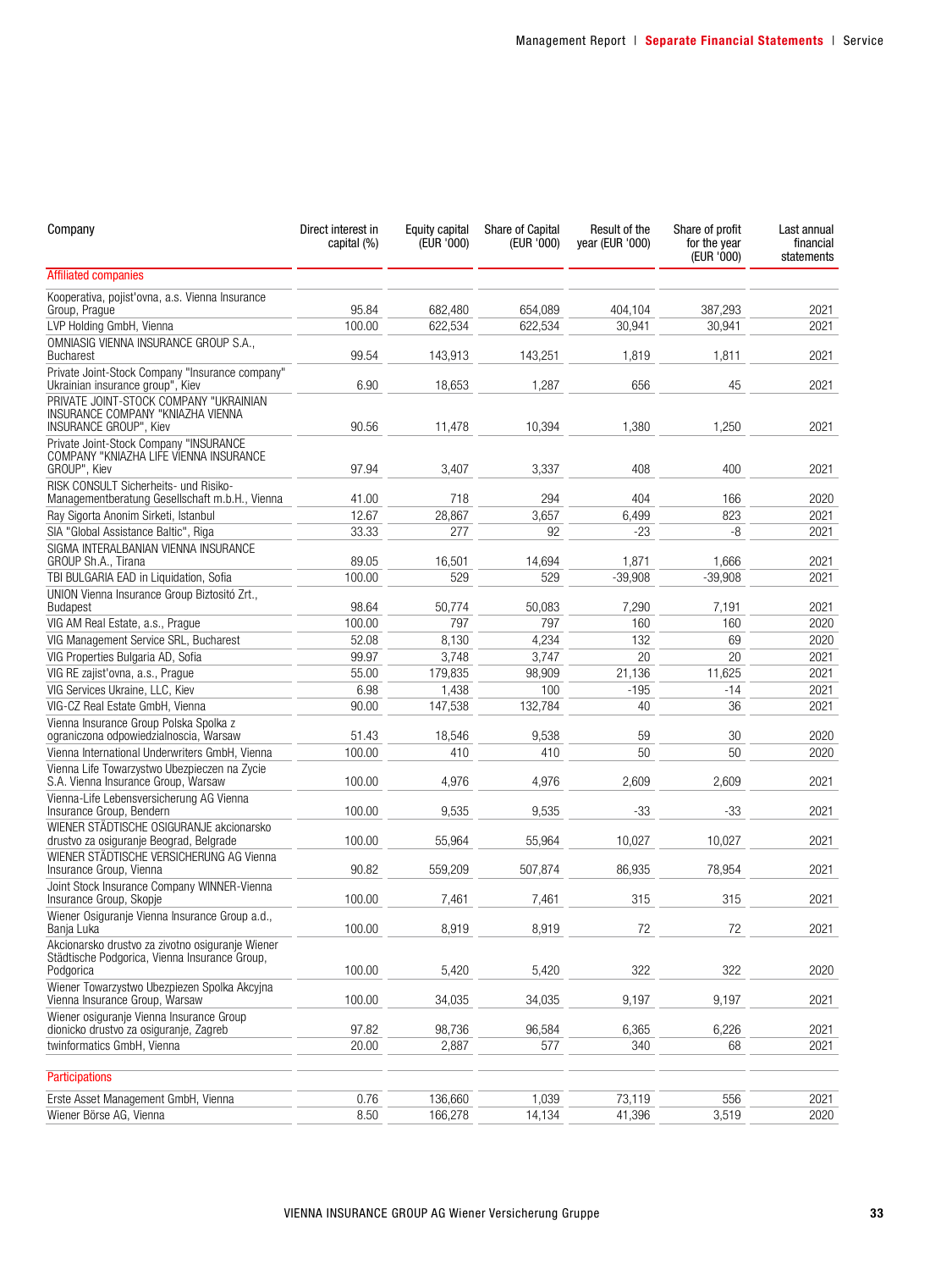#### V. OTHER DISCLOSURES

The Company has total share capital of EUR 132,887,468.20. It is divided into 128,000,000 no-par value bearer shares with voting rights, with each share representing an equal portion of the share capital. The number of shares issued remains unchanged since the previous financial year.

The Managing Board is not aware of any restrictions on voting rights or the transfer of shares.

Wiener Städtische Versicherungsverein holds (directly or indirectly) approximately 72.47% of the share capital.

No shares have special rights of control. See the following paragraph for information on the rights of the shareholder Wiener Städtische Versicherungsverein.

The Managing Board must have at least three and no more than eight members. The Supervisory Board has between three and twelve members (shareholder representatives). The shareholder Wiener Städtische Versicherungsverein has the right to appoint up to one third of the members of the Supervisory Board if, and so long as, it holds 50% or less of the Company's voting shares. General Meeting resolutions are adopted by a simple majority, unless a different majority is mandatory by law or the articles of association.

Employees who hold shares exercise their voting rights without a proxy during General Meetings.

The Managing Board is authorised under § 169 Austrian Stock Corporation Act (AktG) to increase the share capital of the Company by a nominal amount of up to EUR 66,443,734.10 by issuing 64,000,000 no-par-value bearer or registered shares or a combination of the two in one or more tranches on or before 20 May 2026 against cash or in-kind contributions. The terms of the shares, the exclusion of shareholder pre-emption rights, and other terms and conditions of the share issue are decided by the Managing Board, subject to Supervisory Board approval. Preferred shares without voting rights may also be issued, with rights equivalent to those of existing preferred shares. The issue prices of common and preferred shares may differ. The General Meeting of 21 May 2021 authorised the Managing Board to issue, subject to Supervisory Board approval, one or more tranches of convertible bonds in accordance with § 174 AktG with a total nominal value of up to EUR 2,000,000,000 on or before 20 May 2026, with conversion or subscription rights for up to 30,000,000 bearer ordinary shares of the Company representing a share of up to EUR 31,145,500.36 of the share capital, including authorisation to exclude shareholder pre-emption rights.

The share capital has consequently been raised in accordance with § 159 (2) no. 1 AktG by a contingent capital increase of up to EUR 31,145,500.36 through the issue of up to 30,000,000 bearer ordinary shares. The contingent capital increase will only be implemented to the extent that holders of convertible bonds issued on the basis of the General Meeting resolution of 21 May 2021 exercise the subscription or exchange rights they were granted. The Managing Board has not adopted any resolutions to date concerning the issuance of convertible bonds based on the authorisation granted on 21 May 2021.

The General Meeting of 21 May 2021 further authorised the Managing Board to issue, subject to Supervisory Board approval in accordance with § 174 (2) AktG, income bonds with a total nominal value of up to EUR 2,000,000,000.00 in one or more tranches on or before 20 May 2026, including authorisation to exclude shareholder pre-emption rights. The Managing Board has not adopted any resolutions to date regarding the issuance of income bonds based on this authorisation.

The General Meeting of 21 May 2021 authorised the Managing Board to acquire the Company's own ordinary shares in accordance with § 65(1) no. 8 and (1a) and (1b) AktG to the maximum extent permissible by law during a period of 30 months following the date the General Meeting resolution was adopted.

The amount paid upon repurchase of the Company's own shares may not be more than a maximum of 50% below, or more than a maximum of 10% above, the average unweighted closing price on the Vienna Stock Exchange on the ten stock exchange trading days preceding the repurchase.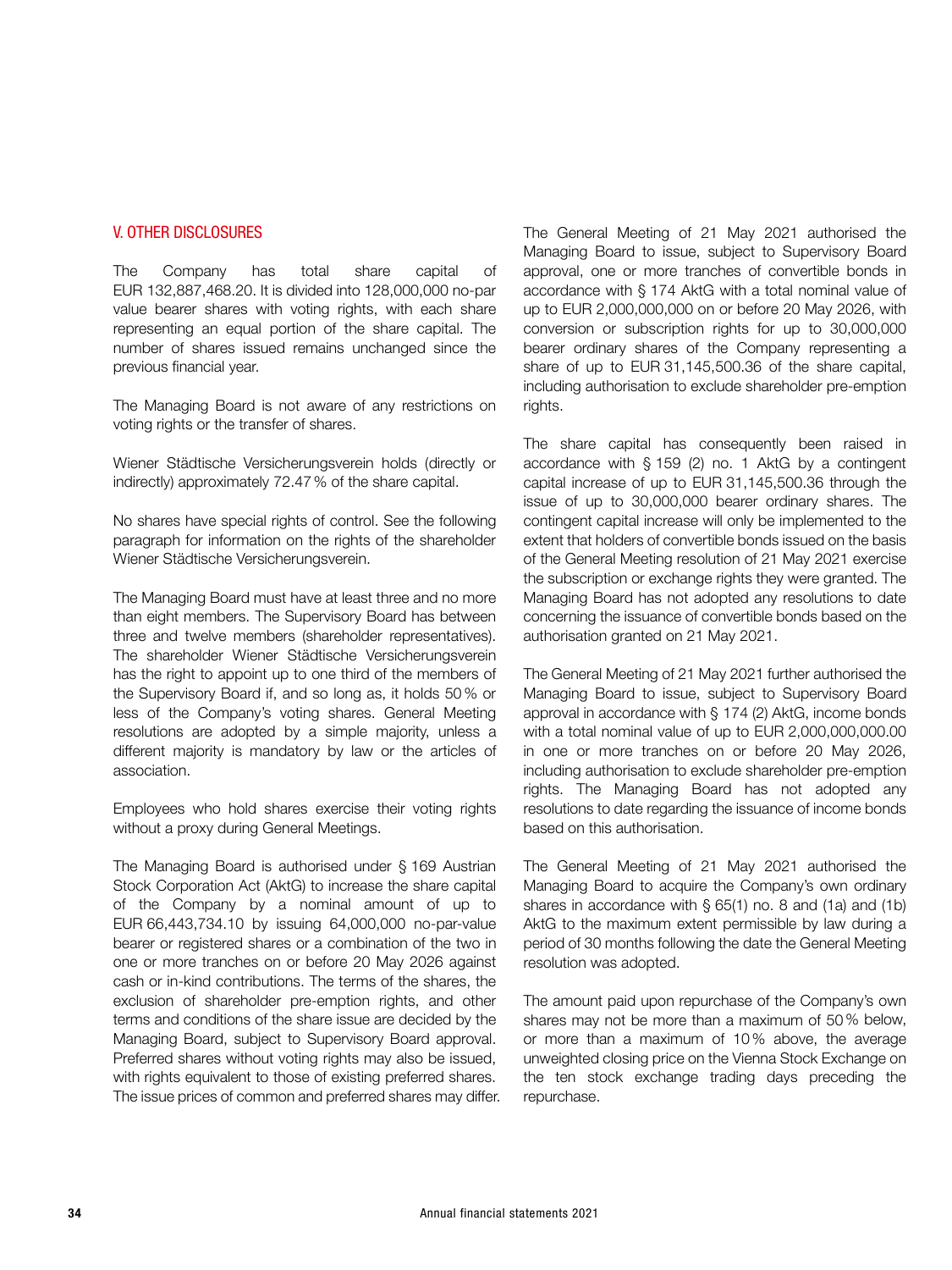The Managing Board may choose to make the purchase on the stock exchange, through a public offer or in any other legally permissible and expedient manner. If the repurchase is performed via a public offer, the end of the calculation period is determined based on the date on which the intention to make a public offer is announced (§ 5 (2) and (3) of the Austrian Takeover Act (Übernahmegesetz)).

The General Meeting of 21 May 2021 also authorised the Managing Board for a period of five years from the date of the resolution to use own shares, while excluding shareholder pre-emption rights,

- for servicing convertible bonds issued based on the resolution adopted by the General Meeting of 21 May 2021;
- for sales in a manner permitted by law other than via the stock market or by means of a public offer. The written report on the reasons for exclusion of shareholder pre-emptive rights was submitted to the General Meeting.

The Managing Board has not made use of these authorisations to date. The Company held no own shares as of 31 December 2021.

As of the balance sheet date, the Company was not party to any material agreements that would come into effect, change or terminate if control of the Company were to change due to a takeover bid, in particular, no agreements that would affect participations held in insurance companies. Existing agreements that would come into effect if control of the Company were to change due to a takeover bid relate to participations held in other (non-insurance) companies.

No compensation agreements exist between the Company and its Managing Board members, Supervisory Board members or employees covering the case of a public takeover bid.

On 9 October 2013 the Company issued a subordinated bond with a nominal value of EUR 500,000,000.00 and a

maturity of 30 years. The Company can call the bond in full for the first time on 9 October 2023 and on each following coupon date.

The subordinated bond bears interest at a fixed rate of 5.5% p.a. during the first ten years of its term and variable interest after that. The subordinate bond satisfies the tier 2 requirements of Solvency II. The bonds are traded on the Vienna Stock Exchange.

On 2 March 2015 the Company issued a subordinated bond with a nominal value of EUR 400,000,000.00 and a maturity of 31 years. The Company can call the bond in full for the first time on 2 March 2026 and on each following coupon date. The subordinated bond bears interest at a fixed rate of 3.75% p.a. during the first eleven years of its term and variable interest after that. The subordinate bond satisfies the tier 2 requirements of Solvency II. The bond is listed on the Luxembourg Stock Exchange.

A EUR 200,000,000.00 subordinated bond with a term of 30 years was privately placed with international institutional investors on 6 April 2017. The subordinated bond can be called for the first time after 10 years by VIG Holding and satisfies the tier 2 requirements of Solvency II. Inclusion for trading in the Third Market of the Vienna Stock Exchange took place on 13 April 2017.

The interest rate is 3.75% p.a. until 13 April 2027, after which the bond pays variable interest.

On 15 March 2021, VIG Holding placed a EUR 300,000,000.00 hybrid capital bond with the principal shareholder of Vienna Insurance Group, Wiener Städtische Versicherungsverein, in a private placement. The private placement has an interest rate of 3.21% and an unlimited term. VIG Holding can call the hybrid capital bond for the first time after 10 years. It satisfies the Solvency II requirements for a restricted tier 1 instrument and qualifies as capital based on the requirements of the S&P rating agency.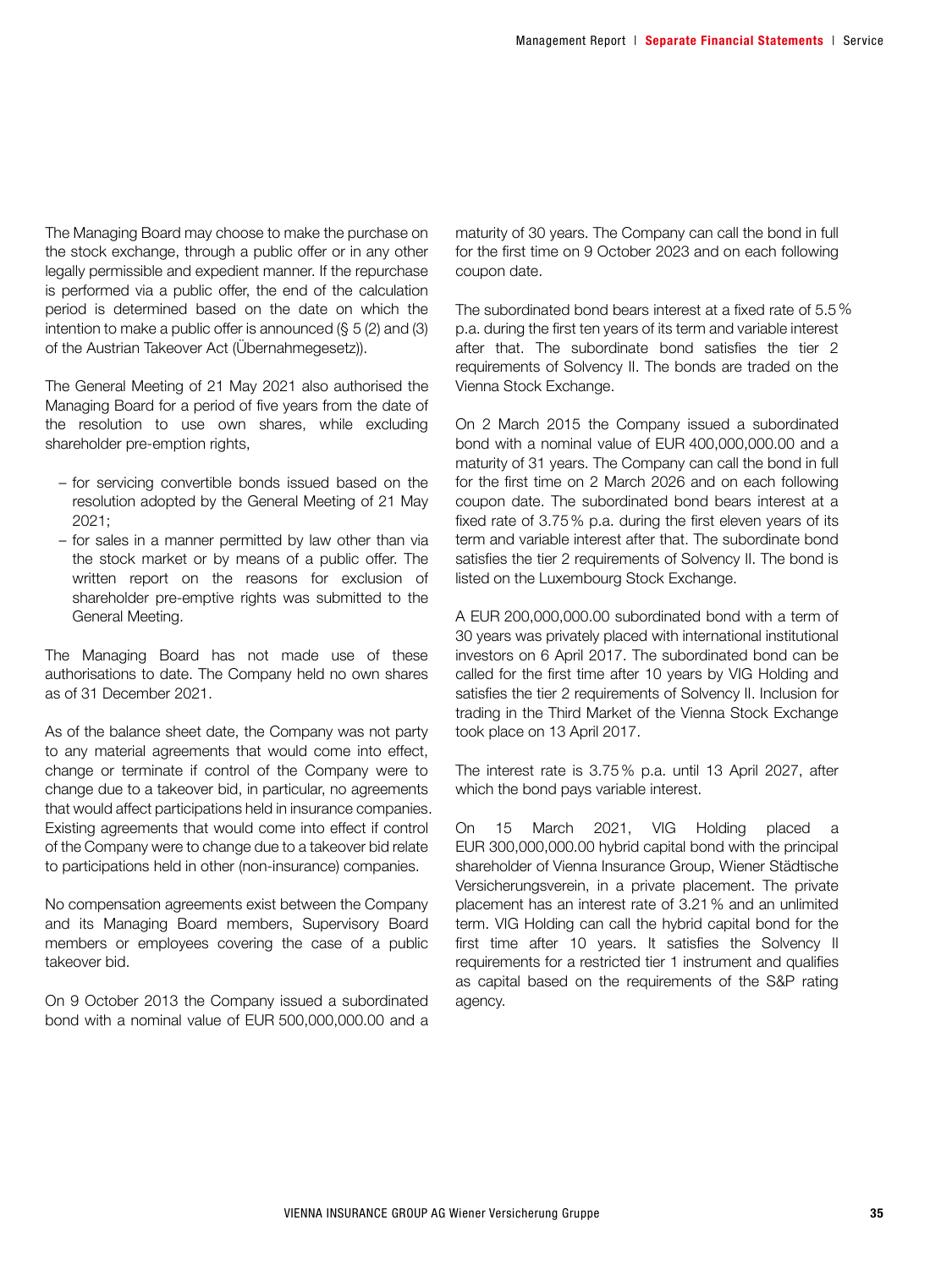#### Senior sustainability bond

On 18 March 2021, a senior subordinated bond with a total nominal value of EUR 500,000,000.00 and a term of 15 years was issued for the first time. VIG Holding can call the bond in full for the first time on 26 December 2035 and any following day until maturity. The senior sustainability bond bears interest at a fixed rate of 1.00% p.a. until the end of term. The bond is listed on the Vienna Stock Exchange.

#### THE SUPERVISORY BOARD HAD THE FOLLOWING MEMBERS IN FINANCIAL YEAR 2021:

#### Chairman:

Günter Geyer

#### 1<sup>st</sup> Deputy Chairman:

Rudolf Ertl

#### 2<sup>nd</sup> Deputy Chairperson:

Robert Lasshofer (since 6 September 2021) Georg Riedl (until 6 September 2021)

#### Members:

Martina Dobringer Zsuzsanna Eifert (since 15 July 2021) Gerhard Fabisch Peter Mihók Robert Lasshofer (from 15 July to 6 September 2021) Heinz Öhler Georg Riedl (since 6 September 2021) Gabriele Semmelrock-Werzer Katarína Slezáková Gertrude Tumpel-Gugerell

#### THE MANAGING BOARD HAS THE FOLLOWING MEMBERS:

Chairwoman: Elisabeth Stadler

Deputy Chairman of the Managing Board:

Hartwig Löger (since 15 September 2021)

#### Members:

Liane Hirner Peter Höfinger Gerhard Lahner Gábor Lehel Hartwig Löger (until 14 September 2021) Harald Riener Peter Thirring

There were an average of 311 (296) employees, including Managing Board members. These employees were employed in the insurance business and resulted in personnel expenses of EUR 40,967,000 (EUR 39,431,000).

There were no loans outstanding to members of the Managing Board or members of the Supervisory Board as of 31 December 2021 (EUR 0).

No guarantees were outstanding for members of the Managing Board or Supervisory Board as of 31 December 2021.

In 2021, the total expenses for severance pay and pensions of EUR 1,599,000 (EUR 2,479,000) included severance pay and pension expenses of EUR 1,626,000 (EUR 2,369,000) for members of the Managing Board and senior management in accordance with § 80(1) of the Austrian Stock Corporation Act (AktG).

The Managing Board manages the Company and is also responsible for management of the Group.

The members of the Managing Board received EUR 7,243,000 (EUR 6,279,000) from the Company during the reporting period for their services. Managing Board members are provided with a company car for both business and personal use.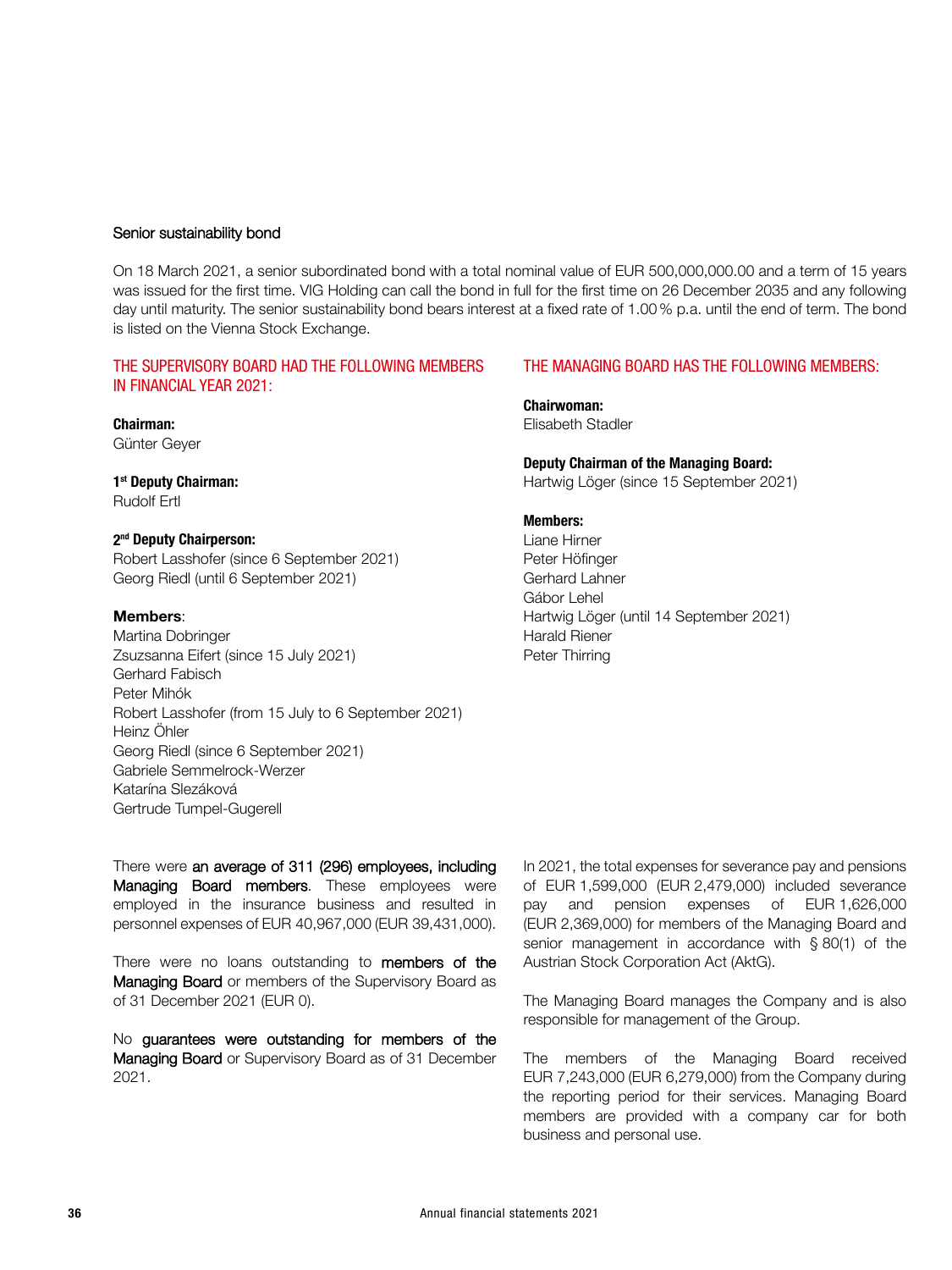The ratio of the fixed and variable income of all VIG Holding employees versus the Managing Board as a whole was 1 to 11.2 (1 to 11.5) in 2021.

Former members of the Managing Board received EUR 1,330,000 (EUR 1,149,000).

The members of the Supervisory Board received EUR 695,000 (EUR 578,000) in compensation for their services to the Company in 2021.

The Company is a group member within the meaning of § 9 of the Austrian Corporate Income Tax Act (KStG) of the Wiener Städtische Versicherungsverein, Vienna, group of companies.

The taxable earnings of group members are attributed to the head of the tax group.

The head of the tax group has entered into agreements with each group member governing the allocation of positive and negative tax amounts for the purpose of allocating corporate income tax charges according to origin. If positive income is attributed to the parent company, the tax allocation equals 25% of the positive income. If negative income is attributed to the parent company, the negative tax allocation equals 22.5% of the current tax loss.

A receivable of EUR 97,576,000 (EUR 118,520,000) is owed by the parent company.

The Company is included in the consolidated financial statements prepared by Wiener Städtische Versicherungsverein, which has its registered office in Vienna. The consolidated financial statements have been disclosed and are available for inspection at the business premises of this Company located at Schottenring 30, 1010 Vienna.

#### VI. SIGNIFICANT EVENTS AFTER THE BALANCE SHEET DATE

#### AEGON Hungary

On 16 February 2022, VIG Holding and the Hungarian state-owned holding company Corvinus Nemzetközi Befektetési Zrt. ("Corvinus") reached agreement on the details of their cooperation, whose main features had been set down in the memorandum of understanding of 23 December 2021. Corvinus will receive a 45% interest in the Hungarian VIG companies under the cooperation. The agreement was signed on 21 February 2022 in Budapest.

The Hungarian VIG companies will be held by the Hungarian holding company (VIG Magyarország Befektetési Zrt.) and two Dutch holding companies (Aegon Hungary Holding B.V., Aegon Hungary Holding II B.V.) in the future. Corvinus will acquire a non-controlling 45% minority interest in each of these three holding companies. The total purchase price agreed for the three 45% interests in the holding companies is around EUR 350 million.

Closing of the transaction is subject to the approvals required under supervisory and competition law.

#### Conflict between Russia and Ukraine

The current political situation in Ukraine is also creating uncertainty in financial markets, among other things. VIG Holding holds bonds issued by the Russian Federation and companies related to the Russian Federation with a nominal value of EUR 7.2 million. It was not possible to estimate the degree to which the Company would be affected by the editorial deadline.

#### Change in the Austrian tax rate

The National Council passed the Austrian 2022 Tax Reform on 20 January 2022. As a result of the reform, the corporate income tax rate will be reduced in stages from 25% to 24% in 2023 and to 23% in 2024. The effect this will have on the calculation of deferred taxes cannot yet be reliably quantified.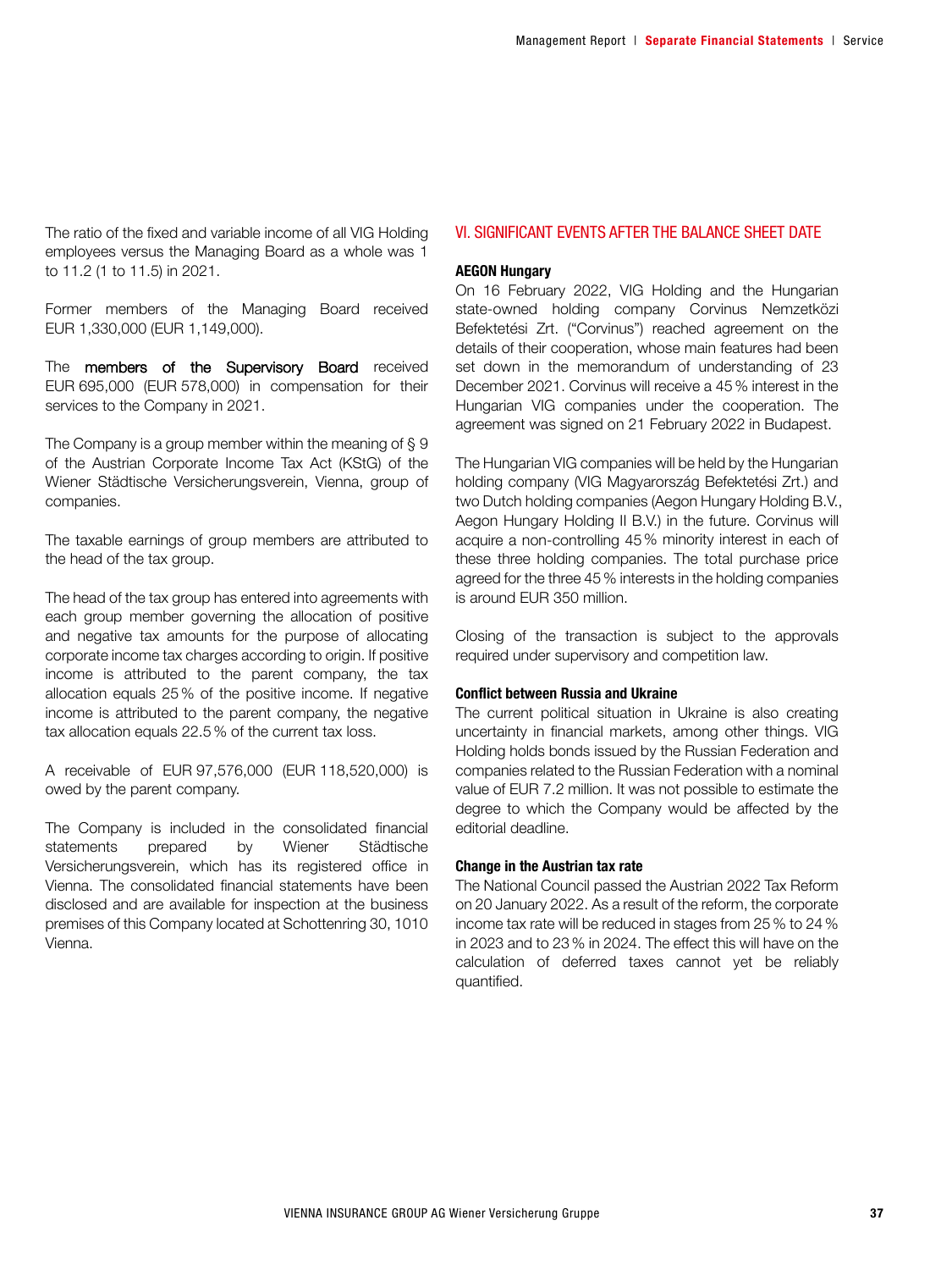# PROPOSED APPROPRIATION OF PROFITS

VIENNA INSURANCE GROUP AG Wiener Versicherung Gruppe (VIG Holding) ended financial year 2021 with net retained profits of EUR 338,351,602.38. The following appropriation of profits will be proposed in the Annual General Meeting:

The 128 million shares shall receive a dividend of EUR 1.25 per share. The payment date for this dividend will be 25 May 2022, the record date 24 May 2022, and the ex-dividend date 23 May 2022.

A total of EUR 160,000,000.00 will therefore be distributed. The net retained profits of EUR 178,351,602.38 remaining for financial year 2021 after distribution of the dividend is to be carried forward.

Vienna, 16 March 2022

The Managing Board:

Elisabeth Stadler General Manager, Chairwoman of the Managing Board

Gerhard Lahner COO, Member of the Managing Board

Hartwig Löger Deputy General Manager, Deputy Chairman of the Managing Board

Gábor Lehel CIO, Member of the Managing Board

Liane Hirner CFRO, Member of the Managing Board

Harald Riener Member of the Managing Board

Peter Höfinger Member of the Managing Board

Peter Thirring CTO, Member of the Managing Board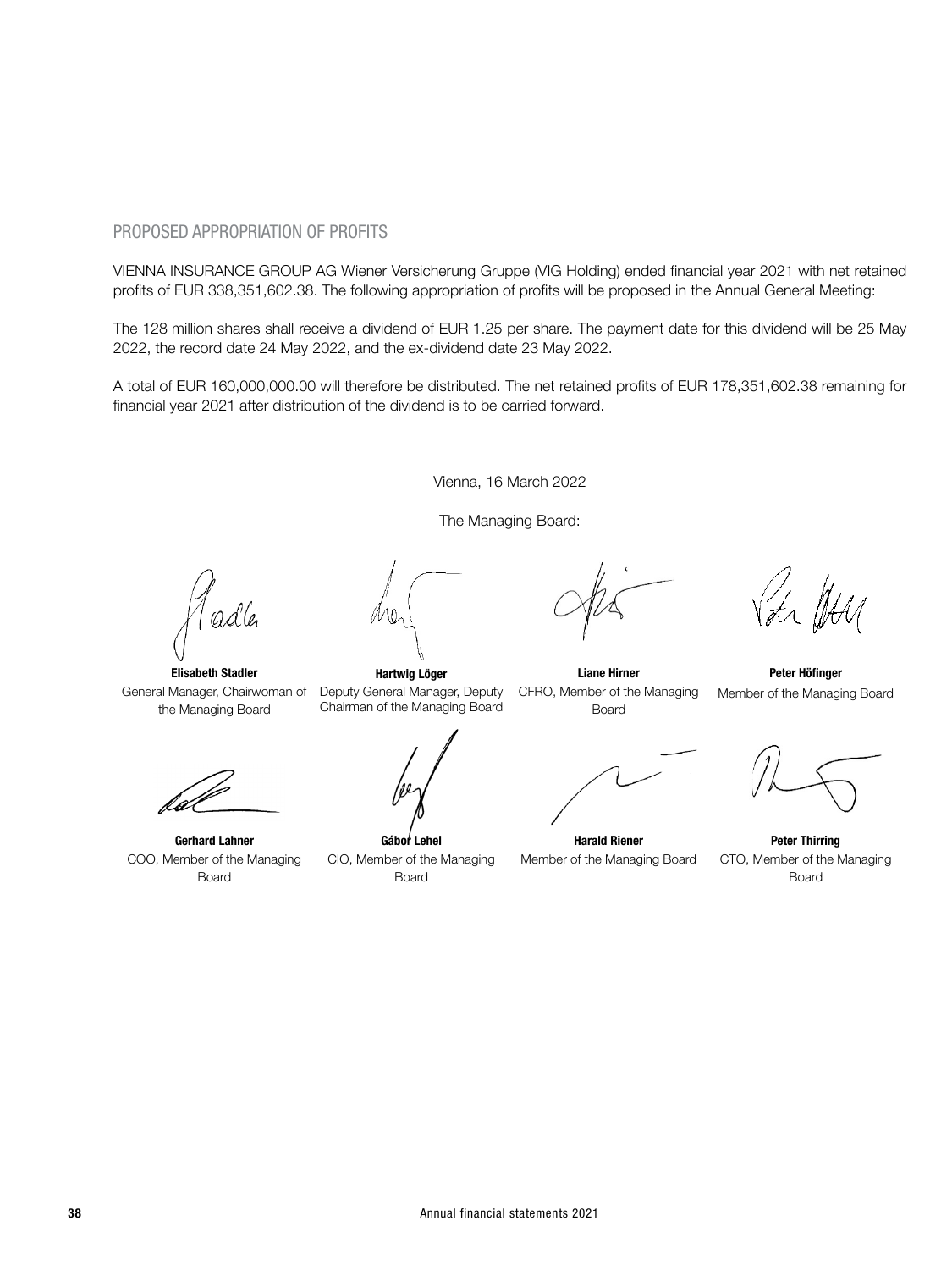# AUDITOR'S REPORT

### REPORT ON THE FINANCIAL STATEMENTS

#### Audit Opinion We have audited the financial statements of

#### VIENNA INSURANCE GROUP AG Wiener Versicherung Gruppe, Vienna, Austria,

which comprise the Balance Sheet as at 31 December 2021, the Income Statement for the year then ended, and the Notes.

In our opinion, the financial statements present fairly, in all material respects, the financial position of the Company as at 31 December 2021 and its financial performance for the year then ended, in accordance with Austrian Generally Accepted Accounting Principles and other legal or regulatory requirements for insurance companies.

#### Basis for our Opinion

We conducted our audit in accordance with Regulation (EU) 537/2014 ("AP Regulation") and Austrian Standards on Auditing. These standards require the audit to be conducted in accordance with International Standards on Auditing (ISAs). Our responsibilities under those standards are further described in the "Auditor's Responsibilities" section of our report. We are independent of the Company, in accordance with Austrian company law and professional regulations, and we have fulfilled our other responsibilities under those relevant ethical requirements. We believe that the audit evidence we have obtained up to the date of the auditor's report is sufficient and appropriate to provide a basis for our audit opinion on this date.

#### Key Audit Matters

Key audit matters are those matters that, in our professional judgment, were of most significance in our audit of the financial statements. These matters were addressed in the context of our audit of the financial statements as a whole, however, we do not provide a separate opinion thereon.

#### Recoverability of investments in affiliated insurance companies

Refer to notes chapter "I. Summary of significant accounting policies", "II. Notes to the balance sheet" and "IV. Significant participations"

#### Risk for the Financial Statements

Investments in affiliated insurance companies represent a significant part of VIENNA INSURANCE GROUP AG Wiener Versicherung Gruppe assets.

In previous years certain investments in affiliated insurance companies were written down due to sustained impairments. For the financial year it has to be verified whether any changes in market, economic or legal conditions require a reversal of impairments or additional write downs.

To assess the recoverability or value recovery, the book values are compared with the proportionate equity and fair values of the companies. The determination of the fair values is complex and based on discretionary factors. Those factors include in particular the expected future cash flows of the subsidiary, which are primarily based on past experience as well as on the management's assessment of the expected market environment on the future business development. Other factors are the assumed long-term growth rate as well as the underlying region-specific costs of capital.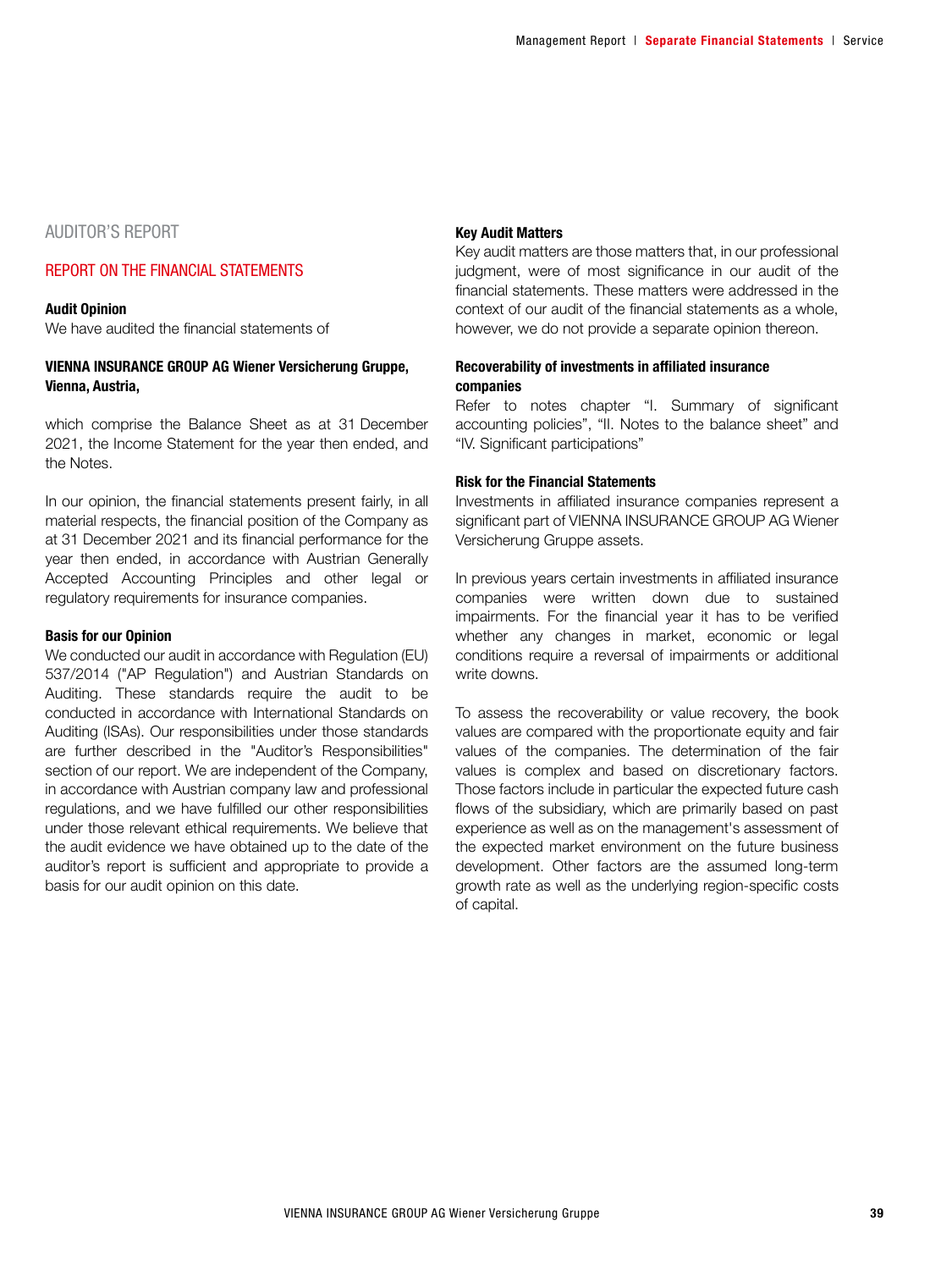#### Our Response

We have carried out the following main audit procedures in connection with the recoverability of investments in affiliated insurance companies:

- We have compared the respective book values with the proportionate equity of the companies.
- We have assessed the appropriateness of key assumptions, of discretionary decisions and of the valuation method applied for investments in affiliated companies.
- We have reconciled the expected future cash flows used in the calculation with the strategic business planning approved by the management.
- Furthermore, we have dealt with the key planning assumptions and reconciled the assumptions regarding the market development with general and sector-specific market expectations.
- We have analyzed the consistency of planning data using information from prior periods.
- Given that minor changes in the applied cost of capital rate significantly impact the determined fair value, we have, together with our valuation specialists, assessed the determination of the applied cost of capital rate and comprehended the derivation of the underlying parameters.

#### Other Information

Management is responsible for other information. Other information is all information provided in the annual report, other than the financial statements, the management report and the auditor's report.

Our opinion on the financial statements does not cover other information and we do not provide any kind of assurance thereon.

In conjunction with our audit, it is our responsibility to read this other information and to assess whether, based on knowledge gained during our audit, it contains any material inconsistencies with the financial statements or any apparent material misstatement of fact. If we conclude that there is a material misstatement of fact in other information, we must report that fact. We have nothing to report in this regard.

#### Responsibilities of Management Audit Committee for the Financial Statements

Management is responsible for the preparation and fair presentation of the financial statements in accordance with Austrian Generally Accepted Accounting Principles and other legal or regulatory requirements for insurance companies and for such internal controls as management determines are necessary to enable the preparation of financial statements that are free from material misstatement, whether due to fraud or error.

Management is also responsible for assessing the Company's ability to continue as a going concern, disclosing, as applicable, matters related to going concern and using the going concern basis of accounting, unless management either intends to liquidate the Company or to cease operations, or has no realistic alternative but to do so.

The audit committee is responsible for overseeing the Company's financial reporting process.

#### Auditor's Responsibilities

Our objectives are to obtain reasonable assurance about whether the financial statements as a whole are free from material misstatement – whether due to fraud or error – and to issue an auditor's report that includes our audit opinion. Reasonable assurance represents a high level of assurance, but provides no guarantee that an audit conducted in accordance with AP Regulation and Austrian Standards on Auditing (and therefore ISAs), will always detect a material misstatement, if any. Misstatements may result from fraud or error and are considered material if, individually or in aggregate, they could reasonably be expected to influence the economic decisions of users taken on the basis of these financial statements.

As part of an audit in accordance with AP Regulation and Austrian Standards on Auditing, we exercise professional judgment and maintain professional skepticism throughout the audit.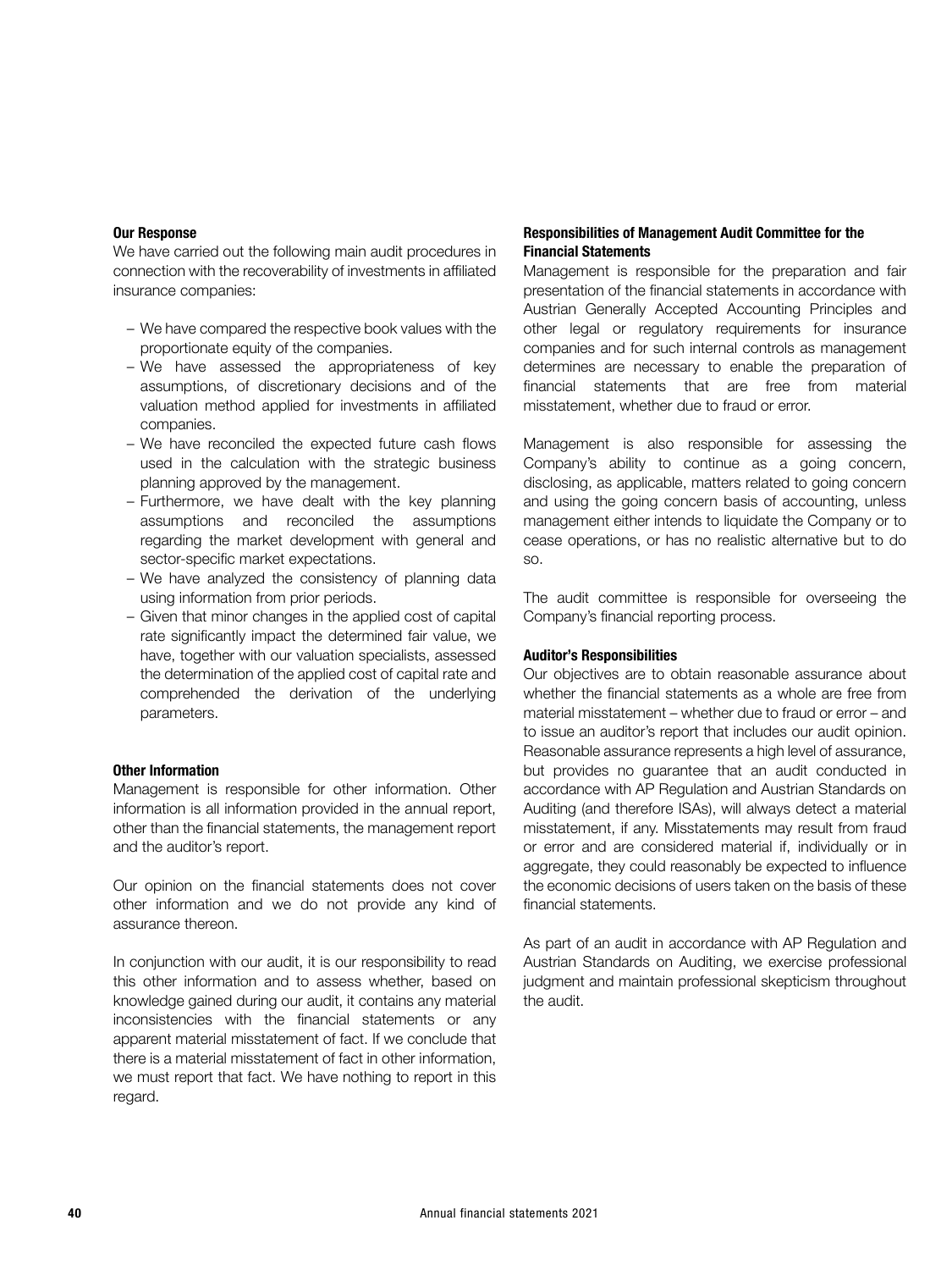Moreover:

- We identify and assess the risks of material misstatements in the financial statements, whether due to fraud or error, we design and perform audit procedures responsive to those risks and obtain sufficient and appropriate audit evidence to serve as a basis for our audit opinion. The risk of not detecting material misstatements resulting from fraud is higher than for one resulting from error, as fraud may involve collusion, forgery, intentional omissions, misrepresentations or the override of internal control.
- We obtain an understanding of internal control relevant to the audit in order to design audit procedures that are appropriate in the circumstances, but not for the purpose of expressing an opinion on the effectiveness of the entity's internal control.
- We evaluate the appropriateness of accounting policies used and the reasonableness of accounting estimates and related disclosures made by management.
- We conclude on the appropriateness of management's use of the going concern basis of accounting and, based on the audit evidence obtained, whether a material uncertainty exists related to events or conditions that may cast significant doubt on the Company's ability to continue as a going concern. If we conclude that a material uncertainty exists, we are required to draw attention in our audit report to the respective note in the financial statements. If such disclosures are not appropriate, we will modify our audit opinion. Our conclusions are based on the audit evidence obtained up to the date of our auditor's report. However, future events or conditions may cause the Company to cease to continue as a going concern.
- We evaluate the overall presentation, structure and content of the financial statements, including the notes, and whether the financial statements represent the underlying transactions and events in a manner that achieves fair presentation.
- We communicate with the audit committee regarding, amongst other matters, the planned scope and timing of our audit as well as significant findings, including any significant deficiencies in internal control that we identify during our audit.
- We communicate to the audit committee that we have complied with the relevant professional requirements in respect of our independence, that we will report any relationships and other events that could reasonably affect our independence and, where appropriate, the related safeguards.
- From the matters communicated with the audit committee, we determine those matters that were of most significance in the audit i.e. key audit matters. We describe these key audit matters in our auditor's report unless laws or other legal regulations preclude public disclosure about the matter or when in very rare cases, we determine that a matter should not be included in our audit report because the negative consequences of doing so would reasonably be expected to outweigh the public benefits of such communication.

#### REPORT ON OTHER LEGAL REQUIREMENTS

#### Management Report

In accordance with Austrian company law, the management report is to be audited as to whether it is consistent with the financial statements and prepared in accordance with legal requirements.

Management is responsible for the preparation of the management report in accordance with Austrian company law and other legal or regulatory requirements for insurance companies.

We have conducted our audit in accordance with generally accepted standards on the audit of management reports as applied in Austria.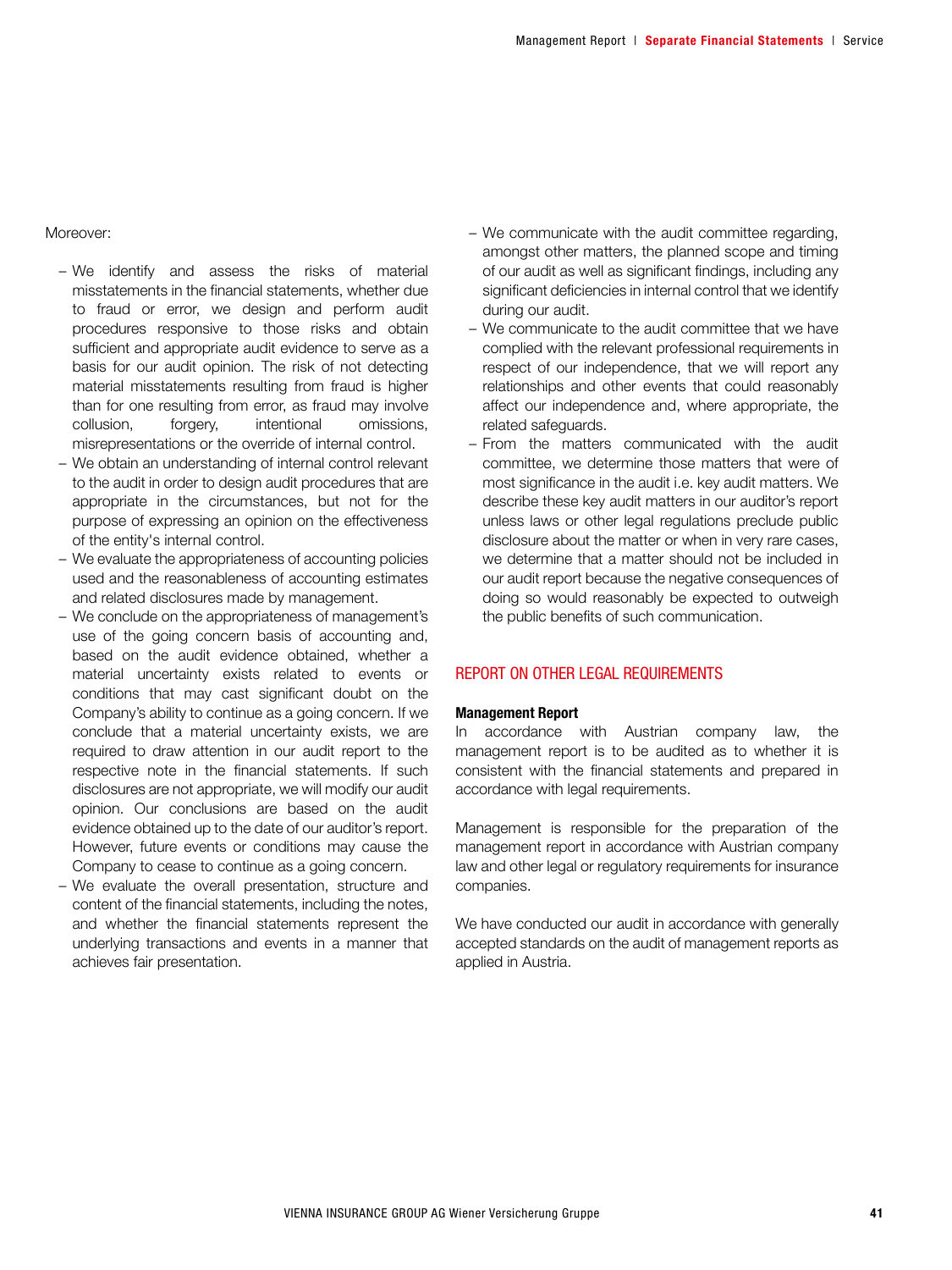#### **Opinion**

In our opinion, the management report is consistent with the financial statements and has been prepared in accordance with legal requirements. The disclosures pursuant to Section 243a UGB are appropriate.

#### **Statement**

Based on our knowledge gained in the course of the audit of the financial statements and our understanding of the Company and its environment, we did not note any material misstatements in the management report.

#### Additional Information in accordance with Article 10 AP **Requlation**

We were elected as auditors at the Annual General Meeting on 25 September 2020 and were appointed by the supervisory board on 22 October 2020 to audit the financial statements of VIENNA INSURANCE GROUP AG Wiener Versicherung Gruppe, Vienna.

In addition, during the Annual General Meeting on 21 May 2021, we have been elected as auditors for the following financial year and appointed by the supervisory board on 2 June 2021.

We have been auditors of the Company, without interruption, since the consolidated financial statements at 31 December 2013.

We declare that our opinion expressed in the "Report on the Financial Statements" section of our report is consistent with our additional report to the audit committee, in accordance with Article 11 AP Regulation.

We declare that we have not provided any prohibited nonaudit services (Article 5 Paragraph 1 AP Regulation) and that we have ensured our independence throughout the course of the audit, from the audited Company.

#### ENGAGEMENT PARTNER

The engagement partner is Mr Thomas Smrekar.

Vienna, 16 March 2022

KPMG Austria GmbH Wirtschaftsprüfungs- und Steuerberatungsgesellschaft

signed by:

#### Mag. Thomas Smrekar

Wirtschaftsprüfer (Austrian Chartered Accountant)

This report is a translation of the original report in German, which is solely valid.

The financial statements, together with our auditor's opinion, may only be published if the financial statements and the management report are identical with the audited version attached to this report. Section 281 Paragraph 2 UGB (Austrian Commercial Code) applies.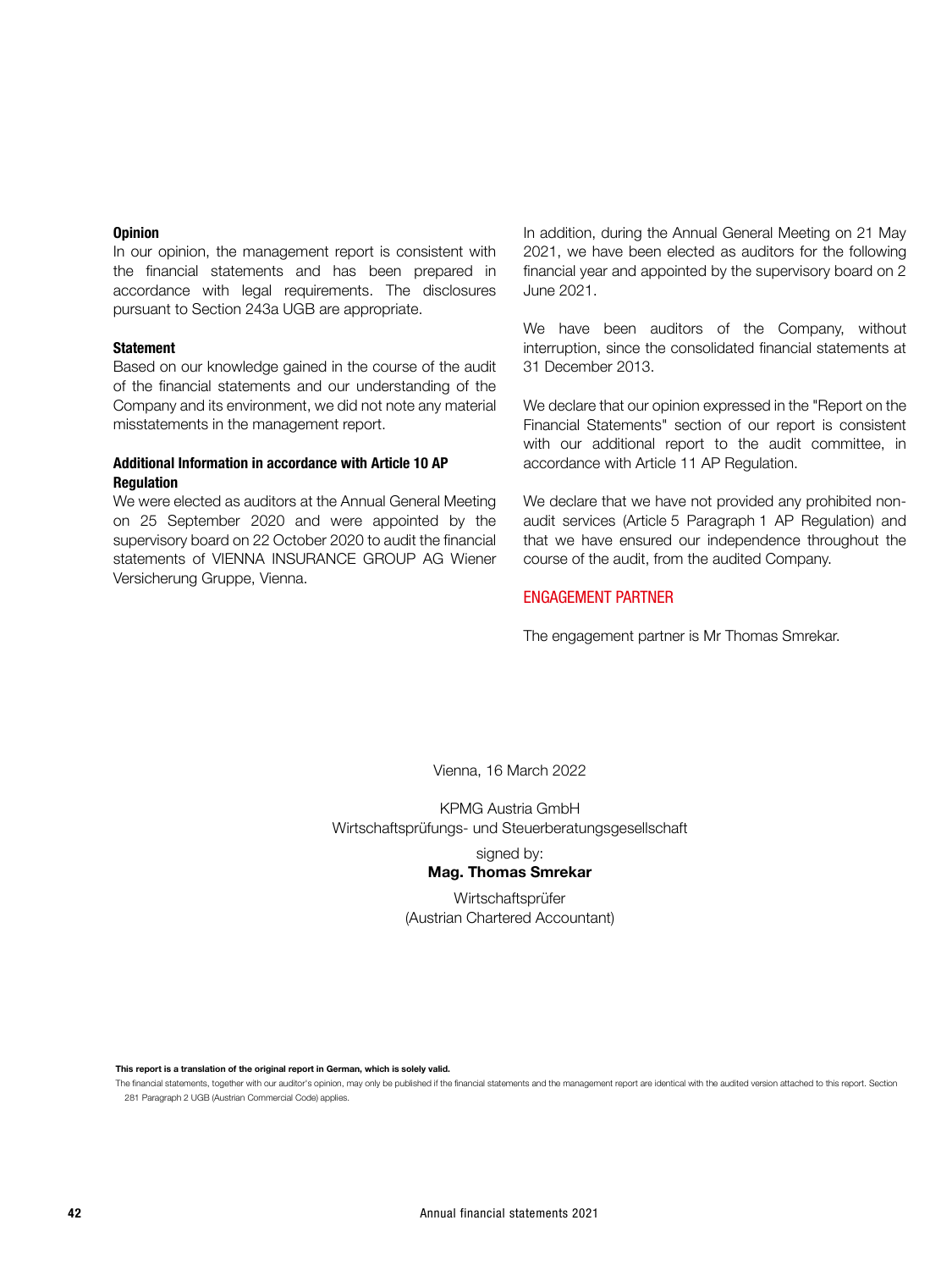#### DECLARATION BY THE MANAGING BOARD

We declare to the best of our knowledge that the annual financial statements of VIENNA INSURANCE GROUP AG Wiener Versicherung Gruppe prepared in accordance with the requirements of Austrian commercial law and the Austrian Insurance Supervision Act (VAG) give a true and fair view of the Company's net assets, financial position and results of operations, the management report presents the business development, performance and position of the Company so as to give a true and fair view of its net assets, financial position and results of operations, and the management report provides a description of the principal risks and uncertainties to which the Company is exposed.

Vienna, 16 March 2022





Elisabeth Stadler General Manager, Chairwoman of the Managing Board



Gerhard Lahner COO, Member of the Managing Board



Deputy General Manager, Deputy Chairman of the Managing Board



Liane Hirner CFRO, Member of the Managing Board



Peter Höfinger Member of the Managing Board



Peter Thirring CTO, Member of the Managing Board



Gábor Lehel CIO, Member of the Managing Board

Harald Riener Member of the Managing Board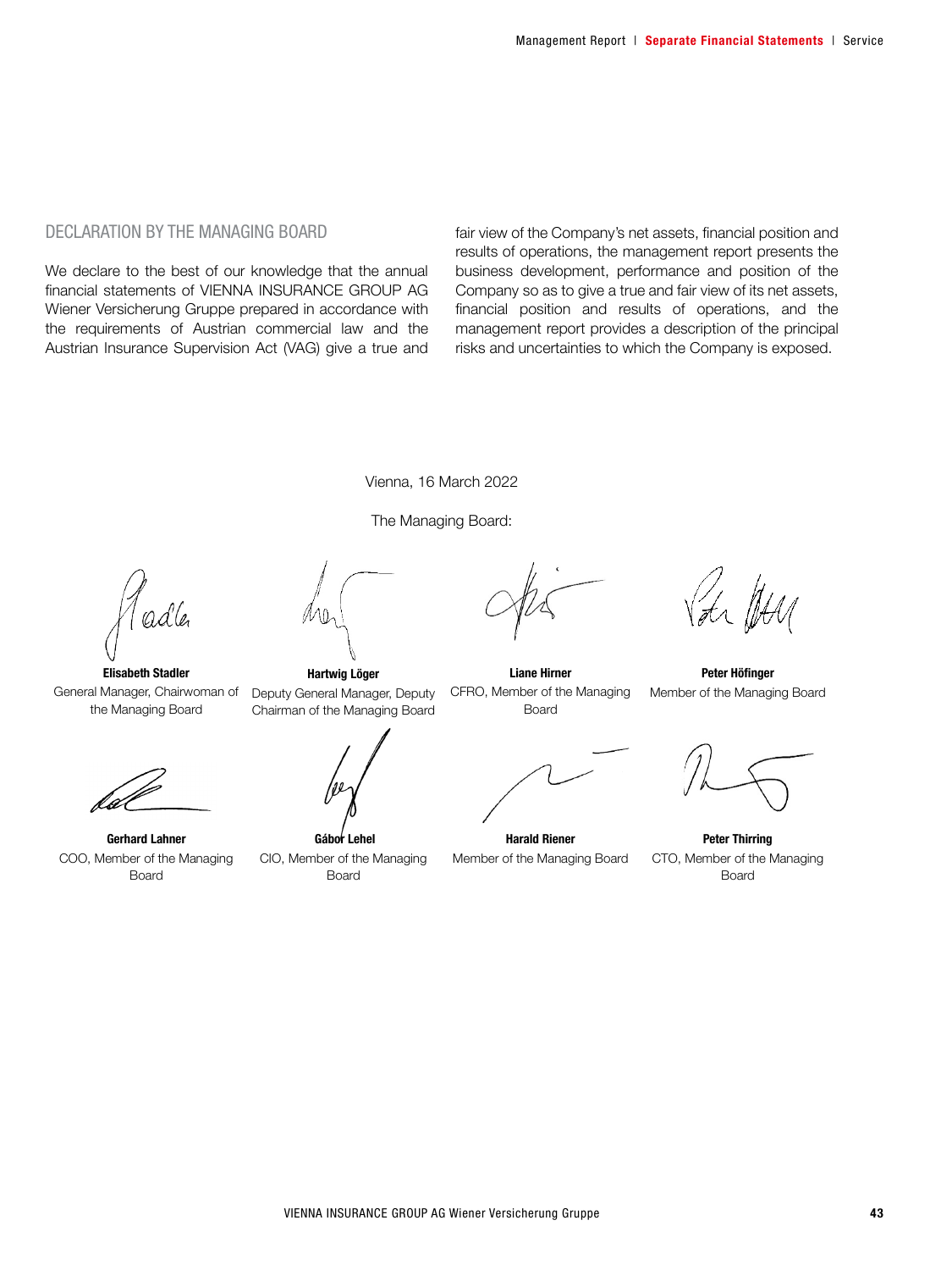# SUPERVISORY BOARD REPORT

The Supervisory Board and its committees, Chair and Deputy Chairs periodically and repeatedly monitored in detail the management of the Company and the activities of the Managing Board in connection with its management and monitoring of the Group. This purpose was served by detailed presentations and discussions during meetings of the Supervisory Board and its committees as well as by detailed discussions on individual topics with Managing Board members who provided comprehensive explanations and evidence relating to management, the financial position of the Company and that of the Group. Among other things, the strategy, business development (overall and in individual regions), risk management, the internal control system, internal audit, compliance function and actuarial function activities and reinsurance, both at the VIG Holding and Group level, and other important topics for the Company and VIG Insurance Group were discussed during these meetings.

In accordance with the Solvency II requirements, starting in 2016 non-financial aspects must be part of the performance expectations for variable remuneration of Managing Board Members. VIG Holding is committed to social responsibility and the importance of having employees drive forward performance, innovation and expertise. Goal fulfilment for Managing Board members also depended on both financial and non-financial criteria in the 2021 reporting year. Detailed information on the principles underlying the remuneration system is available in the remuneration policy and 2021 remuneration report.

The Supervisory Board has formed five committees from its members.

Information on the responsibilities and composition of these committees is available on the Company's website and in the 2021 consolidated corporate governance report.

One Annual General Meeting and five Supervisory Board meetings distributed across the financial year were held in 2021. Five meetings of the Audit Committee (Accounts Committee) were also held. Some of the meetings were held without the physical presence of the participants in accordance with § 1 of the Austrian Corporate COVID-19 Act (COVID-19-GesG). The Annual General Meeting was

held as a virtual Annual General Meeting on the basis of § 1 (2) COVID-19-GesG and the COVID-19-GesV. The financial statement and consolidated financial statement auditor, KPMG Austria GmbH Wirtschaftsprüfungs- und Steuerberatungsgesellschaft, FN 269873y (KPMG), attended four Audit Committee meetings and three Supervisory Board meetings in 2021, including the Supervisory Board meeting that addressed the audit of the 2020 annual financial statements and the 2020 consolidated financial statements as well as formal approval of the 2020 annual financial statements, and also attended the Annual General Meeting. KPMG also informed the Audit Committee about the planning and procedure used to audit the financial statements and consolidated financial statements. Three meetings of the Committee for Managing Board Matters (Personnel Committee) were held in 2021. The Committee for Urgent Matters (Working Committee) held one meeting. The Strategy Committee and Nomination Committee did not meet in 2021. Strategic matters were handled by the Supervisory Board as a whole.

No agenda items were discussed in Supervisory Board meetings in 2021 without the participation of members of the Managing Board.

No member of the Supervisory Board attended less than half of the Supervisory Board meetings. Detailed information on meeting attendance by Supervisory Board members in financial year 2021 is available in the 2021 Corporate Governance Report. In order to ensure the effectiveness and efficiency of its activities and procedures, the Supervisory Board performed a self-evaluation of its procedures. The Supervisory Board's evaluation of its activities found that its organisational structure and procedures were satisfactory in terms of efficiency and in compliance with the law. It found no need for change or desire for change in the practices followed to date.

Acting upon the proposal and motion of the Supervisory Board, the general meeting of 25 September 2020 selected KPMG to be the financial statements auditor and consolidated financial statements auditor for financial year 2021, and KPMG consequently performed these duties in financial year 2021.

The Audit Committee mainly dealt with the following topics in 2021: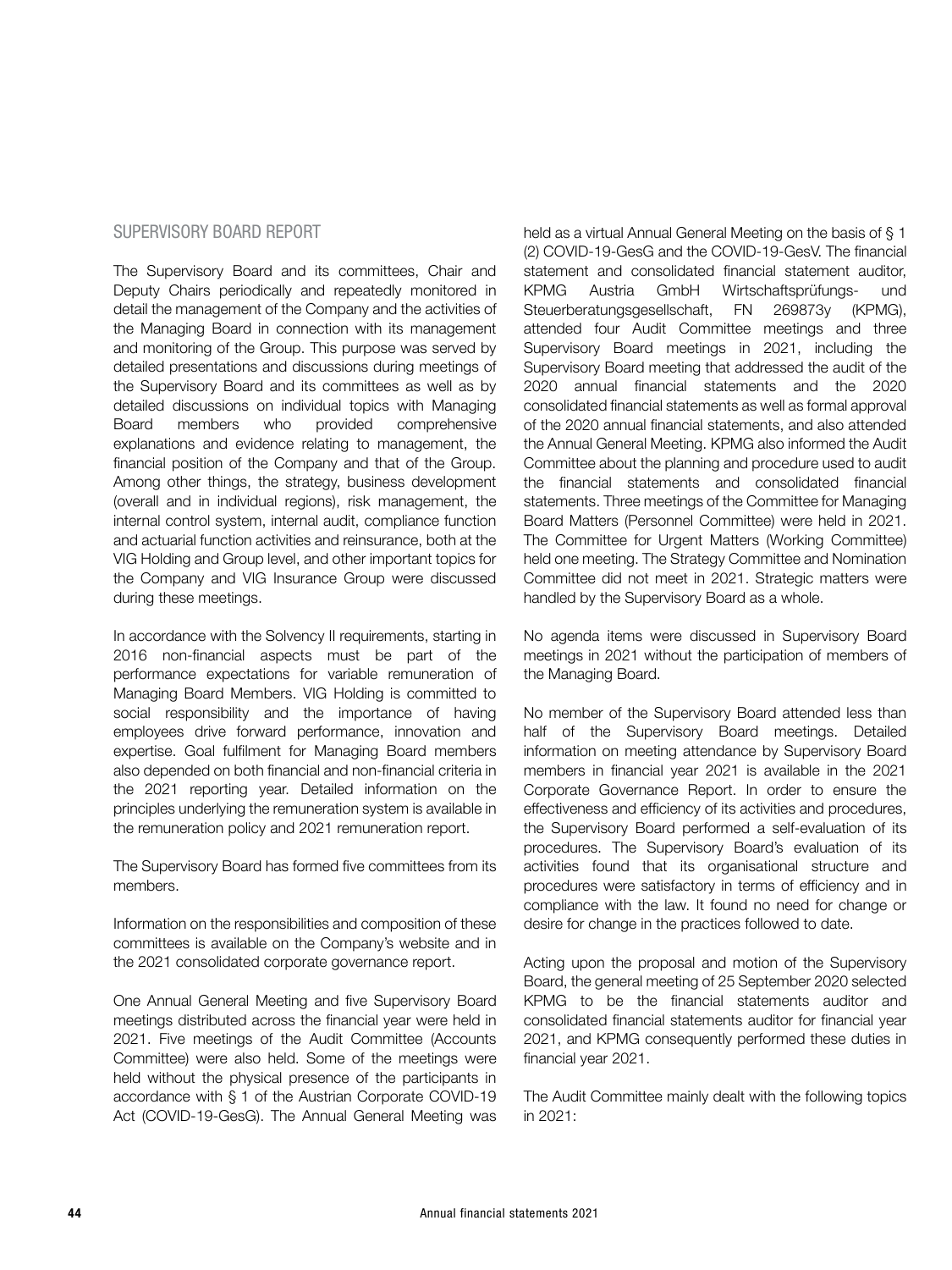During one meeting of the Audit Committee, the members of the committee consulted with the (consolidated) financial statements auditor on specification of two-way communications and audit planning.

By inspecting relevant documents, meeting with the Managing Board and discussions with the (consolidated) financial statements auditor, the Audit Committee was able to monitor the accounting process and the procedure used for auditing the financial statements and consolidated financial statements, and found no facts or circumstances providing grounds for objection. The Audit Committee also reviewed the possibilities of providing recommendations or suggestions to ensure the reliability of the accounting process and, based on the comprehensive information and documents obtained by the Audit Committee during its review, found that the processes that had been established were adequate.

The Audit Committee also reviewed and monitored the independence of the auditor of the financial statements and consolidated financial statements, and after reviewing suitable documents and supporting records submitted to the Committee, particularly with respect to the appropriateness of the fee and the additional services provided to the Company, was satisfied with the auditor's independent status. While reviewing and monitoring the independence of the financial statements auditor and consolidated financial statements auditor, the Audit Committee did not find any circumstances that would raise doubts about its independence and impartiality.

The Audit Committee also dealt with the VIG Holding and VIG Group ORSA reports and the IT security report in 2021 and reported on them to the Supervisory Board. The Audit Committee monitored the effectiveness of the internal control system, internal audit and the risk management system by obtaining descriptions of the processes and organisation of these systems from the Managing Board, the (consolidated) financial statements auditor and the individuals directly responsible for these areas and deemed them, including the IT security measures, to be effective.

The Audit Committee reported on these monitoring activities to the Supervisory Board and stated that no deficiencies had been identified. The Supervisory Board was also given the opportunity during Supervisory Board meetings to verify the functional adequacy of the existing control and auditing systems. In addition, the audit plan and the quarterly reports prepared by the internal audit department were debated by the Audit Committee and the Supervisory Board and discussed with the head of the internal audit department and the Group internal audit department.

The Audit Committee examined the Solvency and Financial Condition Reports (SFCRs) at both the solo and Group levels and reported its findings to the Supervisory Board. No facts or circumstances were found that would have provided grounds for objection.

In 2021, the Audit Committee dealt with the selection of the financial statement and consolidated financial statement auditor for financial year 2022 and also carried out a selection procedure for appointing the financial statement and consolidated financial statement auditor for financial year 2023 and submitted a proposal to the Supervisory Board, with a statement of reasons. It was determined that there were no grounds for exclusion of KPMG or circumstances that would give rise to concerns about impartiality, and that sufficient protective measures had been taken to ensure an independent and impartial audit. The Audit Committee reported to the Supervisory Board on the insights of these evaluations and proposed to the Supervisory Board and subsequently to the general meeting that KPMG be selected as auditor of the financial statements and consolidated financial statements.

The General Meeting selected KPMG as auditor of the financial statements and consolidated financial statements for 2022.

The Audit Committee also received the 2021 annual financial statements, management report, 2021 consolidated corporate governance report and 2021 sustainability report (consolidated non-financial report) from the Managing Board, and reviewed and carefully examined them. The Managing Board's proposal for appropriation of profits was also reviewed with respect to capital adequacy and its effects on the solvency and financial position of the Company during the course of this examination.

The Audit Committee also examined the 2021 consolidated financial statements and Group management report. In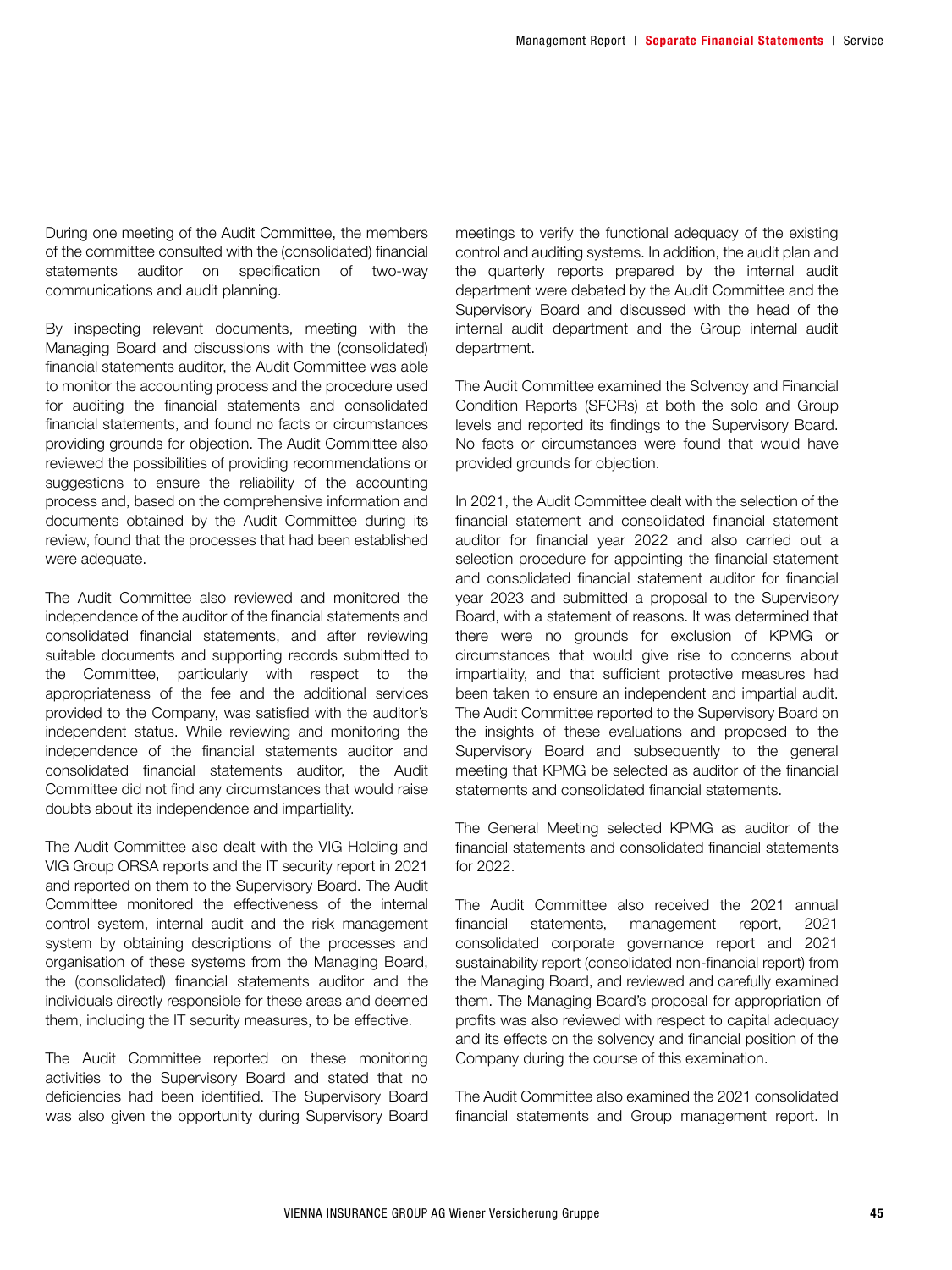addition, the auditor's reports prepared by (consolidated) financial statements auditor KPMG for the 2021 annual financial statements and management report and the 2021 consolidated financial statements and Group management report were reviewed by the Audit Committee and examined. As a result of this examination, a unanimous resolution was adopted to recommend to the Supervisory Board that the annual financial statements be accepted. The Supervisory Board found no grounds for objection.

The (consolidated) financial statements auditor provided the Audit Committee with an additional report in accordance with Art. 11 of Regulation (EU) No. 537/2014 on specific requirements regarding statutory audit of public-interest entities that explained the results of the financial statements audit and consolidated financial statements audit. This additional report prepared by the financial statements auditor was also provided to the Supervisory Board.

The Supervisory Board dealt with the following topics in particular:

The audit results and all resolutions adopted by the Audit Committee were reported to the Supervisory Board in its next meeting, along with an explanation of how the financial statement audit had contributed to the reliability of the financial reporting and what role the Audit Committee had played.

The Supervisory Board also dealt with IT security issues in financial year 2021.

The Managing Board and Supervisory Board prepared a remuneration report for financial year 2021.

In 2021, the Supervisory Board appointed Hartwig Löger as Deputy Chairman of the Managing Board effective 15 September 2021.

The Supervisory Board concurred with the Audit Committee's proposal for the financial statement and consolidated financial statement auditor for 2023.

The 2021 annual financial statements together with the management report and 2021 consolidated corporate governance report, the 2021 consolidated financial statements together with the Group management report, and the Managing Board's proposal for appropriation of profits were taken up and examined in detail by the Supervisory Board. The appropriation of profits proposal was checked, in particular, to ensure that it was reasonable when capital requirements were taken into account. The proposal complies with applicable legal requirements and proactively considers the macroeconomic and financial situation and its impact on the company's solvency and financial position in light of the COVID-19 pandemic. The proposal is in line with the continuously pursued prudent and sustainable capital planning to ensure a solid solvency and liquidity position in the long term.

The Supervisory Board also dealt with important sustainability issues. Sustainability – such as the EU requirements for sustainable finance or an update on dealing with sustainability risks – was regularly discussed in Supervisory Board meetings during the reporting period. The Supervisory Board also received the 2021 sustainability report (consolidated non-financial report) examined by KPMG from the Managing Board, and reviewed and carefully examined it. As a result of this examination, it found that the 2021 sustainability report (consolidated nonfinancial report) had been prepared properly and was appropriate. The Supervisory Board found no grounds for objection.

In addition, the auditor's reports prepared by (consolidated) financial statements auditor KPMG for the 2021 annual financial statements and management report and the 2021 consolidated financial statements and Group management report were reviewed by the Supervisory Board and examined. KPMG's audit of the 2021 annual financial statements and management report and the 2021 consolidated financial statements and Group management report did not lead to any reservations. KPMG determined that the annual financial statements comply with statutory requirements and give a true and fair view of the net assets and financial position of the Company as of 31 December 2021, and of the results of operations of the Company for financial year 2021 in accordance with Austrian generally accepted accounting principles. The management report is consistent with the annual financial statements. The disclosures pursuant to § 243a UGB (Austrian Commercial Code) are appropriate. KPMG further determined that the consolidated financial statements also comply with statutory requirements and give a true and fair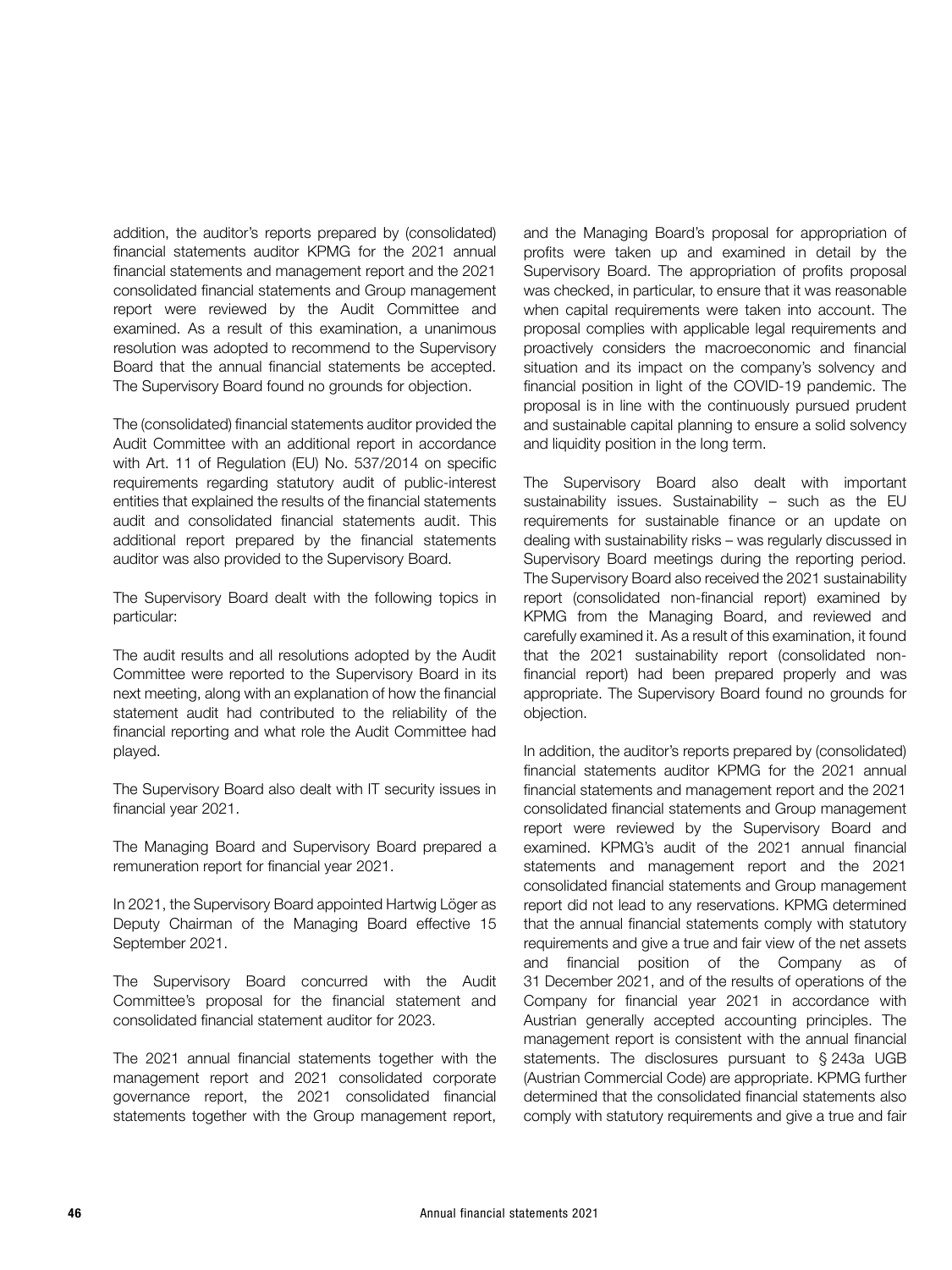view of the net assets and financial position of the Group as of 31 December 2021, and of the results of operations and cash flows of the Group for financial year 2021 in accordance with the IFRS as adopted by the EU and § 138 of the Austrian Insurance Supervision Act (VAG) in combination with § 245a of the Austrian Commercial Code (UGB). The Group management report is consistent with the consolidated financial statements. KPMG also reviewed the 2021 sustainability report (consolidated non-financial report) and determined in accordance with § 269 (3) UGB that the 2021 consolidated corporate governance report had been prepared.

The final results of the review by the Supervisory Board did not provide any basis for reservation either. The Supervisory Board stated that it had nothing to add to the auditor's reports for the financial statements and consolidated financial statements.

After thorough examination, the Supervisory Board therefore adopted a unanimous resolution to approve the 2021 annual financial statements prepared by the Managing Board, not to raise any objections to the management report, the 2021 consolidated financial statements and Group management report, the 2021 consolidated corporate governance report and the 2021 sustainability report (consolidated non-financial report) and to agree with the Managing Board proposal for appropriation of profits.

The 2021 annual financial statements have therefore been approved in accordance with § 96 (4) AktG (Austrian Stock Corporation Act).

The Supervisory Board proposes to the General Meeting that it approves the Managing Board's proposal for appropriation of profits and formally approves the actions of the Managing Board and Supervisory Board.

Vienna, April 2022

The Supervisory Board:

allan

Günter Geyer (Chairman)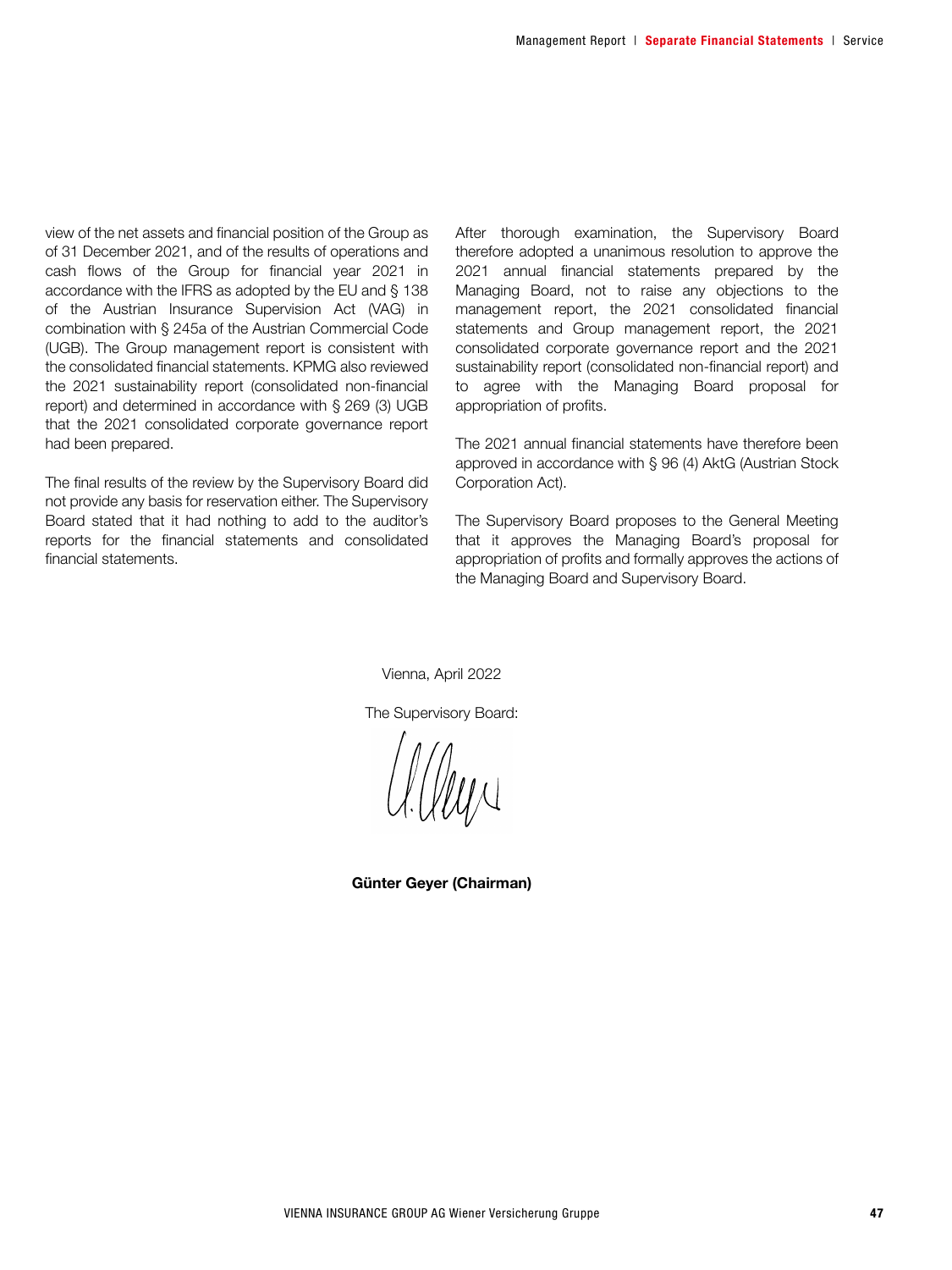# **Service**

#### Actuarial Department Werner Matula

Tel.: +43 (0) 50 390-21999 E-mail: werner.matula@vig.com

Anti Money Laundering Gerhard Kalcik Tel.: +43 (0) 50 390-27053 E-mail: gerhard.kalcik@vig.com

#### Asset Management (incl. Real Estate) Gerald Weber

Tel.: +43 (0) 50 390-22914 E-mail: gerald.weber@vig.com

#### Asset Risk Management

Bernhard Reisecker Tel.: +43 (0) 50 390-25439 E-mail: bernhard.reisecker@vig.com

#### **Assistance**

Markus Maurer Tel.: +43 (0) 50 390-20147 E-mail: markus.maurer@vig.com

### Bancassurance and international partnerships

Harald Londer Tel.: +43 (0) 50 390-25670 E-mail: harald.londer@vig.com

#### Communication & Marketing Wolfgang Haas, MSc Tel.: +43 (0) 50 390-21029

E-mail: wolfgang.haas@vig.com

#### **Compliance**

Jasmin Schwarz Tel.: +43 (0) 50 390-20249 E-mail: jasmin.schwarz@vig.com

#### Corporate Business

Gerald Netal Tel.: +43 (0) 50 390-26900 E-mail: gerald.netal@vig.com

Josef Aigner Tel.: +43 (0) 50 390-26112 E-mail: josef.aigner@vig.com

Customer Experience Tel.: +43 (0) 50 390-20353

#### Digitalisation, Finance and Risk Bernhard Pfahnl

Tel.: +43 (0) 50 390-26922 E-mail: bernhard.pfahnl@vig.com

### Enterprise Risk Management Ronald Laszlo

Tel.: +43 (0) 50 390-25475 E-mail: ronald.laszlo@vig.com

#### European Affairs and ESG Dieter Pscheidl

Tel.: +43 (0) 50 390-20079 E-mail: dieter.pscheidl@vig.com

#### Finance Department Roland Goldsteiner

Tel.: +43 (0) 50 390-21865 E-mail: roland.goldsteiner@vig.com

#### General Secretariat and Legal Philipp Bardas Tel.: +43 (0) 50 390-21062

E-mail: philipp.bardas@vig.com

# Holding IT

Carsten Dehner Tel.: +43 (0) 50 390-26719 E-mail: carsten.dehner@vig.com

#### Human Resources

Barbara Hohl Tel.: +43 (0) 50 390-21845 E-mail: barbara.hohl@vig.com

Innovation Tel.: +43 (0) 50 390-25696

# Insurance Life/Non Life Retail Robert Wasner

Tel.: +43 (0) 50 390-23717 E-mail: robert.wasner@vig.com

# Internal Audit

Martin Pongratz Tel.: +43 (0) 50 390-21047 E-mail: martin.pongratz@vig.com

#### Investor Relations

Nina Higatzberger-Schwarz Tel.: +43 (0) 50 390-21920 E-mail: nina.higatzberger@vig.com

#### Planning and Controlling

Nicolas Mucherl Tel.: +43 (0) 50 390-21431 E-mail: nicolas.mucherl@vig.com

Process & Project Management Tel.: +43 (0) 50 390-24100

#### **Reinsurance**

Gerald Klemensich Tel.: +43 (0) 50 390-21161 E-mail: gerald.klemensich@vig.com

#### **Sponsoring**

Barbara Grötschnig Tel.: +43 (0) 50 390-21027 E-mail: barbara.groetschnig@vig.com

#### Strategy and Development

Klaus Mühleder Tel.: +43 (0) 50 390-21363 E-mail: klaus.muehleder@vig.com

# Subsidiaries and M&A

Sonja Raus Tel.: +43 (0) 50 390-21953 E-mail: sonja.raus@vig.com

Tool Box Sales Tel.: +43 (0) 50 390-20353

#### Treasury incl. ALM Hannes Gruber

Tel.: +43 (0) 50 390-21174 E-mail: hannes.gruber@vig.com

#### VIG Corporate IT

Markus Deimel Tel.: +43 (0) 50 390-26448 E-mail: markus.deimel@vig.com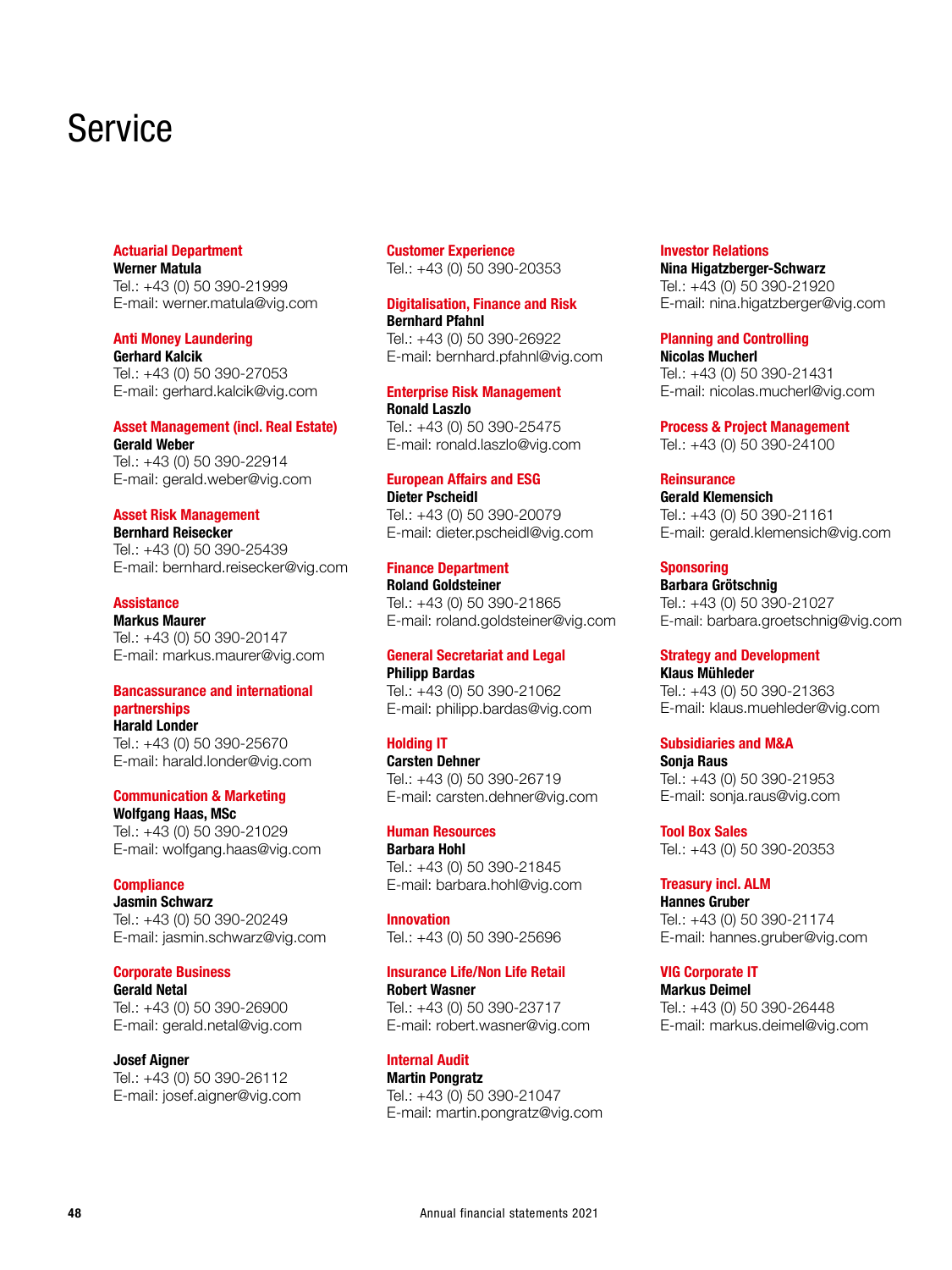# ABBREVIATIONS USED IN THE TEXT

| Abbreviations                                                      | Full company name                                                                                          |
|--------------------------------------------------------------------|------------------------------------------------------------------------------------------------------------|
| Erste Group                                                        | Erste Group Bank AG                                                                                        |
| VIG-Versicherungsgruppe, VIG-Gruppe <sup>1)</sup>                  | VIENNA INSURANCE GROUP AG Wiener Versicherung Gruppe, Wien                                                 |
| VIG Holding bzw. Vienna Insurance Group AG <sup>2)</sup>           | VIENNA INSURANCE GROUP AG Wiener Versicherung Gruppe, Wien                                                 |
| VIG Re                                                             | VIG Re zajišťovna, a.s., Prag                                                                              |
| Wiener Städtische                                                  | Wiener Städtische Versicherung AG Vienna Insurance Group                                                   |
| Wiener Städtische Versicherungsverein                              | Wiener Städtische Wechselseitiger Versicherungsverein - Vermögensverwaltung - Vienna Insurance Group, Wien |
| <sup>1)</sup> Refers to all consolidated VIG (insurance) companies |                                                                                                            |

<sup>2)</sup> Used when referring to the company itself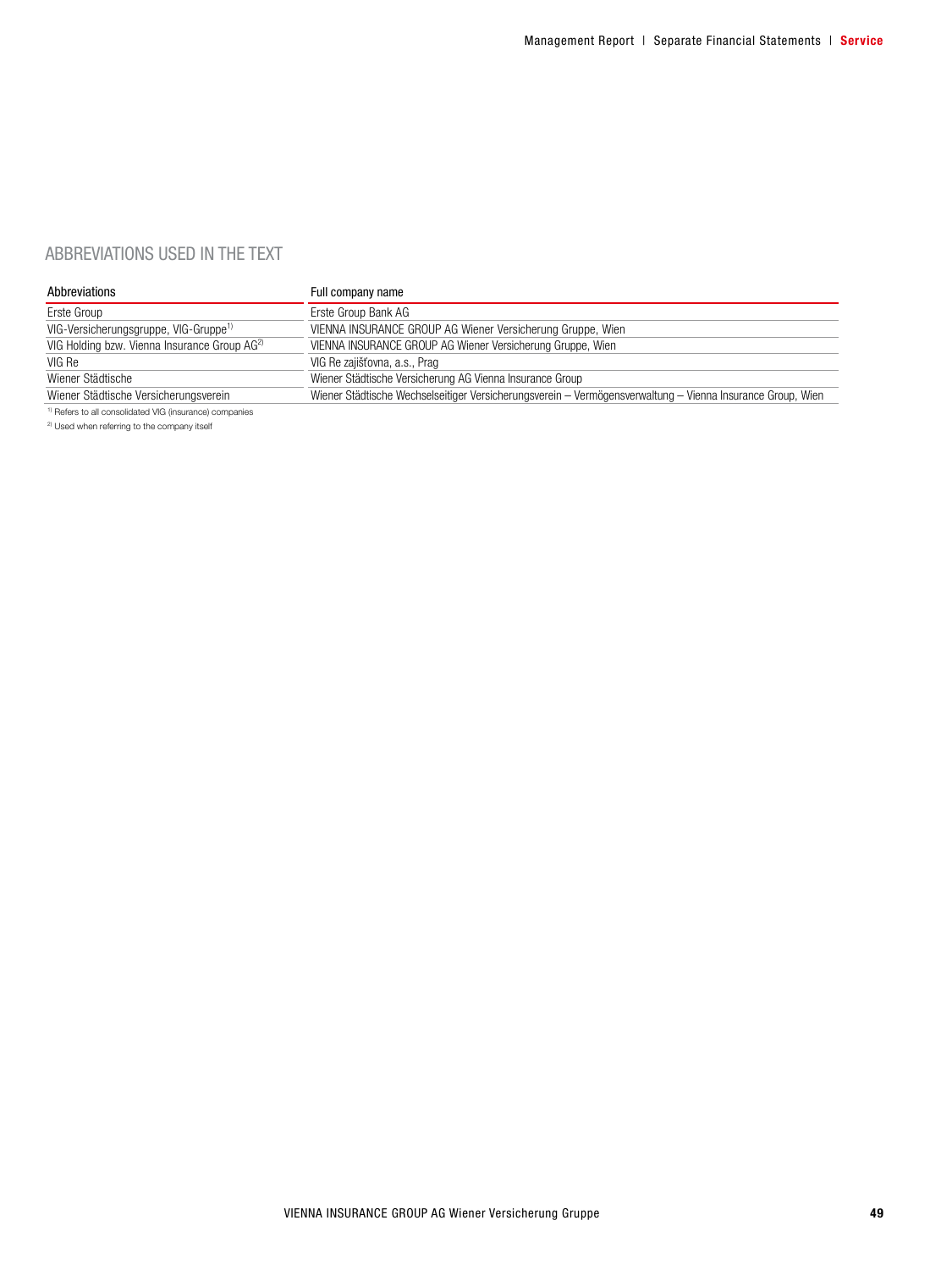### NOTICE

This annual report includes forward-looking statements based on current assumptions and estimates that were made by the management of VIENNA INSURANCE GROUP AG Wiener Versicherung Gruppe to the best of its knowledge. Disclosures using the words "expected", "target" or similar formulations are an indication of such forward-looking statements. Forecasts related to the future development of the Company are estimates made on the basis of information available as of the date this report went to press. Actual results may differ from the forecasts if the assumptions underlying the forecast prove to be wrong or if unexpectedly large risks occur.

Calculation differences may arise when rounded amounts and percentages are summed automatically.

The annual report was prepared with great care to ensure that all information is complete and accurate. The possibility of rounding, type-setting or printing errors, however, cannot be ruled out completely.

Our goal was to make the Annual Report as easy to read and as clear as possible. For this reason we have not used phrasing such as "he/she", "his/her", etc. It should be understood that the text always refers to women and men equally without discrimination.

#### ADDRESS

VIENNA INSURANCE GROUP AG Wiener Versicherung Gruppe Schottenring 30 1010 Vienna Tel: +43 (0) 50 390 22000 www.vig.com

# GENERAL INFORMATION

#### Editor and media owner:

VIENNA INSURANCE GROUP AG Wiener Versicherung Gruppe Commercial register: 75687 f Data Processing Register No. (DVR): 0016705

#### Economic environment and outlook:

CEE Equity Research, Erste Group Bank AG

Editorial deadline: 14 March 2022

Printing: WIENER STÄDTISCHE VERSICHERUNG AG Vienna Insurance Group, Vienna

In case of doubt, the German version is authoritative.

17PG001/HD21